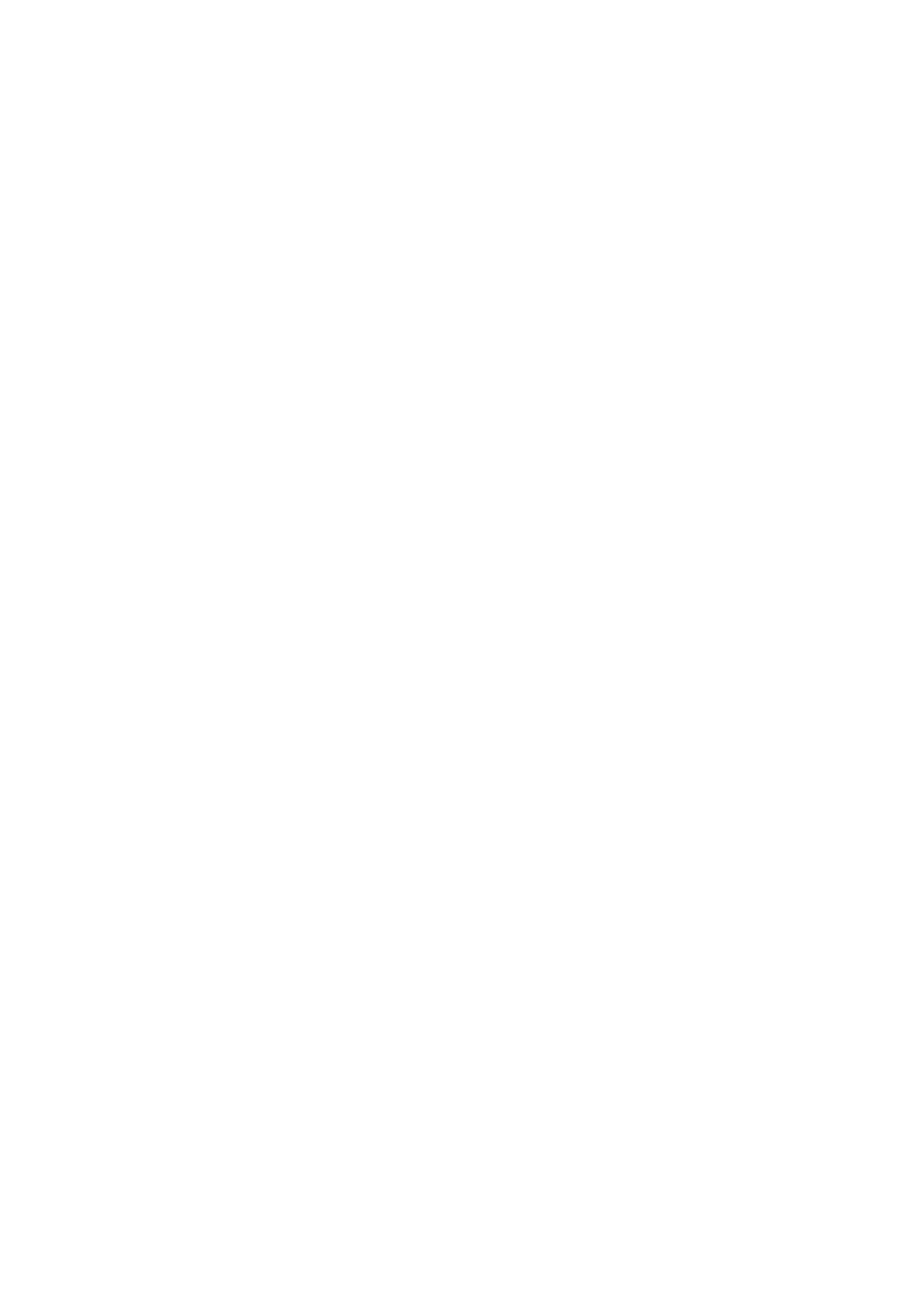**Egypt Civil-Military Relations Conference Paper Series Paper 2**

# **Understanding Shifts in Egyptian Civil-Military Relations**

**Lessons from the Past and Present**

**Risa Brooks**



DCAF

a centre for security, development and the rule of law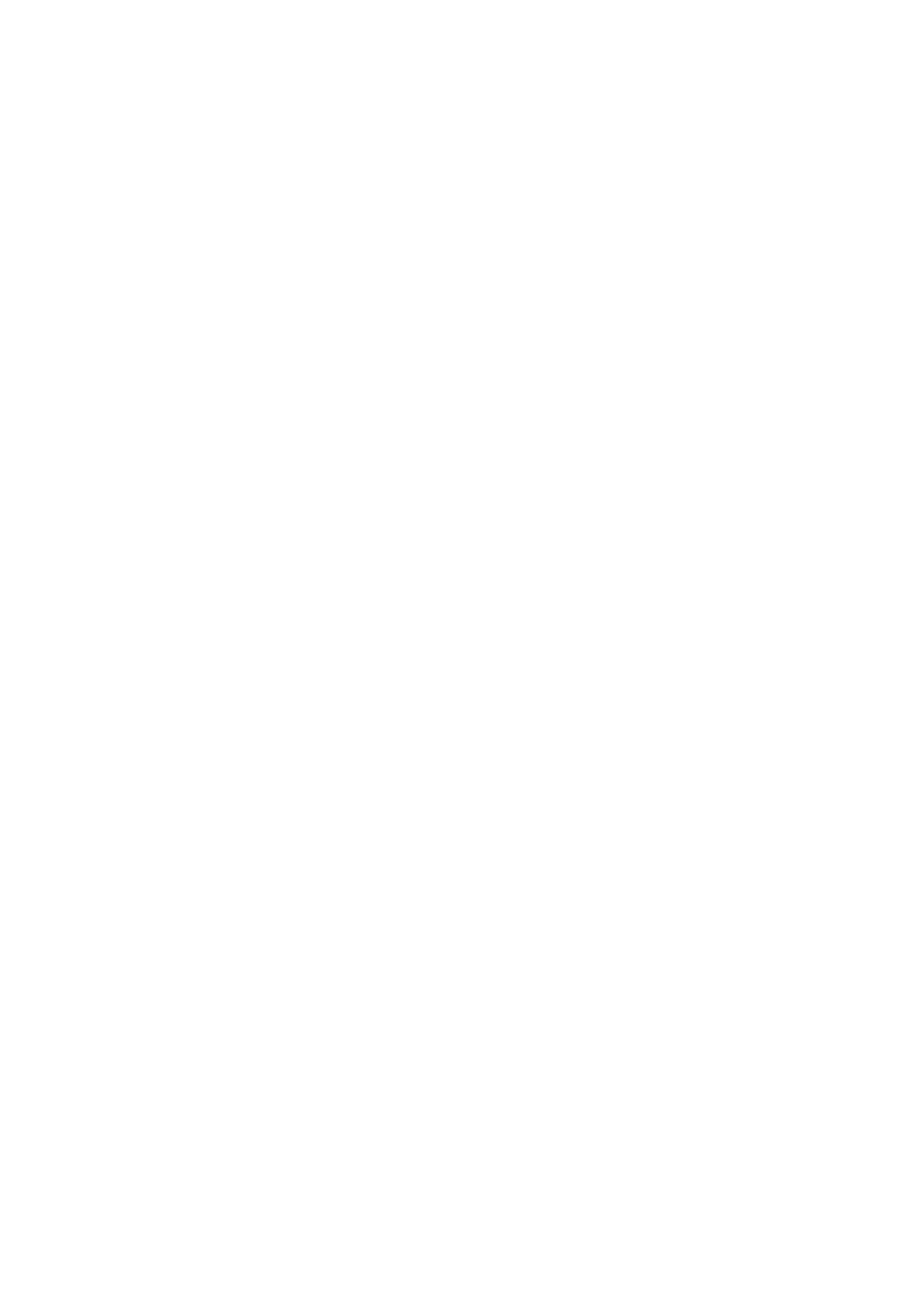#### **About DCAF**

The Geneva Centre for the Democratic Control of Armed Forces (DCAF) is a Swiss-based international organisation dedicated to assisting states – both developed and emerging democracies – in advancing good security sector governance, within a democratic framework and in respect of the rule of law. DCAF provides in-country advisory support and practical assistance programs to states that seek to strengthen governance of their security sector. DCAF works directly with national and local governments, parliaments, civil society, international organisations and defense and security forces.

DCAF currently has 62 member states, including Lebanon and Tunisia. In its activities, DCAF is guided by the principles of neutrality, impartiality, inclusive participation, and local ownership. For more information, please visit DCAF's website: <www.dcaf.ch>

This research paper is the first in a series of papers that were prepared for the conference "Security Sector Governance in Egypt; Focus on Civil-Military Relations", organized by DCAF in Montreux on 2-4 April 2014. The conference report and the research papers are available on: <www.marsad.eg>

#### **Disclaimer**

The content of this publication and the views expressed are the exclusive responsibility of the author and do not necessarily reflect the opinion of DCAF or DCAF's member states.

#### **Acknowledgement**

This publication was financed by the DCAF Trust Fund for Security Sector Development Assistance in North Africa. For more information about the Trust Fund, please visit:<www.dcaf-tfna.org>



Series editor: Måns Hanssen, Jean-Michel Rousseau Source of the cover picture: Library of Alexandria © 2015 The Geneva Centre for the Democratic Control of Armed Forces (DCAF)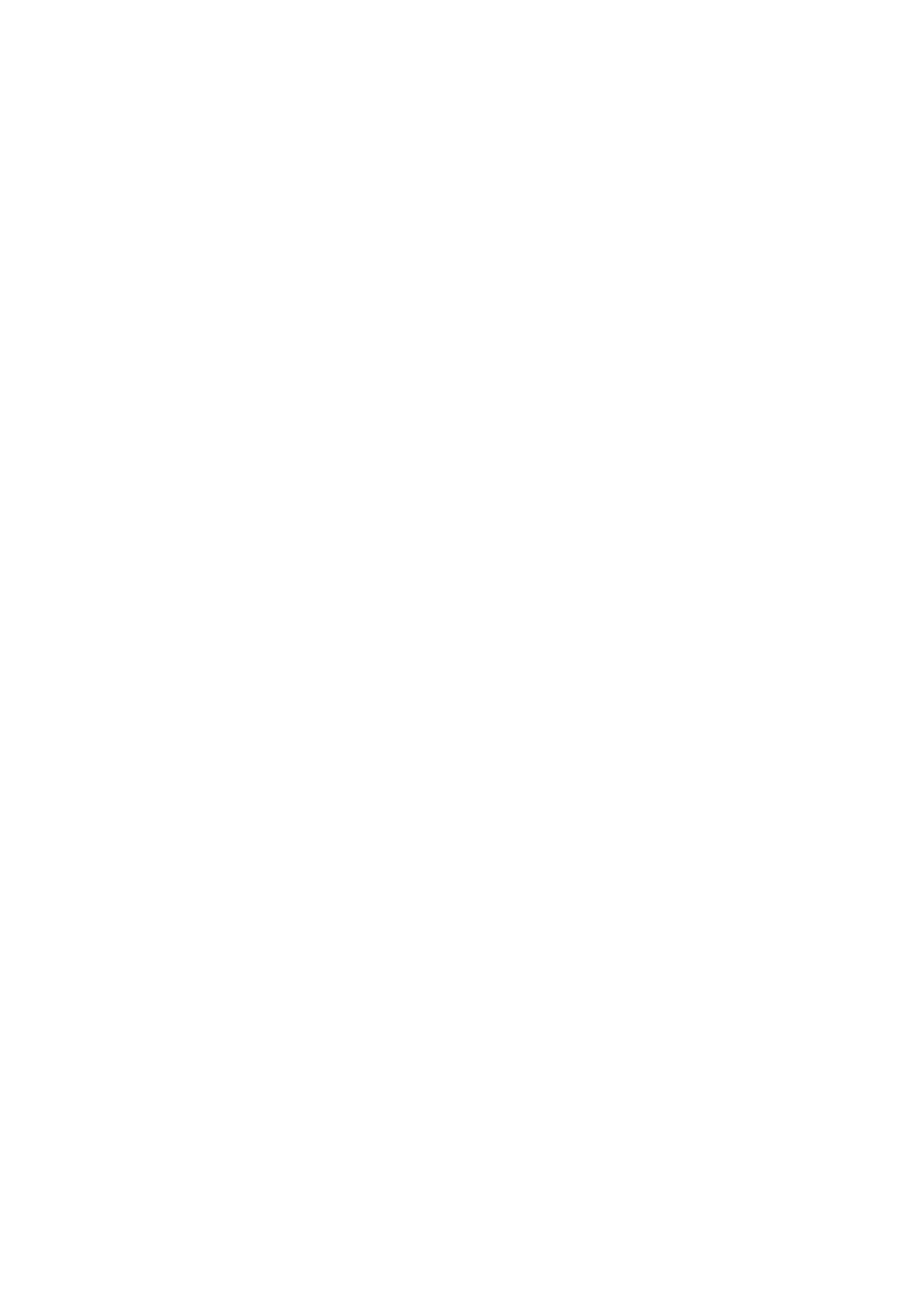# TABLE OF CONTENTS

| $\mathbf{1}$   | Introduction                                                                        | 5              |  |  |
|----------------|-------------------------------------------------------------------------------------|----------------|--|--|
| 1.1            | <b>Societal and Military Constituencies</b>                                         | $\overline{7}$ |  |  |
| 1.2            | The Power of Appointment, Promotion, and Dismissal                                  | 9              |  |  |
| $\overline{2}$ | <b>Civil-Military Relations 1952-2011</b>                                           | 10             |  |  |
| 2.1            | <b>Colonel Nasser and General Naguib</b>                                            | 10             |  |  |
| 2.2            | President Nasser and Field Marshal Abdel Hakim Amer                                 |                |  |  |
| 2.3            | President Sadat and the officers corps                                              | 14             |  |  |
| 2.4            | President Mubarak, Defence Minister Ghazala, and General                            | 16             |  |  |
|                | Tantawi                                                                             |                |  |  |
| 3              | The SCAF role during the Post-Mubarak Period                                        | 19             |  |  |
| 3.1            | Post-Mubarak SCAF Rule                                                              | 19             |  |  |
| 3.2            | President Morsi and the SCAF                                                        | 23             |  |  |
| 3.3            | The SCAF and Interim President Mansour                                              | 27             |  |  |
| 3.4            | Civil-Military Relations under President Sisi                                       | 29             |  |  |
| 4              | <b>Conclusions: Movement Towards Democratic Civil-Military</b><br><b>Relations?</b> | 31             |  |  |
| 5              | <b>Recommendations</b>                                                              | 33             |  |  |
| 6              | <b>References</b>                                                                   | 34             |  |  |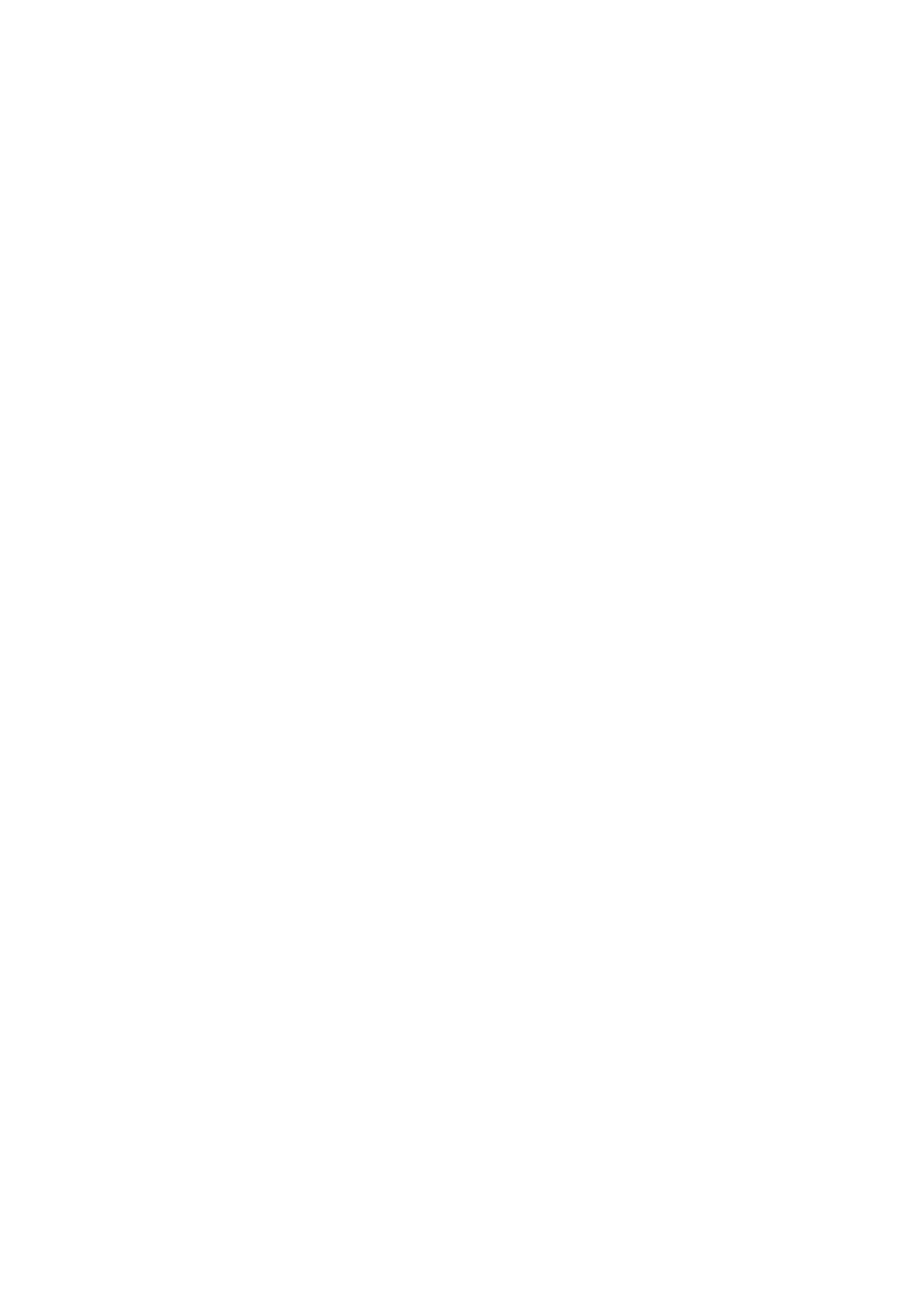Understanding Shifts in Egyptian Civil-Military Relations

# EXECUTIVE SUMMARY

Understanding power and influence shifts in Egypt's civil-military relations requires an analysis of societal dynamics and of loyalties in the officer corps. The ability to build and demonstrate support from a societal constituency, or an important faction in the officer corps, is a source of leverage for both political and military leaders. Powers of appointment and dismissal are also pivotal in shaping power relations between political and military leaders. When enjoyed by a political leader, these prerogatives reflect and promote control of the armed forces. Conversely, the inability to appoint and dismiss officers both reflects a political leader's weakness and serves more broadly to degrade control of the armed forces. The centrality of these aspects is evident during critical episodes of civil-military relations in Egypt. These factors, in turn, have important bearing in assessing the prospects for future developments in the country's civil-military relations.

**Keywords:** Egypt, Civil-military relations, Prerogatives of appointment, societal pressure, Egyptian Armed Forces (EAF), military factions, civilian control of the armed forces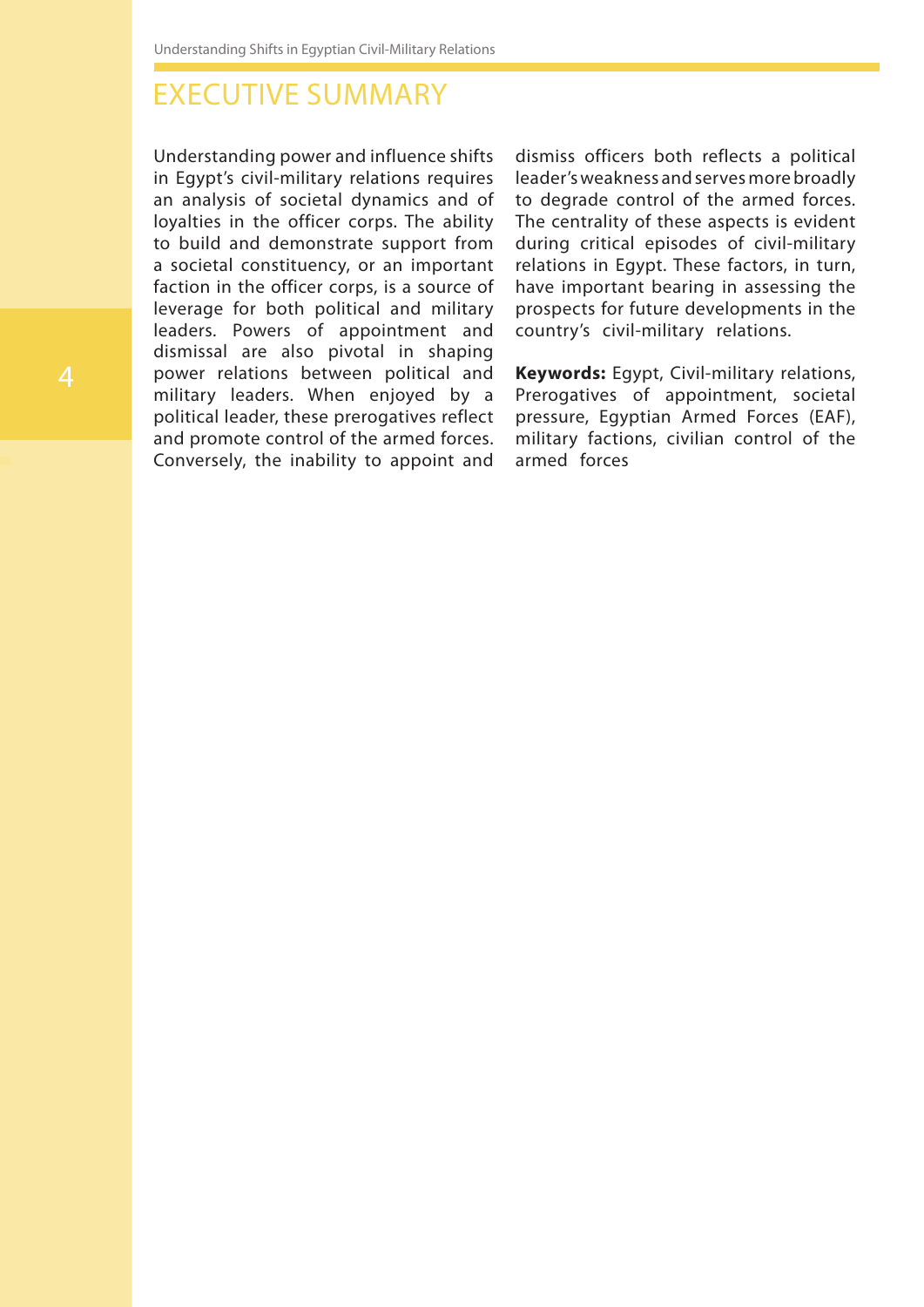## 1. INTRODUCTION

The Free Officers' coup to remove King Farouk from office in July 1952 marked the beginning of six decades of authoritarian rule in which the Egyptian armed forces would play a central role in the country's politics. There have been numerous studies about the Egyptian military.<sup>1</sup> However, the issue of how civilmilitary relations have evolved over those decades is less frequently analysed.

Civil-military relations have varied considerably in the contemporary history of Egypt, with significant fluctuations in the political control exercised by its presidents. Arguably the strongest and most charismatic leader in Egypt's modern history, Gamal Abdel Nasser, lost control of the military in the mid-1960s to his commander in chief, Abdel Hakim Amer. In contrast and despite his apparent weakness when he took over the presidency, Anwar Sadat would exercise remarkable political control over the armed forces. More recently, Egypt under Hosni Mubarak exhibited considerable stability in civil-military relations for three decades. The president's political control of the armed forces seemed assured until it was lost in a matter of days during the 2011 uprising.

What factors explain why and when Egypt's presidents have been able to control their armed forces, and when that control has faltered? The answers have important implications for understanding the future of Egypt's civilmilitary relations. The current state of Egyptian politics may render it difficult to conceive that the country would embark on a road towards democratic reform of the armed forces in the near future. Yet, understanding the factors that have allowed presidents to assert control over

the military in the past may provide the key for anticipating when civilian control — and potentially democratic control can be established.

"Political control," in this paper, refers to a president's ability to structure relations with the military in a way that gives him final authority over national security matters as well as strategic, policy and institutional issues related to the armed forces. Political control is hence absent when military leaders can successfully challenge or resist presidential decisions, and instead advance their own preferred strategies, policies, or institutions.

This paper focuses on two sets of factors that influence Egypt's civil-military relations. The first is the ability of military and political leaders to draw on supporters from within societal constituencies and the masses, or from within the officer corps, to bolster their power in relations with each other. The second relates to the ability of these leaders to employ institutional prerogatives, especially the power of appointment, promotion, and dismissal, to control the armed forces. The analysis demonstrates the enduring importance of these factors for a president's ability to advance political control of the armed forces.

Specifically, the following questions are of importance:

- **What factors affect the relative power** of political and military leaders and who exercises control of the armed forces?
- $\blacksquare$  How does support or opposition from societal constituencies, or factions within the armed forces, affect the power of the political leadership visà-vis the armed forces?

<sup>1.</sup> Studies of Egyptian politics and society have, since the republic's inception, included regular references to the armed forces. Classic works on the subject include: Anouar Abdel-Malek, *Egypt: Military Society* New York: Random House, 1968; *Elizer Be'eri, Army Officers in Arab Politics and Society*, London: Praeger-Pall Mall, 1970; *John Waterbury, The Egypt of Nasser and Sadat*, Princeton University Press, 1983; *Amos Perlmutter, Egypt the Praetorian State New Brunswick*, N.J. Transaction Books, 1974; P.J. Vatikiotis (ed.), *The Egyptian Army in Politics*, Bloomington Indiana University Press, 1961.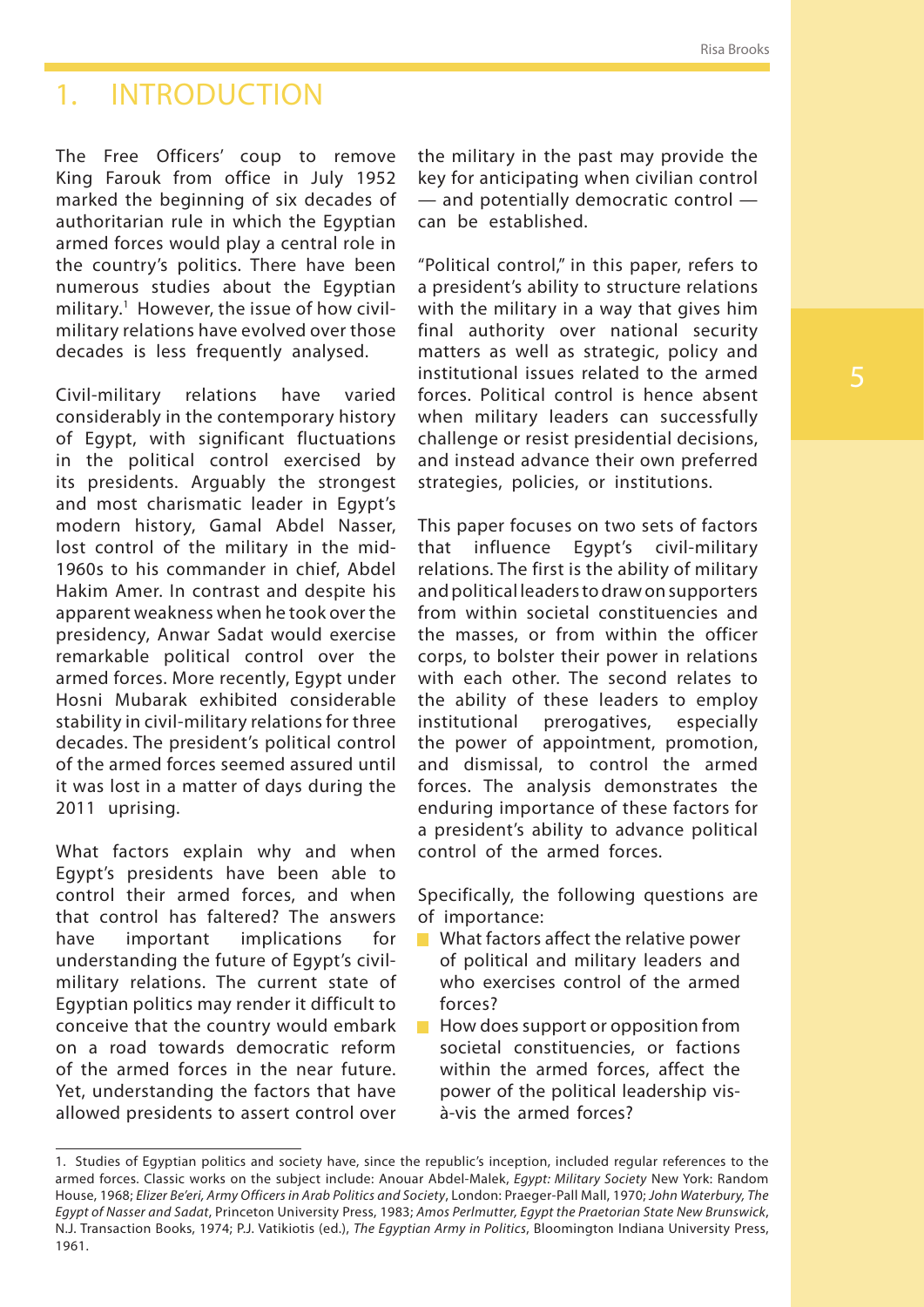How do institutional prerogatives, such as those related to the power of appointments, promotions, and dismissals, affect whether or not there is political control of the armed forces?

The analysis includes discussions of key episodes in Egypt's civil-military relations during the following eras:

- The presidencies of Naguib, Nasser, Sadat and Mubarak, 1952-2011
- $\blacksquare$  The post-Mubarak, SCAF-led transition
- The presidency of Mohammed Morsi, June 2012-July 2013
- $\blacksquare$  The Interim presidency of Adly Mansour
- The period following President Sisi's election in May 2014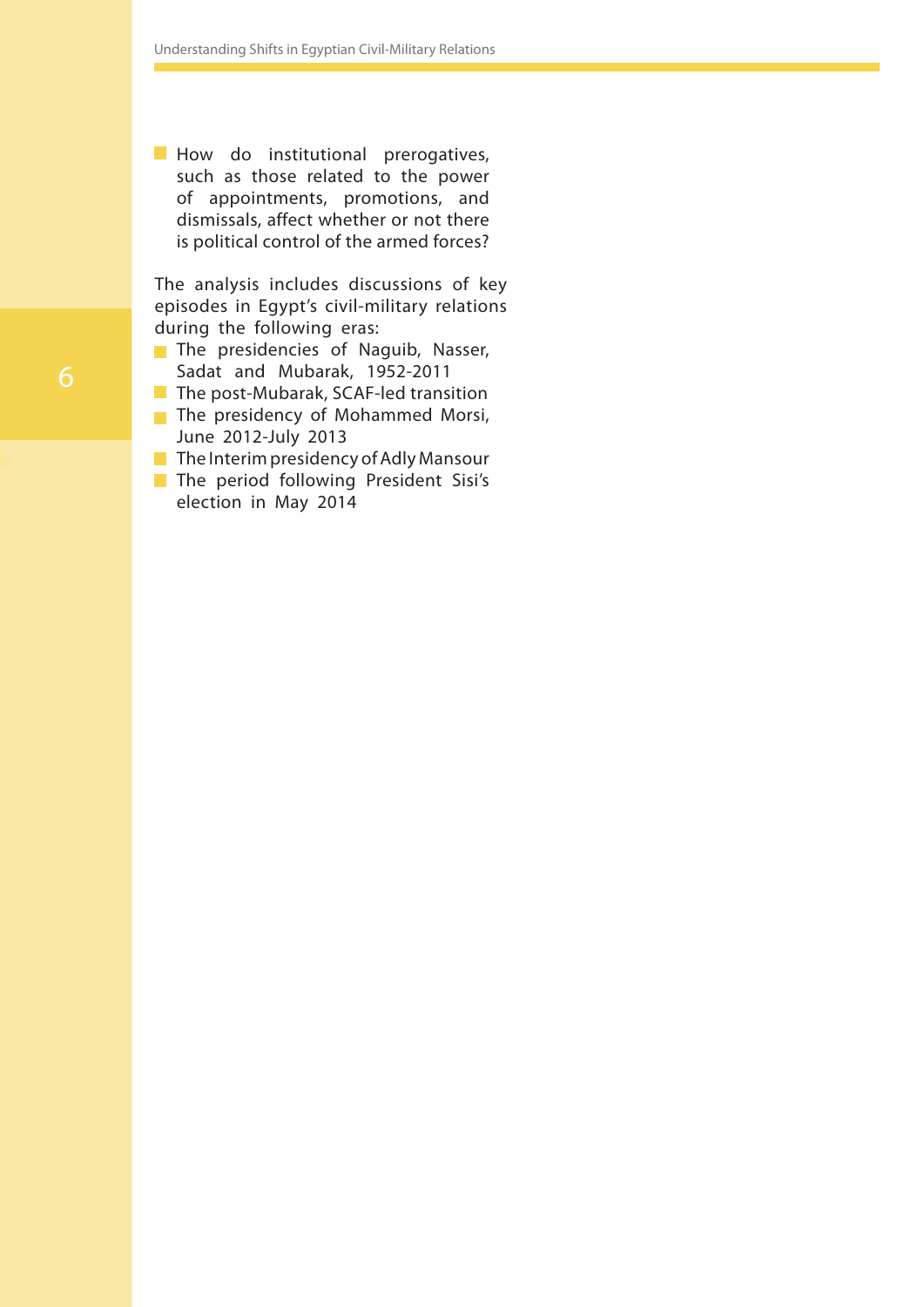#### 1.1 SOCIETAL AND MILITARY CONSTITUENCIES

Since the Free Officers' coup in 1952, the balance of power in Egypt between political and military leaders has often depended on the president's ability to establish and maintain a base of support both within and beyond the armed forces. The following factors have influenced this base:

1. whether political or military leaders have cultivated a network of supporters within the officer corps whose loyalty rests directly with the respective, individual leader, as opposed to the broader institutions of the military; and

2. whether the military and political leaders are able to mobilize and demonstrate support within constituencies at large, in order to generate pressure on their respective counterparts.

The first source of support originates from within the armed forces. A political leader may be able to draw on the broad allegiance of the officer corps across services and administrative divisions, or enjoy heightened support within particular cohorts of officers or services. Alternatively, a military leader may develop his own personal network within the armed forces in the form of a faction. Evidence of splits within the armed forces can indicate that there are groupings and factions present who have mixed allegiances, with some committed to the president and others committed to a particular officer or military leader. These military leaders may hold distinctive policy preferences regarding the administration of the armed forces and affairs of the state, and may seek to challenge a political leader's control over the armed forces. It is for this reason that Egyptian presidents have often been cautious about allowing charismatic military leaders to build up power centres that could be used to exert pressure on the political leadership.

Secondly, Egypt's presidents have continuously sought to build constituencies within the elite and influential social groups to establish support for their rule. The salient actors and groupings in these coalitions have varied over time. During the 1960s, President Gamal Adbel Nasser drew support from a base of workers and the middle class, after nationalizations and other measures had weakened the aristocracy. In more recent times, President Hosni Mubarak ruled with the support of the country's dominant political party, the National Democratic Party (NDP), and with support from parts of the state structure, notably the Ministry of Interior (MoI). The ability to sustain these societal and non-military coalitions has historically been a source of power for a political leader in their relations with the armed forces.<sup>2</sup>

The general population has also affected the balance of civil-military relations. This may be puzzling given that the Egyptian authoritarian government structure did not provide for free and fair elections. Political and military leaders, nevertheless, have at critical moments sought to harness demonstrations of popular support to marginalize their counterparts, or exert pressure on them. At times, they have deliberately aimed to mobilize (and occasionally engineer) demonstrations and bring supporters into the street as a form of political pressure and expression of power. This is not only intended to foster a personality cult and popular legitimacy, but to strengthen the respective leader in negotiations with military leaders.

Mass demonstrations of support are especially important in moments of crisis, when there is uncertainty about

<sup>2.</sup> See Risa Brooks, *Shaping Strategy: The Civil-Military Politics of Strategic Assessment*, Princeton University Press, 2008, p. 32; Risa Brooks, *Political-Military Relations and the Stability of Arab Regimes*, International Institute for Strategic Studies (London, U.K.), 1998.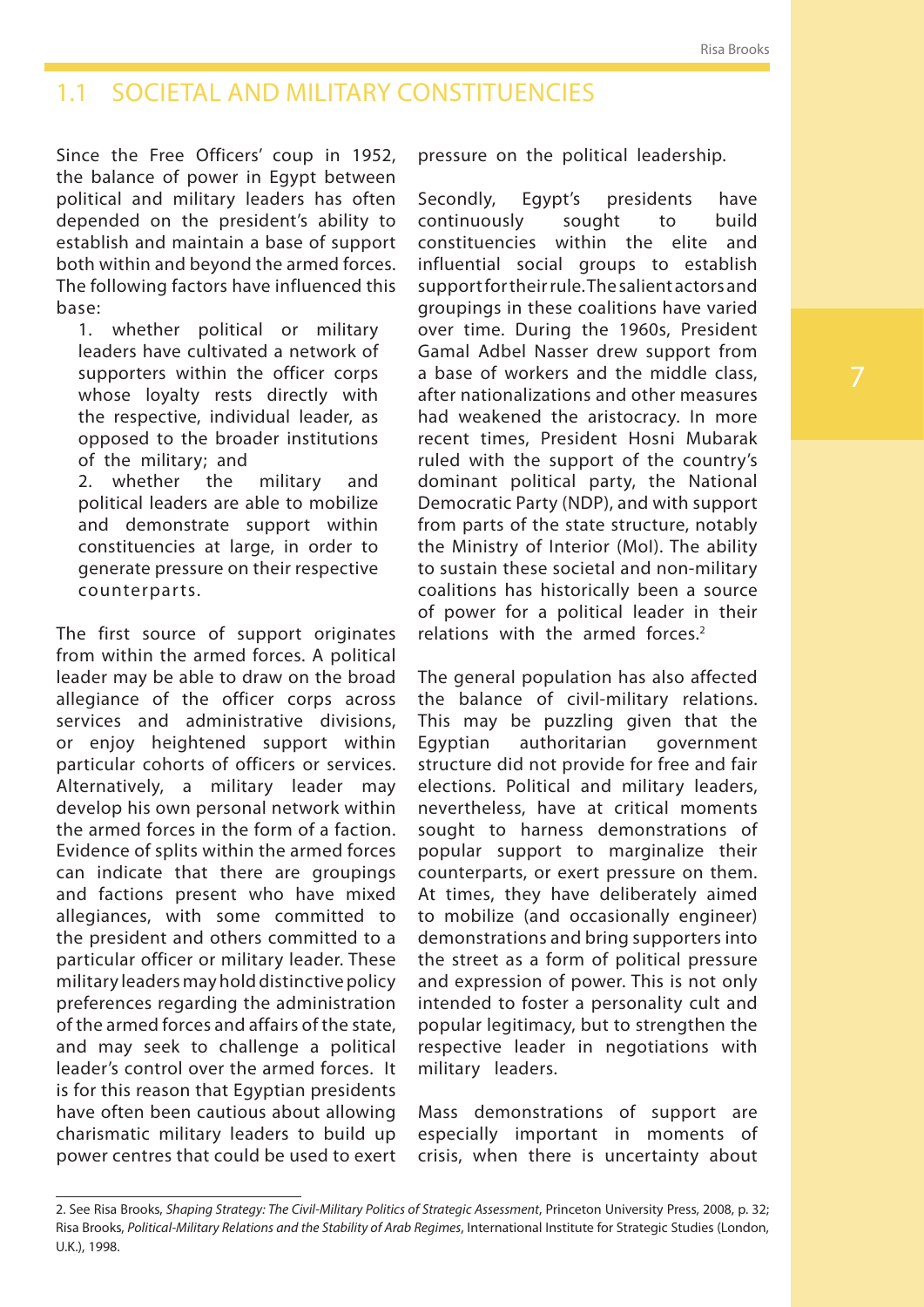the future of the country and dissention between political and military leaders. The ability to mobilize people and draw them into the street clarifies the "mandate" that a political leader, or military chiefs, have from a section of the population.<sup>3</sup> Demonstrations of support, however, should not be automatically interpreted as endorsements of support from society at large, even if political and military leaders suggest as much.

The importance of social protest and its implications for military defection from political control are commonly observed in analyses of the 2011 revolution and President Mubarak's removal from office at the behest of the armed forces. The protests by Egyptian citizens provided the military with a popular basis for its actions and shifted the locus of power from President Mubarak to the armed forces.<sup>4</sup> The impact of mass demonstrations on civil-military relations, however, is not a new phenomenon. Mass demonstrations of social support or opposition for the military or political leadership have been integral in shaping Egyptian civil-military relations during the past six decades.

<sup>3.</sup> On this dynamic, more broadly, see Karen Remmer, Military Rule in Latin America, Boston: Unwin Hyman, 1989, p. 430. 4. For a central work on the impact of the social protests on Egypt's military see Eva Bellin, *"Reconsidering the Robustness of Authoritarianism: Lessons from the Arab Spring,"* Comparative Politics, Vol. 44, No. 2 (2012), pp. 127-149.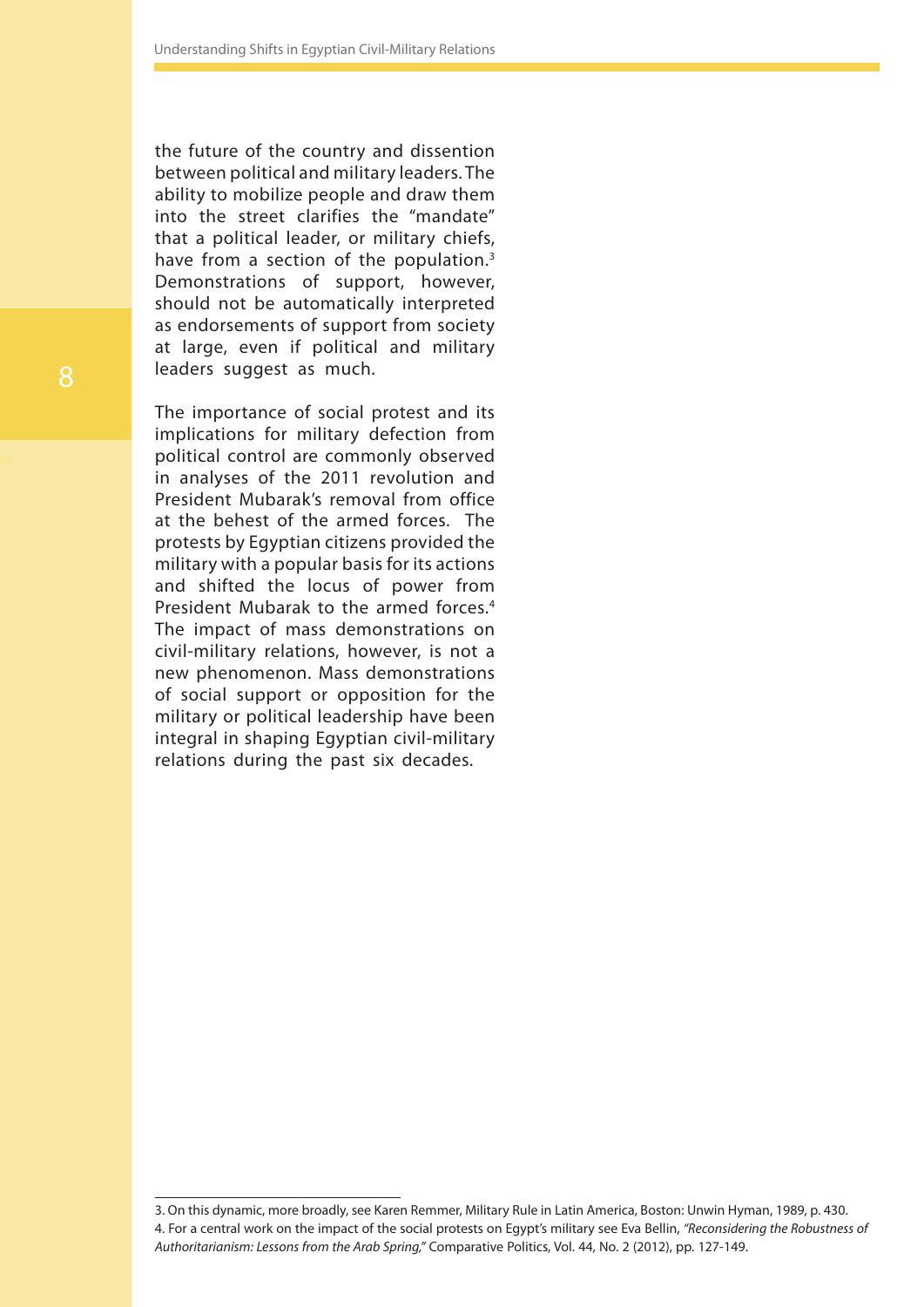## 1.2 THE POWER OF APPOINTMENT, PROMOTION, AND DISMISSAL

A second factor that has affected civilmilitary relations is the ability to affect the composition of the armed forces. Especially important is whether political or military leaders control powers of appointment, promotion, and dismissal so that they can influence the composition of the armed forces, prevent the emergence of factions, and advance civilian control.

The ability to fire and hire at will is critical for a political leader's long-term ability to retain control over the armed forces for two reasons. First, these prerogatives allow the removal or marginalization of military leaders whose personal stature and influence may be growing within the officer corps, thus forestalling the emergence of military challengers.

Second, the prerogatives allow a president to affect the overall preferences and perspectives of officers within the armed forces. A political leader can extend influence by appointing individuals who support his own views on the administration of the armed forces, defence policies, strategic military issues, and the role of the armed forces in relation to the rest of the state structure. This eases control and creates structures that afford the president a final authority over the armed forces.

For these reasons, a core indication of civilian control of the armed forces is the ability of civilian leaders to appoint senior officials in charge of the armed forces, such as the Minister of Defence, and promote military officers to key positions.5 The power of appointment, promotion, and dismissal is however both a result of the actual influence of the political and military leadership, and a source of that influence. As political leaders gain leverage, they are better positioned to ensure their candidates accede to top positions in the military; once in those

positions, they can then shape the officer corps via promotions and other methods in ways that reinforce their influence.

A second set of prerogatives is equally integral to advancing civilian supremacy over the armed forces. These involve decision-making over strategic issues, defence planning, and budgeting. Control in this domain may be expressed in the composition and rules governing formal deliberative and policy-making entities. This is evident, for example, in the attention paid to the mandate and composition of the Supreme Council of the Armed Forces (SCAF) and the National Defence Council (NDC) in both the 2012 and the 2014 constitution. The NDC was granted oversight powers of the armed forces in both constitutions, and was also given decision-making power over issues such as the deployment of forces and the declaration of war.

Power relations also become evident in actual practices or informal patterns of interaction (e.g. how decisions are routinely or customarily made, irrespective of formal rules). Although there are obstacles to knowing what happens in meetings and consultations between the Egyptian armed forces and presidents, knowledgeable analysts can often draw inferences about how and who is exercising power by analysing what does reach the press, and observing strategic and policy outcomes. Such nuances are critical to assessing the realities of political control in Egypt.

Focusing on the aforementioned aspects of power relations — the ability to build and demonstrate societal and intra-military support and control of prerogatives, such as powers of appointment — illuminates several key phases and transition moments in Egyptian civil-military relations.

<sup>5. &</sup>quot;Security Sector Governance in Egypt: Civil-Military Relations in Focus," Conference Report, DCAF International Expert Conference, Montreux, Switzerland 2-4 April 2014, p. 7.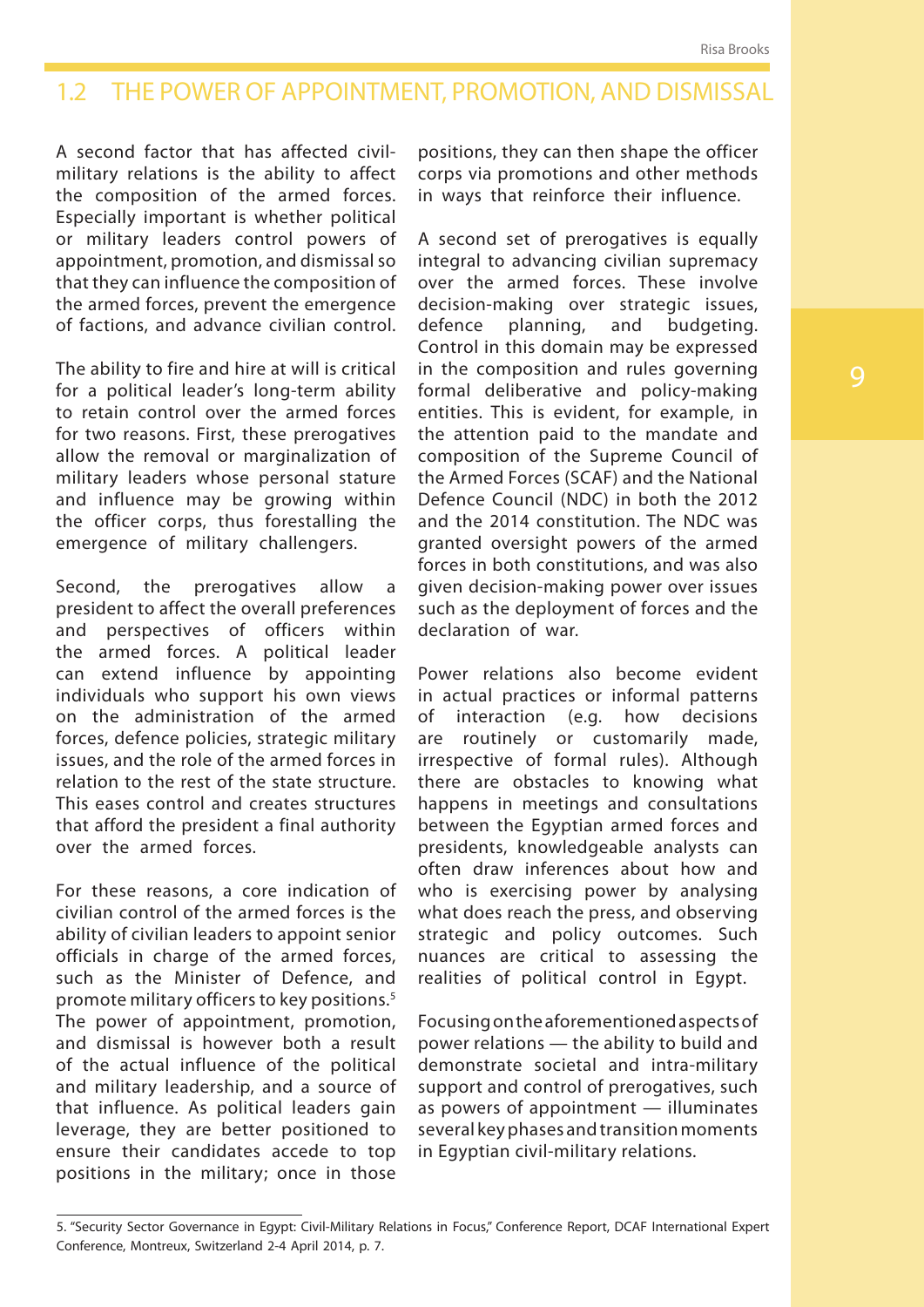Understanding Shifts in Egyptian Civil-Military Relations

## 2. CIVIL-MILITARY RELATIONS 1952-2011

This chapter examines civil-military relations from Egypt's first president after the July 1952 coup, General Mohammed Naguib, to the presidency of Hosni Mubarak. The analysis underscores the importance of building support, both within society at large and within the officer corps, as critical determinants of power relations. It also underscores the importance of the power of appointment to advancing civilian control of the armed forces.

#### 2.1 COLONEL NASSER AND GENERAL NAGUIB

10

The relations between General Naguib and Colonel Nasser in the years after the 1952 Free Officers' coup against King Farouk illustrate the central role social mobilization and groupings within the officer corps play in shaping Egypt's civil-military relations. Colonel Nasser had been the leader of the Free Officers movement. He and his fellow officers, however, chose the more senior General Naguib to lead the regime after the coup, believing his stature would allow him to command public respect.<sup>6</sup> When the Egyptian Republic was declared in June 1953, General Naguib became its first president.

In the two years following the coup, a split between President Naguib and Nasser emerged. Conflicts had emerged within the Revolutionary Command Council (the governing council established by the Free Officers) over the reestablishment of parliamentary elections, and the armed forces' role within the new state. President Naguib had supported early moves to dissolve parliamentary parties and remove what was perceived as corrupt elements of the old structure. Nevertheless, in the months following the coup, he began to voice support for a return of the military to the barracks

and the restoration of parliamentary institutions and party politics (although not necessarily of full-blown democracy).7 President Naguib, who remained the influential and popular symbolic head of the state, started to make speeches in January 1953 outlining the need to return to democracy. Nasser, in contrast, sided with those in the military and emerging security edifice who were reluctant to cede power to parliament. They argued that society could be transformed at the hands of a military vanguard that would continue to rule.8

President Naguib's position was bolstered by support from officers within the artillery and cavalry. Beginning in late 1952, officers within the artillery started to agitate in support of Naguib and the reestablishment of parliamentary democracy. The officers apparently believed it would be best for the military's professional interests if they did not rule the country.<sup>9</sup> After the arrest of several dozen officers, several hundred additional artillery officers met in protest. The incipient mutiny was diffused, but a split within the officer corps persisted. In part angered by the treatment of their counterparts in the artillery, factions of cavalry officers who supported President

<sup>6.</sup> Kirk Beattie, *Egypt during the Nasser Years*, Boulder, CO, Westview Press, 1994, p. 68. Nasser remained de facto head of the RCC, assumed the post of Prime Minister in September 1942 and held the post of Minister of Interior until October 1953.

<sup>7.</sup> A comprehensive account of these events, based on Arabic sources, appears in Beattie, *Egypt during the Nasser Years*, pp. 85-103. See especially pages 89, 92-97. Also see, Hazem Kandil, *Soldiers, Spies and Statesmen, Egypt's Road to Revolt*, Verso Books, 2013.

<sup>8.</sup> Hazem Kandil, *Soldiers, Spies and Statesmen, Egypt's Road to Revolt*, Verso Books, 2013.

<sup>9.</sup> On their preferences see Beattie, *Egypt during the Nasser Years*, p. 92; Kandil, *Soldiers, Spies and Statesmen*, p. 30.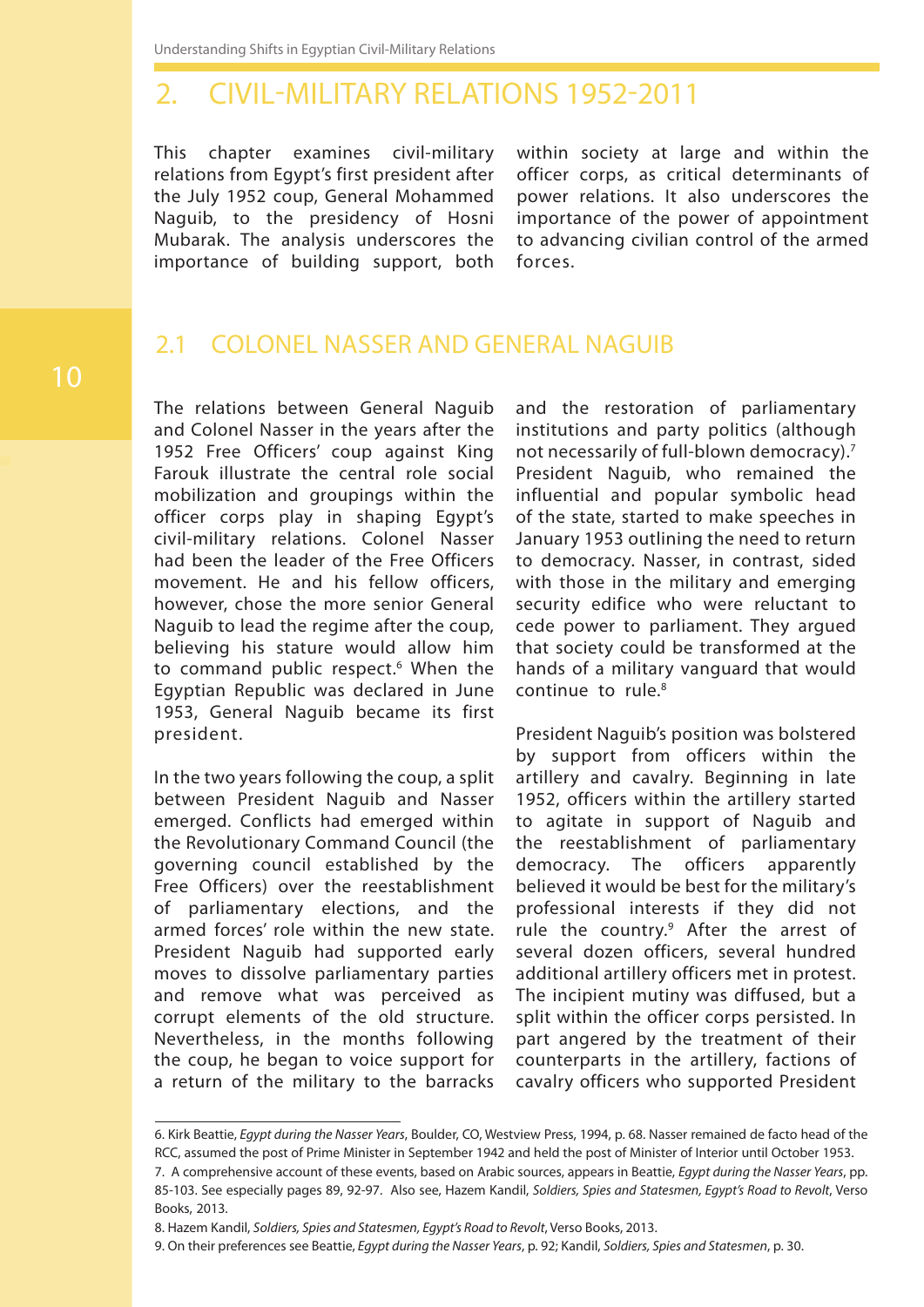Naguib rebelled in February 1953. The officers threatened to move against the RCC, with the effect that pro-RCC elements in the armed forces rallied to the support of the Council. A vast popular revolt ensued;10 pro-Naguib demonstrators poured into the streets along with leaders of several parties and civilian groups. The rebellion was neutralized, but Colonel Nasser was forced into a (temporary) retreat. Efforts to side-line President Naguib were complicated by opposition both within the armed forces and by his popularity and ability to draw Egypt's population into the street.

President Naguib had however already made the fateful decision to promote and appoint General Abdel Hakim Amer to the position of Commander-in-Chief. In doing so, Naguib surrendered his powers of appointment to General Amer and had little means of expanding his support within the military beyond sympathizers in the artillery and cavalry.<sup>11</sup> Naguib eventually realized his error and tried to reclaim appointment prerogatives from the battalion commanders level on up. He was, however, unsuccessful.12 This episode underscores the importance placed on appointments by Egypt's presidents in shaping loyalties and preferences within the officer corps.

Nasser, in turn, sought to mobilize his own base of support. As one analyst describes it, "the lesson in 'street power' was not lost on Nasser."<sup>13</sup> Central to Nasser's efforts was the negotiation of a pact with the leadership of the Muslim Brotherhood (MB). The MB leadership subsequently sided with Nasser and made statements about the need to prevent the

These events demonstrate the importance of factions and the ability to draw on social supporters to shape civil-military relations. President Naguib's popularity and ability to mobilize his supporters in the military and society at first proved a major obstacle for Nasser and his allies. Nasser's success in side-lining President Naguib ultimately hinged on his ability to marginalize the president's supporters within the officer corps and to mobilize his own social base to counter the president.

11. Kandil, *Soldiers, Spies and Statesmen*, p. 29.

re-emergence of a corrupt parliamentary system. In late March 1954, the antiparliamentary forces forged alliances with workers groups, and massive demonstrations were held in Cairo.<sup>14</sup> This was a turning point in civil-military relations. Although Naguib would remain president in name for two years until 1956, when he was succeeded by Nasser with the passage of the 1956 constitution, he would wield little influence.

<sup>10.</sup> Kandil, *Soldiers, Spies and Statesmen*, p. 32.

<sup>12.</sup> Jesse Ferris, Nasser's Gamble: How Intervention in Yemen Caused the Six-Day War and the decline of Egyptian Power, Princeton University Press, 2013, p. 48.

<sup>13.</sup> Beattie, *Egypt During the Nasser Years*, p. 94.

<sup>14.</sup> Muslim Brotherhood leaders initially sided with President Nasser only to turn against him when tensions became acute under his rule. Nasser subsequently repressed the MB. These dynamics resonate strikingly with what occurred between the Egyptian armed forces and the Muslim Brotherhood under President Morsi. On this point see Kandil, *Soldiers, Spies and Statesmen*, pp. 15-42.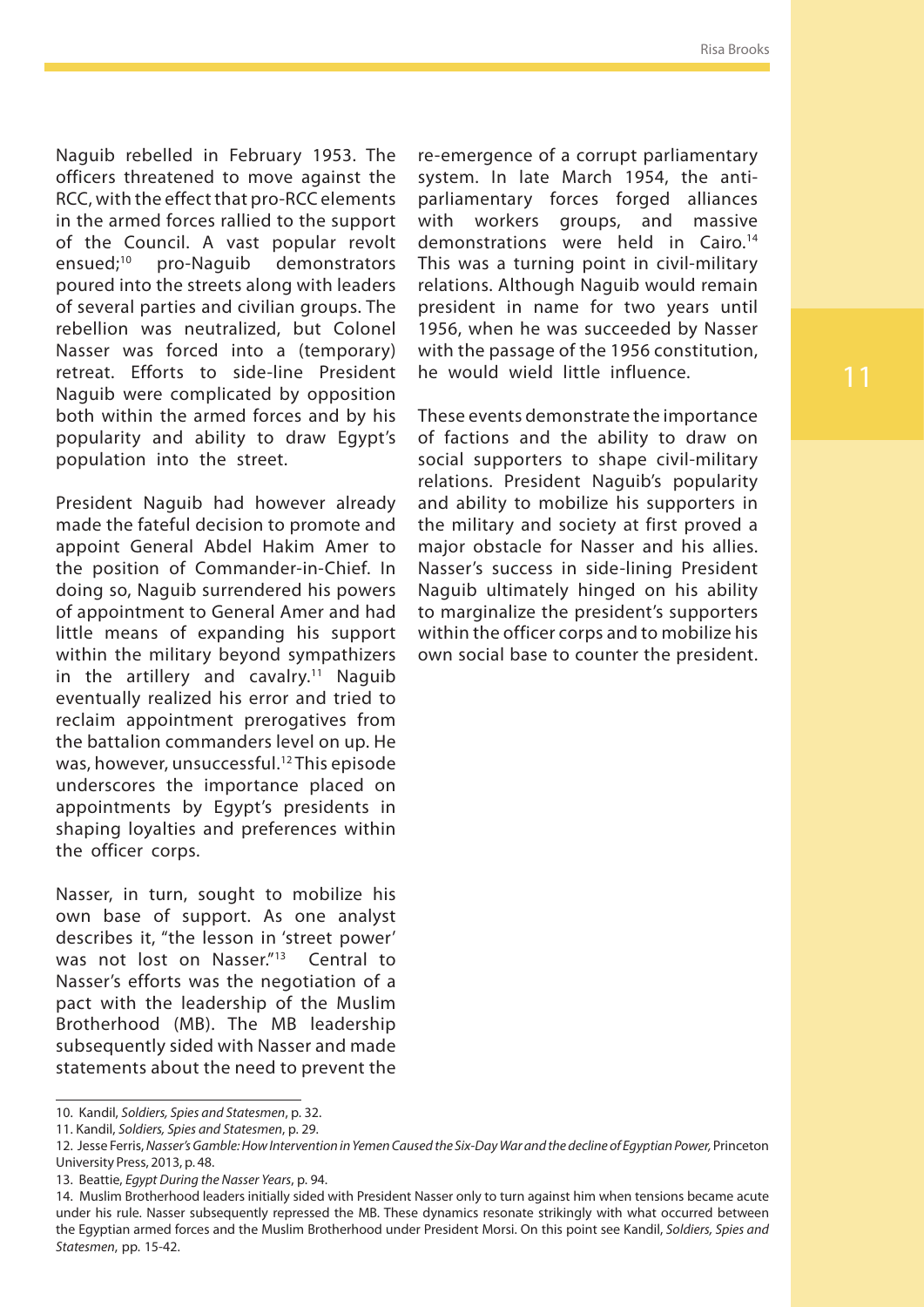Understanding Shifts in Egyptian Civil-Military Relations

## 2.2 PRESIDENT NASSER AND FIELD MARSHAL ABDEL HAKIM AMER

Relations between President Nasser and his military chief, Field Marshal Abdel Hakim Amer, in the 1960s similarly demonstrate the impact that social support (from within the armed forces and the population at large) and the prerogative of appointment (and how this power affects loyalties within the officers corps) have on civil-military relations.<sup>15</sup> When General Amer was appointed commander of the military in 1953, he and Nasser were close friends and confidantes. With the conflict between Nasser and Naguib settled in 1954, and Amer's command of the military secured, Nasser turned his focus to managing politics. By the early 1960s he was focused on advancing the regime's "revolutionary" program. He established a coalition of urban workers and the rural middle class, pursued policies related to land tenure and workers' rights, and created subsidies favouring these social classes. In doing so, he provided a social base and support for his presidency.<sup>16</sup>

General Amer, in contrast, focused on the military. As Commander-in-Chief, he steadily began to win favour within the officer corps by allocating special perquisites to loyal subordinates. Over time, Amer's patronage network allowed him to advance his influence over the military at Nasser's expense. For his part, President Nasser maintained allies among the Free Officers and built up support within the emerging security and intelligence services.17 Both powerful in their own spheres, by the early 1960s relations between the two men had devolved into competition for control of the armed forces.

The relationship between Nasser and Amer illustrates the pivotal role of military appointments and promotion prerogatives in shaping civil-military relations. Nasser as president enjoyed the title of Supreme Commander of the Armed Forces and formally controlled powers of appointment for senior officers above the rank of battalion commander.18 Amer, however, wielded the control of appointments, promotions and dismissals in practice. This authority, along with his provision of special benefits to favoured officers, proved central to his ability to establish a power centre within the armed forces. Nasser, in turn, recognized the significance of these prerogatives and sought to reclaim control of them. One notable example of his efforts is the September 1962 reorganization of the government in to a Presidential Council.19 The Council was ostensibly formed to provide a new, collective executive structure for the state. In reality, it was a guise to regain control of the armed forces from Amer. The president first sought to persuade the military chief that his membership in the Council required that he step down from his position as Commander-in-Chief. Nasser then also sought to reallocate powers of appointments and promotions to the newly established Council. Amer initially seemed to accede to these changes; he submitted his resignation in late September 1962. He then, however, disappeared from view, raising questions about whether he would in the end agree to being removed from control of the armed forces.

<sup>15.</sup> For a comprehensive account of civil-military relations under both Nasser and Sadat, see Risa Brooks, *Shaping Strategy: The Civil-Military Politics of Strategic Assessment*, Princeton University Press, 2008.

<sup>16.</sup> Baker, *Egypt's Uncertain Revolution Under Nasser and Sadat*, Cambridge: Harvard University Press, 1978.

<sup>17.</sup> Kandil, *Soldiers, Spies and Statesmen*, p. 20-21.

<sup>18.</sup> Jesse Ferris, *Nasser's Gamble: How Intervention in Yemen Caused the Six-Day War and the Decline of Egyptian Power,* Princeton University Press, 2013.

<sup>19.</sup> The best account of the council appears in Ferris, *Nasser's Gamble*, pp. 37-49, 61-69. The Presidential Council lapsed into inaction and was eventually replaced by the National Assembly. See Ferris p. 68, nt. 140.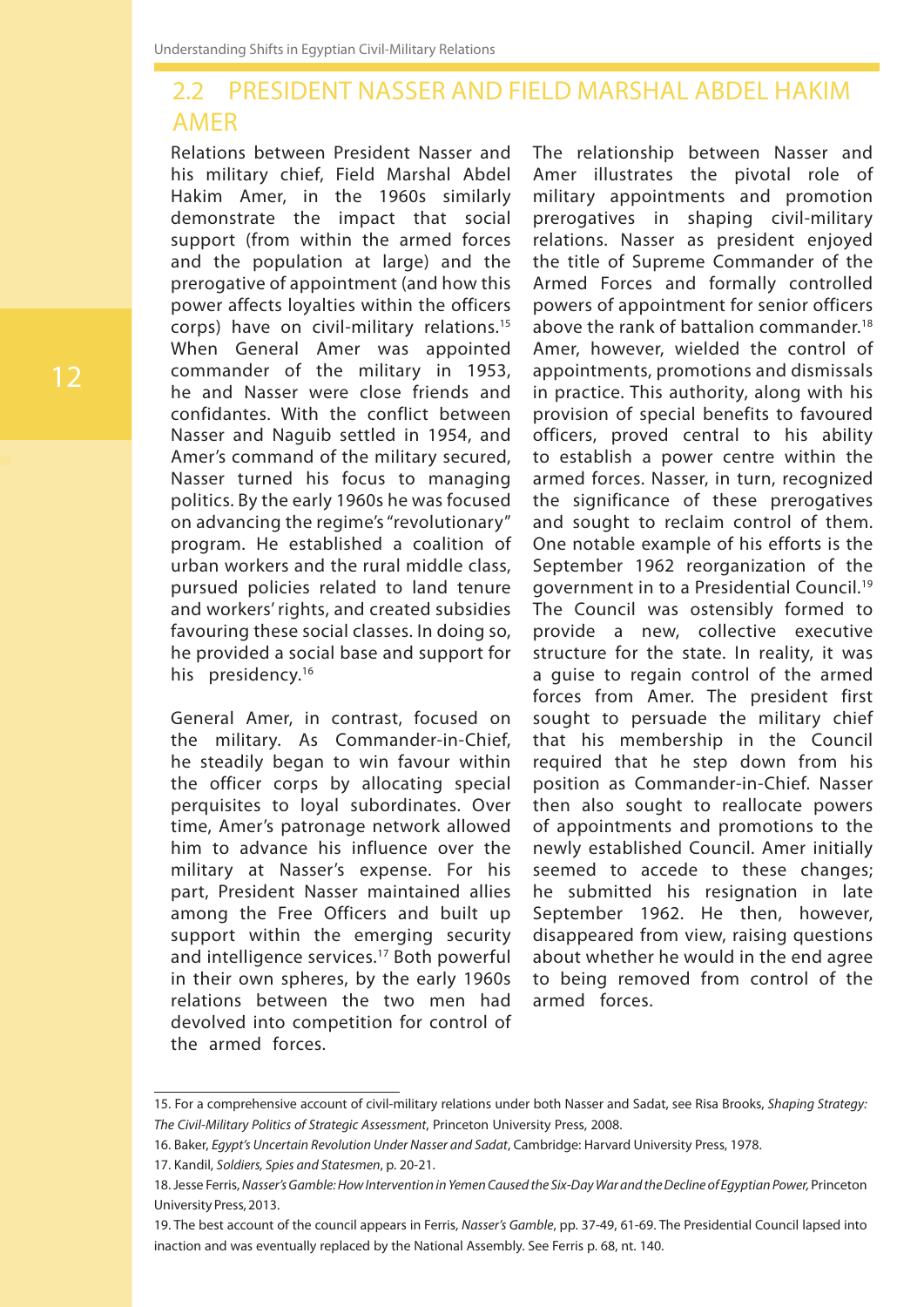In an apparent effort to win Amer's agreement to give up his direct control of the armed forces, Nasser then offered to appoint him to a new position as Deputy Supreme Commander of the Armed Forces (a position with unclear powers and responsibilities). Presumably, the Presidential Council would remain in charge of promotions and appointments. In an act that demonstrated his own tactical adroitness, Amer then issued a resignation letter that called for Egypt to be returned to democracy, which was largely an indictment of the current state structure.20 News surfaced that Amer's trusted cohort of officers were organizing against the change in Amer's position. When the President met with his military chief in December 1962 to resolve the matter, they agreed that Amer would retain the title of Deputy Supreme Commander, but that a new Commanderin-Chief would in the near future be appointed. This, however, never occurred, and Amer maintained his position and dominance of the military.

The resolution of the rivalry between Nasser and Amer would occur only in the aftermath of Egypt's devastating loss in the 1967 war with Israel. The politicization of the military under Amer's leadership had severely degraded its professional abilities; the training and leadership of the armed forces were abysmal and it performed poorly in the war. This was a clear case of the armed forces not being able to focus on its core mandate and instead being tied up in political manoeuvring. The military consequently bore the brunt of society's disillusionment with Egypt's humiliating war-losses in the war, and the social esteem of the military suffered considerably. These societal dynamics, in turn, laid the groundwork for a fundamental shift in the balance of power in civil-military relations in Egypt.

Showing his strategic acumen, just days following Egypt's devastating and humiliating loss in the war, President Nasser announced his resignation.<sup>21</sup> The resignation elicited mass demonstrations. Some of these were likely orchestrated by the Arab Socialist Union, which had been established by Nasser in 1962 and was then the country's sole political party. Regardless, Egypt's citizens poured into the streets demanding that Nasser stay in office. Nasser consequently stayed on as president, newly empowered by this popular mandate. Two months later, President Nasser made a final move against Amer, who was arrested and (apparently) committed suicide. Power relations hence shifted considerably in favour of the political leadership. In his final three years as president until his death in 1970, President Nasser reclaimed the effective powers of appointment, promotion, and dismissal. He appointed new military leaders and purged the officer corps by retiring large numbers of officers.

These historical events illustrate the pivotal role of appointment prerogatives in shaping civil-military relations: Amer's control of promotions and appointments led to the emergence of a faction within the officer corps personally allegiant to the Field Marshal, which allowed Amer to challenge President Nasser's broader authority over the armed forces. In turn, Nasser's reclamation of appointment, promotion and dismissal prerogatives after Amer's death allowed him to purge and reconfigure the officer corps, which paved the way for his assertion of broader control over the armed forces after the 1967 war and until his death in 1970.

<sup>20.</sup> Ferris, *Nasser's Gamble,* p. 66.

<sup>21.</sup> See Said Aburish, *Nasser: The Last Arab, Thomas Dunne Books*, 2004.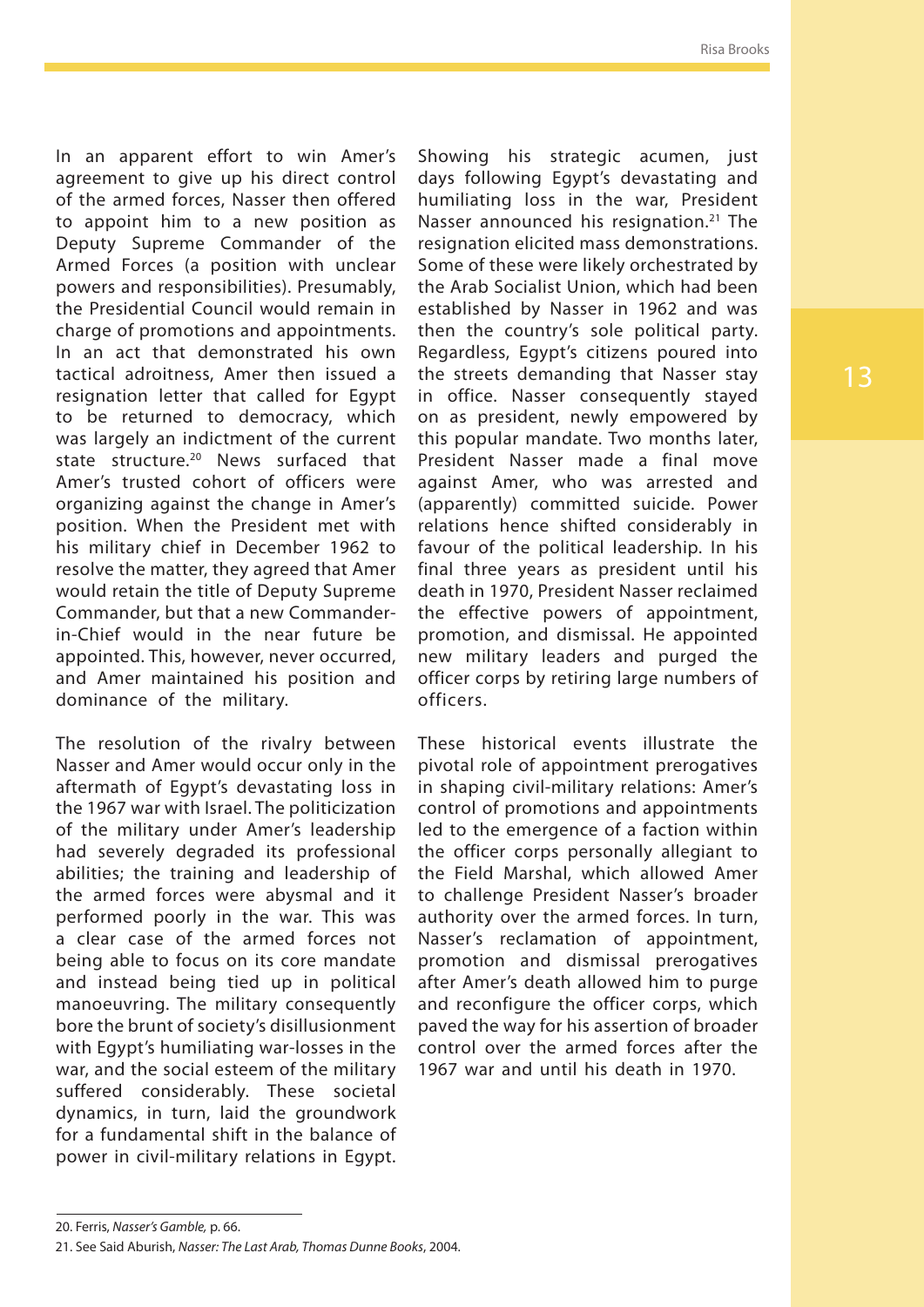Understanding Shifts in Egyptian Civil-Military Relations

## 2.3 PRESIDENT SADAT AND THE OFFICERS CORPS

Sadat's relations with the military cannot be understood without reference to the final years of Nasser's rule and the changes it brought. Specifically, President Sadat's relations with the military highlight three recurrent themes in Egypt's civil-military relations:

- the importance of the absence of antagonistic factions within the armed forces in sustaining political control;
- **the ability of a president to use** appointment prerogatives to preclude the emergence of military challengers and to maintain an officer corps that complied with presidential decisions; and
- $\blacksquare$  the use of appointments to position officers with specific conceptions of their appropriate roles as military officers and the effect these officers can have on the officer corps overall.

Although initially chosen after Nasser's death by the political elite because of, rather than despite, his perceived political weaknesses, Sadat was able to capitalize on the power changes in civil-military relations that had occurred after the 1967 war. Sadat, in addition, proved an able tactician. In May 1971, Sadat dismissed and marginalized several powerful opponents in the pro-Nasser leftist political elite and security edifice. In addition, as part of what was termed the "corrective revolution," Sadat was able to push aside his military chief, General Mohammed Fawzi, who had sided with this faction of the elite.<sup>22</sup> This left him in clear control of a military that lacked charismatic leaders and powerful factions.

President Sadat used his powers of appointment to great effect, both for domestic and international purposes. In addition to ensuring that an influential challenger to his position did not emerge, Sadat ensured that his controversial strategy for the 1973 war (and subsequent peace negotiations) with Israel would not face opposition from military leaders. To secure this latitude, and critical of both corruption and the dissolution of the officer corps under Amer's leadership in the early and mid-1960s, Sadat chose officers focused on their professional responsibilities.

The military's focus on addressing the external challenge posed by the loss of territory was significant. Sadat was also fortunate in the sense that, from the perspective of the Egyptian Armed Forces, the country faced a paramount military challenge,<sup>23</sup> manifested in Israel's occupation of the Sinai Peninsula and its fortifications along the Suez Canal.

Moreover, Sadat sought officers who professed a personal commitment to non-intervention in politics, as in the case of General Gamasy.<sup>24</sup> Although his own memoirs underscore his disillusionment with Sadat's policies and decisions before, during, and after the war, General Gamasy nevertheless complied with those decisions.25 Gamasy seemed to think of himself as a "professional officer" whose appropriate role was to defer to the political leadership in matters of policy.

Sadat was strategic in his use of appointments, regularly appointing rivals to key posts and then moving them out of those positions when he anticipated opposition from them.26 He also asserted

<sup>22.</sup> Raymond Hinnebusch, *Egyptian Politics Under Sadat*, Cambridge University Press, 1985, pp. 43-44; Kirk Beattie, *Egypt during the Sadat Years*, London: Palgrave, 2000, pp. 62-76.

<sup>23.</sup> On the influence of international threats on civil-military relations see Michael C. Desch, *Civilian Control of the Military: The Changing Security Environment*, Johns Hopkins U Press 1999.

<sup>24.</sup> See Mohamed Abdel Ghani El Gamasy, *The October War: Memoirs of Field Marshal El Gamasy of Egypt*, Cairo, American University Press in Cairo Press.

<sup>25.</sup> Mohamed Abdel Ghani El Gamasy, *The October War: Memoirs of Field Marshal El Gamasy* of Egypt, Cairo, American University Press in Cairo Press.

<sup>26.</sup> Brooks, *Shaping Strategy*, pp. 132-137.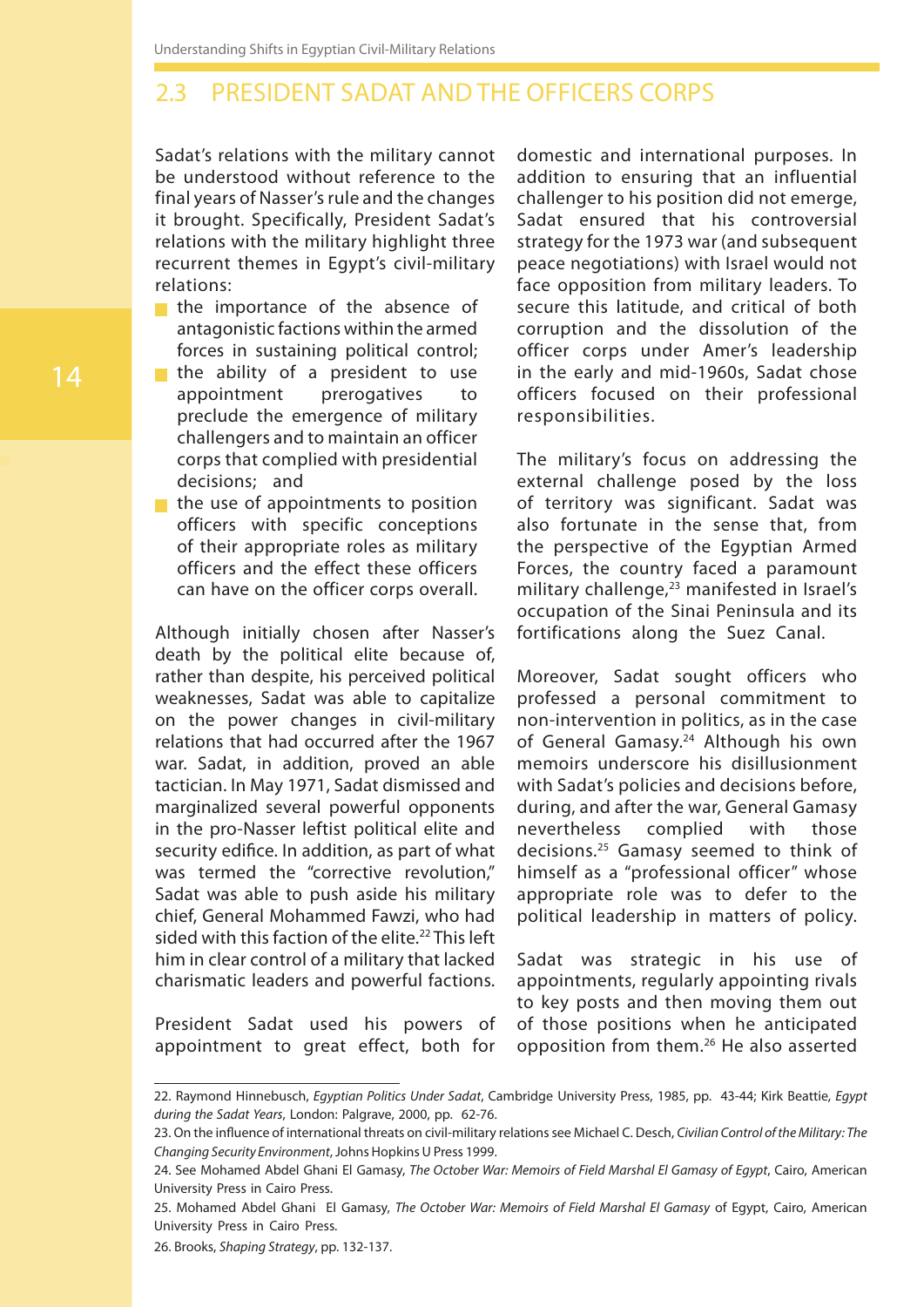control over decision-making, sometimes side-lining his military leaders from deliberations over major strategic and policy issues, and overruling their command decisions directly during the October 1973 war. His control of decisionmaking and appointment prerogatives, in turn, allowed him to plan and execute the October war in accordance with his own conception of a limited war, aimed at catalysing negotiations with Israel over the countries' territorial disputes. He pursued this limited war strategy despite the sometimes vehement opposition within the military chain of command both before and during the war.

Sadat also used his powers of appointment to ensure his military leaders would comply with the concessions he granted during the negotiations of the Camp David Accords, and in the subsequent peace treaty with Israel. The peace process had serious implications for the military's professional interests. It created uncertainty and delay in the supply of weapons as the country transitioned from the Soviet Union to the United States as its principal arms supplier. The terms of the treaty itself also required the near total demilitarization of the Sinai Peninsula. Still, Sadat was able to use his powers of appointment strategically to side-line dissenters before they could mobilize challenges to his initiatives in the 1970s. Unlike Nasser's experience with Amer in the 1960s, there was no faction in the military that could organize a direct challenge to Sadat's authority and decision-making prerogatives.

15

26. Foreign Military Training Responsibility Act (HR 1594, 26 April 2001).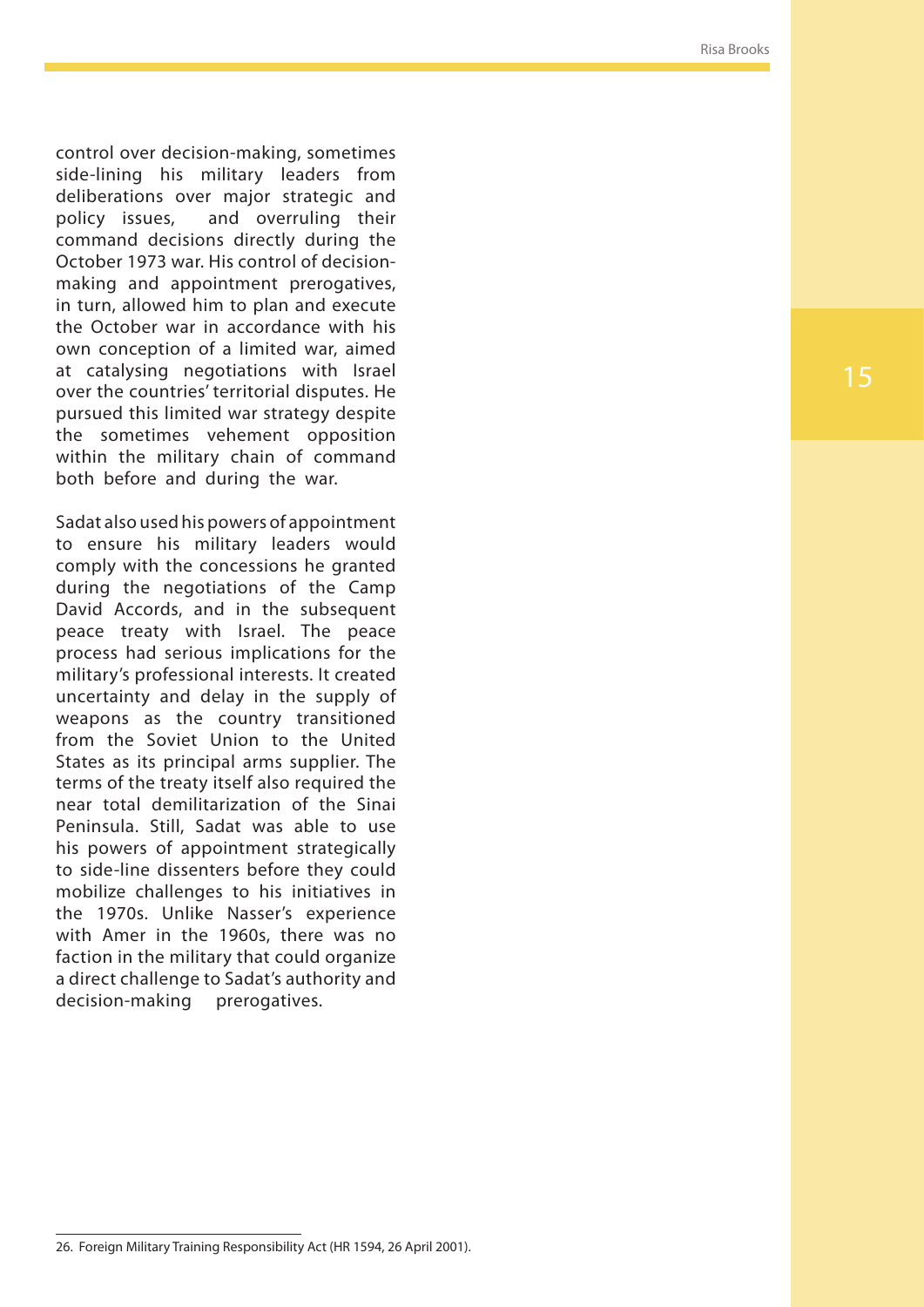## 2.4 PRESIDENT MUBARAK, DEFENCE MINISTER GHAZALA, AND GENERAL TANTAWI

Like his predecessors, President Mubarak's ability to hire and fire his military leaders proved central to curbing potential challenges over control of the armed forces. This is for example evident in Mubarak's relations with his Minister of Defence Abu Ghazala in the 1980s. While Abu Ghazala maintained that he lacked political ambition, he was nonetheless a highly popular and influential military leader.27 Mubarak's fear, as it was commonly interpreted, was that Abu Ghazala would be able to marshal supporters directly loyal to himself, not to the president, and therefore present a potential threat to presidential supremacy. After a period of intrigue, Mubarak succeeded in removing Abu Ghazala from his position as Minister of Defence. After the dismissal of Abu Ghazala, Mubarak eventually settled on General Tantawi as Minister of Defence. Long disparaged as Mubarak's lackey, Tantawi seemingly lacked the charisma and political skill that would allow him to build an independent power centre within the armed forces.

The relationship between Mubarak and his military leaders hinged on an implicit commitment that the latter would support him in office, and cede governance of the broader state apparatus to the president. In exchange, the armed forces would receive corporate economic benefits, and private benefits for the senior officers in the form of special compensation and perquisites.

Under Mubarak, the military benefited from the growth of military-controlled enterprises aimed at the civilian market. The origins of these enterprises can be traced to the Sadat era and the establishment of the Arab Organization for Industrialization (AOI) in 1975 (ostensibly as a means to provide arms manufacturing capability to its members) as well as the National Services Product Organization (NSPO) in 1979 to allow the military self-sufficiency in the production of vital goods. Under Mubarak, these entities, along with enterprises under the Ministry of Military Production, ensured that the military was able not only to produce equipment and services essential to the armed forces, but that it controlled enterprises involved in everything from agricultural production, to manufacturing, to the provisions of a wealth of services in the Egyptian economy. In addition, these activities would benefit from the supply of virtually free labour in the form of conscripts, and subsidized inputs such as energy. Military owned enterprises also did not pay taxes to the state, and were not subject to parliamentary oversight.

The Mubarak-era practice of providing well-paying sinecures to retired generals within the civil and economic statebureaucracy provided another means of ensuring political control. Upon retirement, senior officers could expect positions in the civil service, on boards of state enterprises, utilities and holding companies, and within ministries, including those concerned with real estate, housing, construction, agricultural development and land reclamation.28 This practice also included appointments of retired military officers as regional governors and as governorate staff. According to a study by Hicham Bou Nassif, during Mubarak's tenure as president, retired military officers occupied over 2,000 posts in local governments. They also held 63 of 156 governorships; even where the governor was not a retired officer, key positions on his staff were often held by former military personnel.<sup>29</sup>

<sup>27.</sup> Robert Springborg, *"The Field Marshal and the President: Civil-military relations in Egypt Today"* MERIP (July -Aug 1987) 28. Sayigh, *Above the State*, pp. 16-17. Zeinab Abdul-Magd, *"The Egyptian Republic of Retired Officers,"* <Foreignpolicy.com>May 8, 2012.

<sup>29.</sup> Hicham Bou Nassif. *Wedded to Mubarak: The Second Careers and Financial Rewards of Egypt's Military Elite*, 1981-2011, Middle East Journal, 67, no. 4, 2013; Sayigh, Yezid, *Above the State: the Officers Republic in Egypt*, Carnegie Endowment for International Peace, August 2012.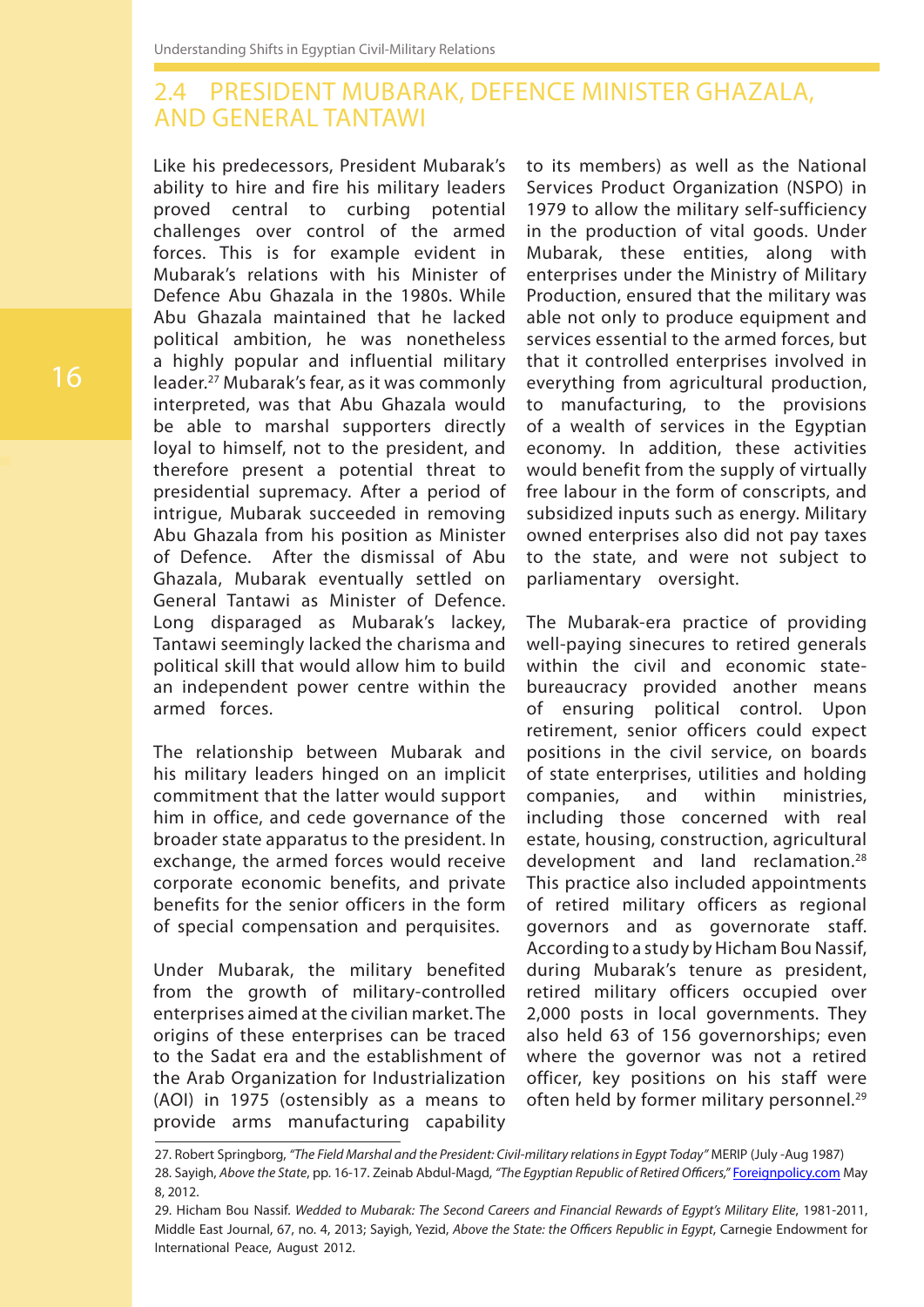This had two important implications. First, it meant that military officers, both active and retired, held leadership positions in many areas of the state – with the exception of the country's dominant political party, the NDP – and (most) ministerial positions. While the military leadership was reportedly contemptuous of the growing influence of the Ministry of Interior in the final decade of Mubarak's rule, as discussed below, it is important to bear in mind that the military was far from marginalized: military officers permeated the state, and were critical in extending state control through their role in local government.<sup>30</sup> Second, the appointment of retired officers allowed for an important mechanism of transmitting and maintaining political control, via the leadership of senior officers, throughout the armed forces. The main recipients of special perquisites and positions within economic enterprises and the civil bureaucracy were senior officers and retired senior officers. Hence, through the promise of a wellpaid position upon retirement and other perquisites during active duty, mid-level officers could be expected to remain loyal to the presidency as they worked their way up the chain of command.31

Two other aspects of Mubarak's relation with the armed forces warrant discussion. First, under Mubarak the military was ceded significant administrative autonomy. Partly as a result, the military played a strong role in defining its own mandate to not include domestic policing, or for example, battling the insurgency in Upper Egypt during the 1990s. This created some inherent tensions for an officer corps that saw its principal role as preparing for war; it lacked a clear external adversary, in part given the existence of a peace treaty with Israel. Second, the military's lack of a domestic policing role had the consequence of shifting resources and power to the Ministry of Interior, whose security forces would be responsible for policing and rooting out potential opposition to the state (as well as fighting the insurgency in Upper Egypt during the 1990s). In addition, especially in the last decade of his rule, Mubarak would allocate significant resources to the MoI. This was seen by many analysts as an effort to build up an alternative power base to the armed forces.32 The absolute resources of the military, nonetheless, remained substantial, and its role within the state significant. Mubarak's perceived tilt towards the MoI is however important in understanding the grievances held by senior officers on the eve of the January 2011 revolution.

Over time, despite the largely privileged position of the Egyptian military provided by Mubarak's regime, tensions emerged between the president and military officers. This included the military's reported antipathy towards President Mubarak's son Gamal and opposition to his possible succession to the presidency. In addition to not having a career in the military, Gamal was the head of an influential cohort of business elite within the National Democratic Party whose liberalization schemes threatened to enrich the business class at the expense of the military's economic interests.<sup>33</sup> Finally, it is worth noting that Egypt had experienced strikes and other manifestations of unrest and popular dissatisfaction in the years leading up to the uprising. The protests exposed the vulnerability and lack of popular underpinnings for Mubarak's state.

In short, the military held a relatively privileged position under President Mubarak. Nonetheless, by the time that protests against Mubarak began in January 2011, there were some significant tensions in Egyptian civil-military relations.

<sup>30.</sup> This is the core argument in Sayigh, *Above the State*.

<sup>31.</sup> Sayigh, *Above the State*, p. 5.

<sup>32.</sup> For details on the rise of the MoI see Kandil, *Soldiers, Spies and Statesmen.*

<sup>33.</sup> Shana Marshall and Joshua Stacher, *"Egypt's Generals and Transnational Capital,"* MERIP, Mer262.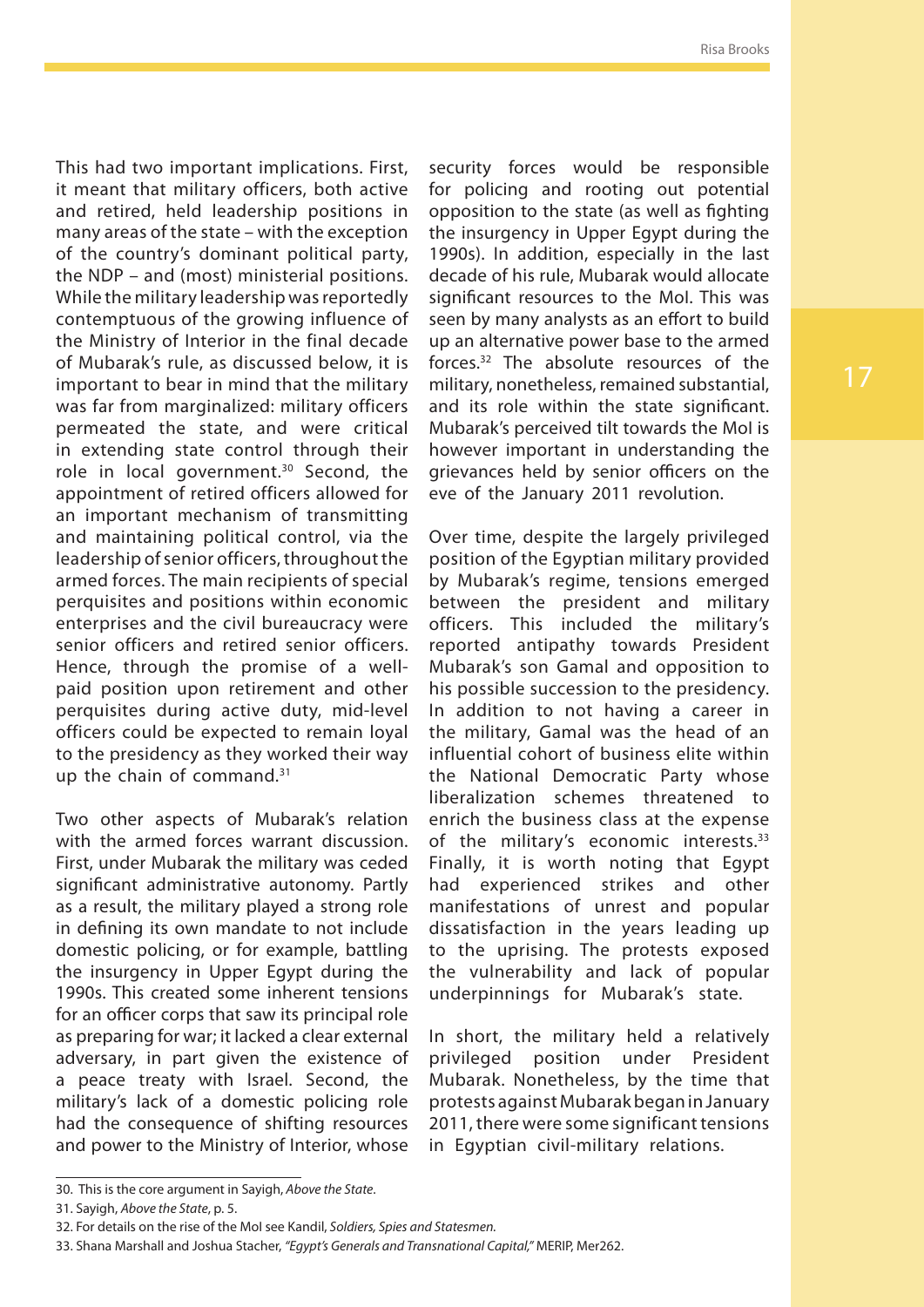During the protests, the locus of decisionmaking shifted to the Supreme Council of the Armed Forces (SCAF), and its leaders began to issue communications and statements directly to the public about its intensions during the protests. This shift was further demonstrated by the meeting held by the Supreme Council of the Armed Forces (SCAF) the day before military leaders secured Mubarak's departure from office. Mubarak himself did not attend this meeting, although, as president, he was formally the head of the SCAF.

Understanding why President Mubarak effectively lost control over the military requires attention to the impact of social support in shaping Egypt's civil-military relations. After the initial protest on January 25, the protests rapidly spread, coming to represent a cross-section of social classes and groups spanning cities across Egypt. The military represented the last line of defence for the regime after the failure of the police to repress the protests, and their disappearance from the streets on January 28. Despite its initial ambivalence toward the protests, the SCAF embraced the mandate presented by Egypt's citizens, announcing on January 31 that the armed forces would not fire on the demonstrators and stating that they would protect the people's interests.34

The uprising allowed the military to reassert its pre-eminence after a decade that saw the rising influence of the NDP and the MoI. The generals seemed to embrace their resurgent position. Yet, they also retained a substantial interest in maintaining the state's autocratic form, given that the corporate interests and private wellbeing of military officers depended on its maintenance.

Whether the military leadership ever contemplated defending Mubarak by using force to disperse the protests is not known (and may never be known, given the secrecy surrounding deliberations within the SCAF and military networks). Regardless, even if it had favoured the use of force against demonstrators, the military leadership may have been unable to defend Mubarak without a severe risk to the cohesion of the armed forces.<sup>35</sup> Externally, during the 2011 revolution, the armed forces appeared as a cohesive unit and discipline seemed intact. Yet, there were rumours after the ouster of Mubarak that junior officers were disenchanted with the old-guard leadership under Marshal Tantawi.36 Had the armed forces been tested with orders to fire on protesters, it is unclear what might have occurred.

In this regard, Mubarak's experience illustrates a potential danger, or trade-off in using powers of appointment to ensure that challengers do not emerge from within the armed forces. Mubarak may have successfully ensured that no threat would emerge from the leadership of the armed forces by relying on a cohort from an old and trusted generation. However, in so doing he also created the basis for potential dissention in the ranks that would ultimately hinder the leadership's ability to defend him during the 2011 revolution. Had the military leadership under Marshal Tantawi contemplated using force at some point, the threat to military cohesion and possible mutiny would have been great. If the younger officers would have resisted such orders, it would have been a significant constraint on the armed forces ability to defend Mubarak's presidency.<sup>37</sup>

36. Patrick Galey, *"Why the Egyptian Military Fears a Captain's Revolt,"* <ForeignPolicy.com>, February 16, 2012. 37. Bou Nassif, *"Wedded to Mubarak."*

<sup>34.</sup> David Kirkpatrick *"Egyptians Defiant as Military does little to quash protests."* New York Times, January 29, 2011; *"Egypt protests: Army rules out the use of force,"* BBC News, January 31, 2011.

<sup>35.</sup> Derek Lutterbeck, *"Arab Uprisings and Armed Forces,"* Geneva Centre for the Democratic Control of the Armed Forces, October 2011.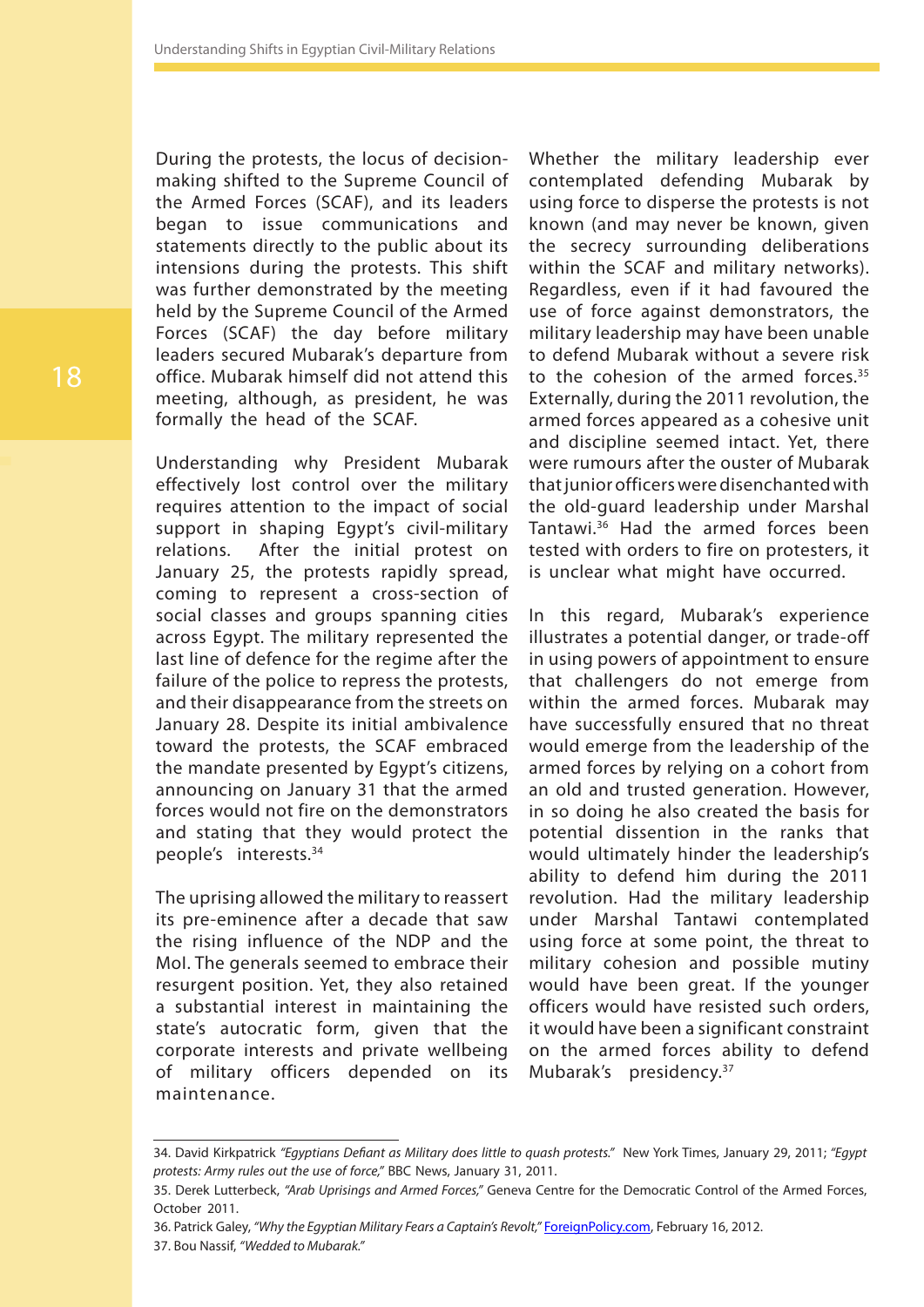Risa Brooks

## 3. THE SCAF'S ROLE DURING THE POST-MUBARAK **PFRIOD**

Social support and the power of appointments continued to influence civil-military relations in Egypt during the transition period after President Mubarak's departure from office on February 11, 2011. The SCAF quickly moved to seize control of the transition: a constitutional referendum was held in March 2011, followed by a constitutional declaration issued by SCAF on March 30. These documents provided the initial interim constitutional framework during the transition. Parliamentary elections were then held, prior to the election of a president and the drafting

of a constitution.38 The period of SCAF control of the Executive continued until Mohamed Morsi's election as president and inauguration on June 30, 2012. The ensuing year of Morsi's tenure in office proved tumultuous and on July 3, 2013 the SCAF removed him from office. The head of the Supreme Constitutional Court, Adly Mansour, was appointed interim president, until Abdel Fatah Al Sisi prevailed in presidential elections in May 2014. Civil-military relations and how they evolved during this period are discussed below.

## 3.1 POST-MUBARAK SCAF RULE

|                     | 2011                                                                                                                                                                                                                                                                              |  |  |  |  |
|---------------------|-----------------------------------------------------------------------------------------------------------------------------------------------------------------------------------------------------------------------------------------------------------------------------------|--|--|--|--|
| <b>February 11</b>  | President Mubarak resigns from office under SCAF pressure.                                                                                                                                                                                                                        |  |  |  |  |
| <b>February 13</b>  | SCAF dissolves parliament and suspends 1971 Constitution.                                                                                                                                                                                                                         |  |  |  |  |
| March 19            | Egyptians vote in a referendum to approve several amendments to the<br>1971 Constitution, which will act as an interim charter during the<br>transition.                                                                                                                          |  |  |  |  |
| March 30            | SCAF unilaterally and inexplicably issues its own Constitutional Declara-<br>tion; includes articles not in March 19 referendum. Among its articles is<br>language (contrary to referendum) that allows for a constitution to be<br>written prior to the election of a president. |  |  |  |  |
| <b>Mid-November</b> | SCAF floats the "Selmi document"; it proposes supra-constitutional<br>principles granting powers to the military to oversee its own affairs.<br>After massive protests in response, the military abandons the initiative.                                                         |  |  |  |  |
| November 28-29      | First round of parliamentary elections are held.                                                                                                                                                                                                                                  |  |  |  |  |
|                     | 2012                                                                                                                                                                                                                                                                              |  |  |  |  |
| <b>January 3-4</b>  | After the final round of parliamentary elections, results are announced in<br>which the Muslim Brotherhood's Freedom and Justice Party (FJP) and the<br>Salafist Al Nour party receive seventy per cent of seats in the People's<br>Assembly                                      |  |  |  |  |
| April 10            | The Constitutional Assembly (CA), formed in March, is dissolved after<br>massive defections from non-Islamist members.                                                                                                                                                            |  |  |  |  |

#### **Table 2. Key Events in the SCAF-led Transition and Morsi Presidency**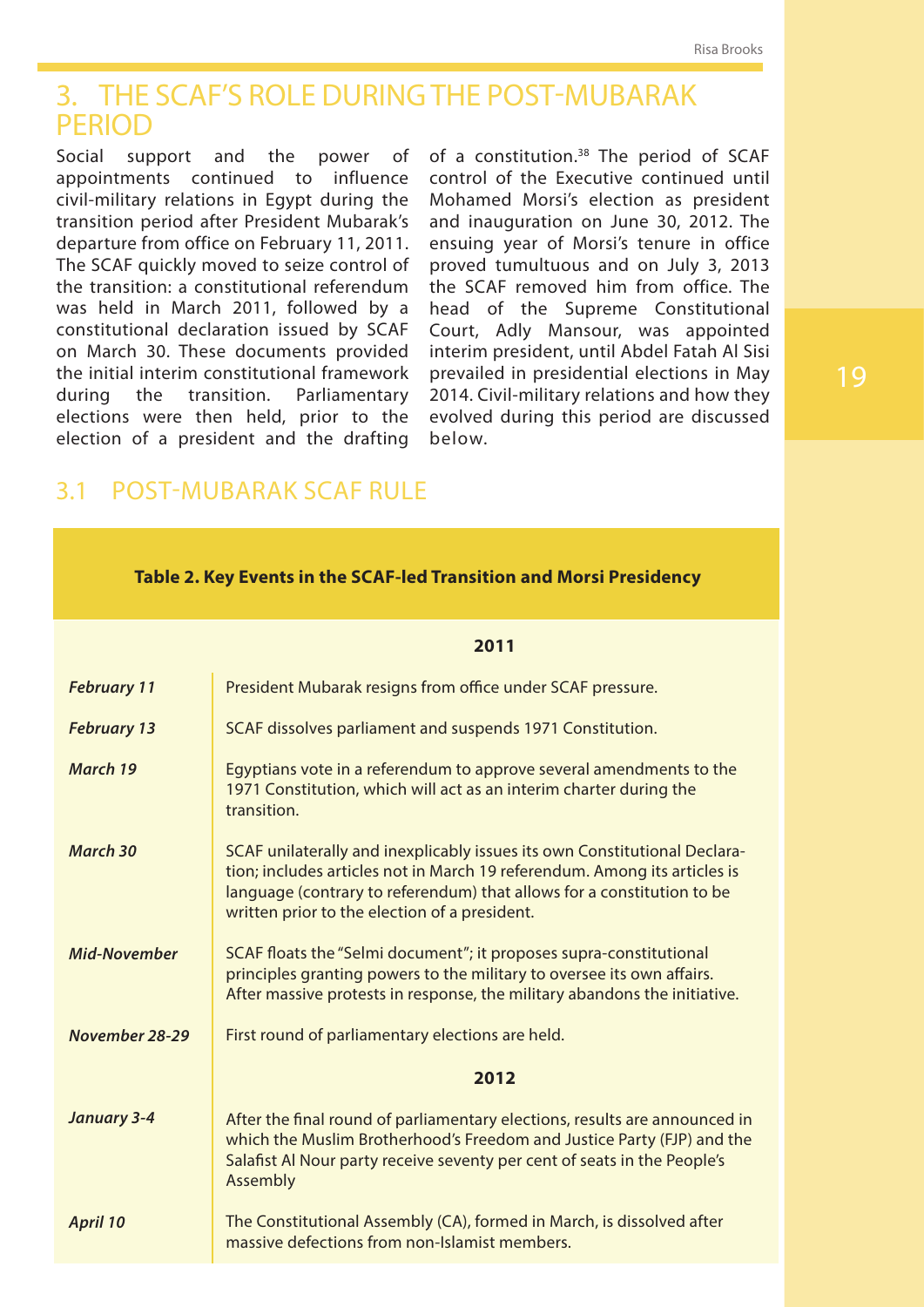| April 14                    | The Presidential Election Commission rules several candidates ineligible<br>for the election, including FJP candidate Khairat Al Shater. Mohamed<br>Morsi then becomes the FJP candidate.                                       |  |  |
|-----------------------------|---------------------------------------------------------------------------------------------------------------------------------------------------------------------------------------------------------------------------------|--|--|
| <b>May 23-24</b>            | First round of presidential elections is held.                                                                                                                                                                                  |  |  |
| June 12                     | A new constitutional assembly is seated after military pressure results in<br>agreement among political factions about new rules for its membership.                                                                            |  |  |
| June 14                     | After the judiciary rules that one third of parliamentary seats have been<br>elected illegally, SCAF dissolves parliament.                                                                                                      |  |  |
| <b>June 17-18</b>           | Run-off election between Morsi and establishment candidate, Ahmed<br>Shafiq.                                                                                                                                                    |  |  |
| June 17                     | Military issues sweeping constitutional declaration that grants the SCAF<br>legislative powers, authority over the CA and significantly limits presiden-<br>tial prerogatives over military affairs.                            |  |  |
| June 30                     | Morsi is inaugurated in front of Supreme Constitutional Court.                                                                                                                                                                  |  |  |
| July 8                      | Morsi attempts to recall parliament; he calls off the effort after the court<br>and SCAF oppose the measure.                                                                                                                    |  |  |
| <b>August 6</b>             | Military attack in Sinai results in the shocking death of 16 soldiers                                                                                                                                                           |  |  |
| <b>August 8</b>             | Morsi fires Mol and chiefs of Military Police and Presidential Guard.                                                                                                                                                           |  |  |
| <b>August 12</b>            | Morsi fires Defence Minister Tantawi, Chief of Staff Anan and other<br>officials. General Abdel Fatah Al Sisi appointed Defence Minister. Morsi<br>also cancels SCAF's June 17 Constitutional Declaration                       |  |  |
| <b>November 22</b>          | Morsi issues a short decree placing the presidency and CA beyond judicial<br>control.                                                                                                                                           |  |  |
| <b>November 30</b>          | Draft constitution is completed despite defections from secular and<br>liberal members from the CA. This and the November 22 decree spark<br>protests and mark the start of growing opposition to his rule by<br>non-Islamists. |  |  |
| December 15                 | Constitution is passed in referendum. It significantly enhances military<br>prerogatives.                                                                                                                                       |  |  |
|                             | 2013                                                                                                                                                                                                                            |  |  |
| <b>January 25</b>           | On anniversary of revolution, anti-Morsi protesters gather at Tahrir square.                                                                                                                                                    |  |  |
| <b>February &amp; March</b> | Anti-Morsi protests spread.                                                                                                                                                                                                     |  |  |
| <b>April</b>                | Tamarod movement announces signature campaign aimed at winning<br>new presidential elections.                                                                                                                                   |  |  |
| May 7                       | Morsi shuffles cabinet, adding more MB members                                                                                                                                                                                  |  |  |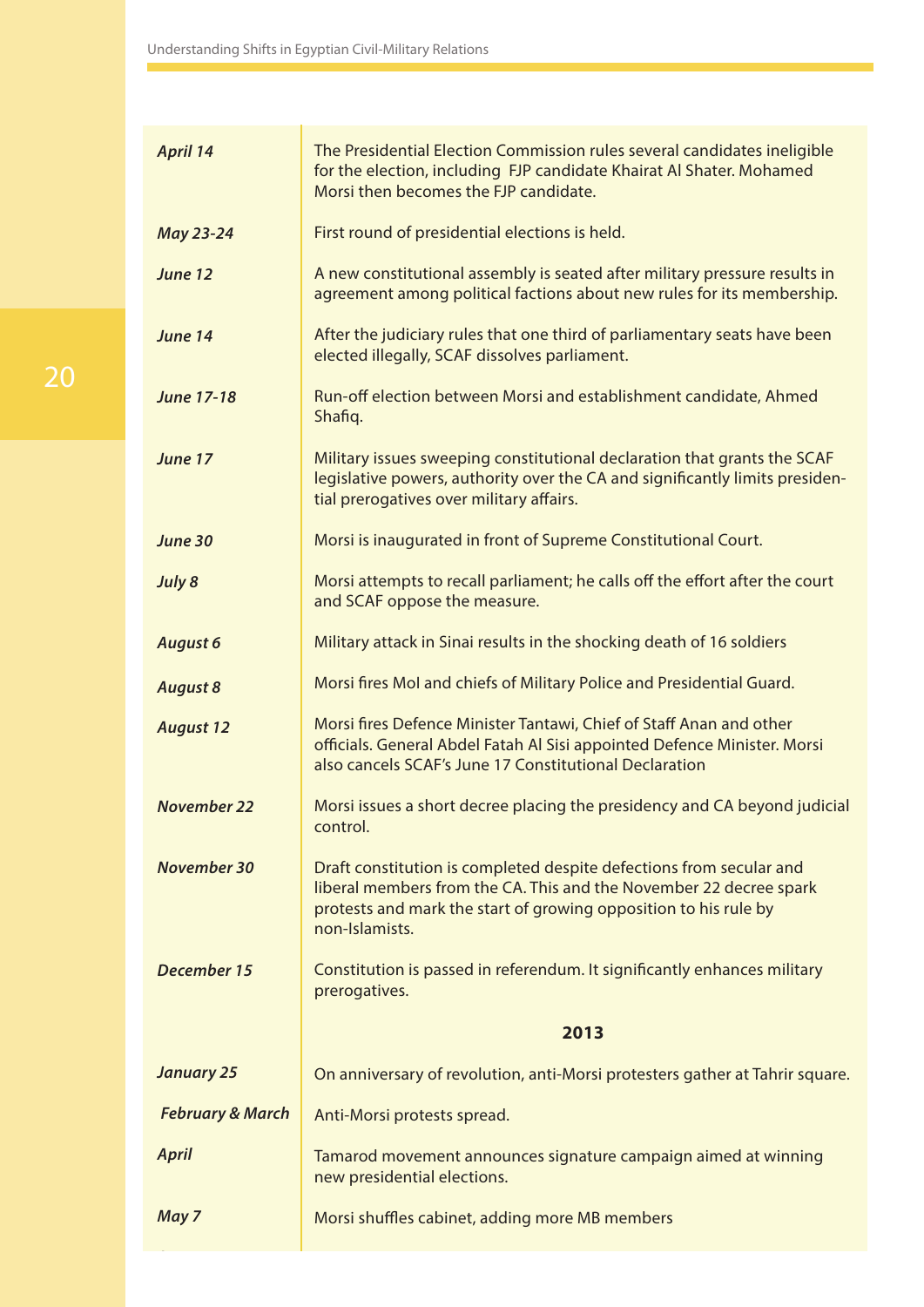| June 17        | Morsi appoints several MB members as new regional governors                                                                                                                            |  |  |
|----------------|----------------------------------------------------------------------------------------------------------------------------------------------------------------------------------------|--|--|
| <b>June 23</b> | General Sissi issues statement warning that the military will not allow<br>Egypt "to slip down a tunnel of darkness" and calling on political factions<br>to settle their differences. |  |  |
| <b>June 30</b> | Massive anti-Morsi protests are held in Tahir square and countered by pro<br>Morsi demonstrations centered on Rabaa Al Adawiya Mosque in Nasr city.                                    |  |  |
| July 1         | SCAF issues ultimatum to Morsi, warning that the president has 48 hours<br>to resolve the crisis, or it will impose its own "roadmap for the future"                                   |  |  |
| July 3         | Morsi is arrested by the military. The constitution is once again suspended<br>and interim president Adly Mansour is appointed.                                                        |  |  |

new presidential elections.

From the start, the SCAF seemed poorly prepared to manage the transition; its decisions seemed reactive and its tactics incoherent. Nevertheless, examination of the post-Mubarak period reveals a possible purpose behind the SCAF's actions in managing the transition: the military leadership sought to ensure that it would have influence over the content of a future constitution. This would allow it to safeguard prerogatives and institutional autonomy under a future president. For sixteen months following Mubarak's ouster, the SCAF remained in control of the Executive.<sup>39</sup> The SCAF aimed to retain oversight and influence over the constitution drafting process.

This is a complex period in Egypt's recent history marked by moves and countermoves by the SCAF, the large and well organized Muslim Brotherhood, and the activists and parties representing secular constituencies. Many analysts suggested, at least in the initial period of the transition, that there

was a tacit accommodation, if not overt deal between the military and the Muslim Brotherhood.40 Especially in the immediate transition period, a number of SCAF actions suggested such an accommodation with the MB was in place, most notably its support for quickly holding parliamentary elections, which the less well organized secular parties opposed.

Regardless of the precise parameters of any "deal" with the MB, the SCAF was clearly fixated on controlling the drafting of a new constitution. In particular it sought to ensure that the constitution was written before presidential elections would be held. This was evident in how it managed the March 19, 2011 referendum on the 1971 constitution, in which Egyptians were presented with amendments aimed at providing a constitutional framework for the transition period. Inexplicably, after the referendum passed on March 30, the SCAF unilaterally presented its own Constitutional Declaration. Among the

<sup>38.</sup> Parliamentary elections were held from November 2011 to January 2012. The results highly favored the Muslim Brotherhood's Freedom and Justice Party and the Salafist part, Al Nour. Together they would hold seventy percent of the seats in the People's Assembly. The parliament was, however, dissolved by the SCAF during the June 2012 presidential election after the Supreme Constitutional Court declared components of the election law illegal. Parliament was dissolved by the SCAF on June 14, 2012.

<sup>39.</sup> As discussed below, SCAF would also dominate it for the first six weeks after President Mohamed Morsi's inauguration on June 30, 2011

<sup>40.</sup> See, for example, Sherif Tarek, "Egypt's Muslim Brotherhood and ruling military: Deal or No Deal?" Ahram online, Sept. 28, 2011.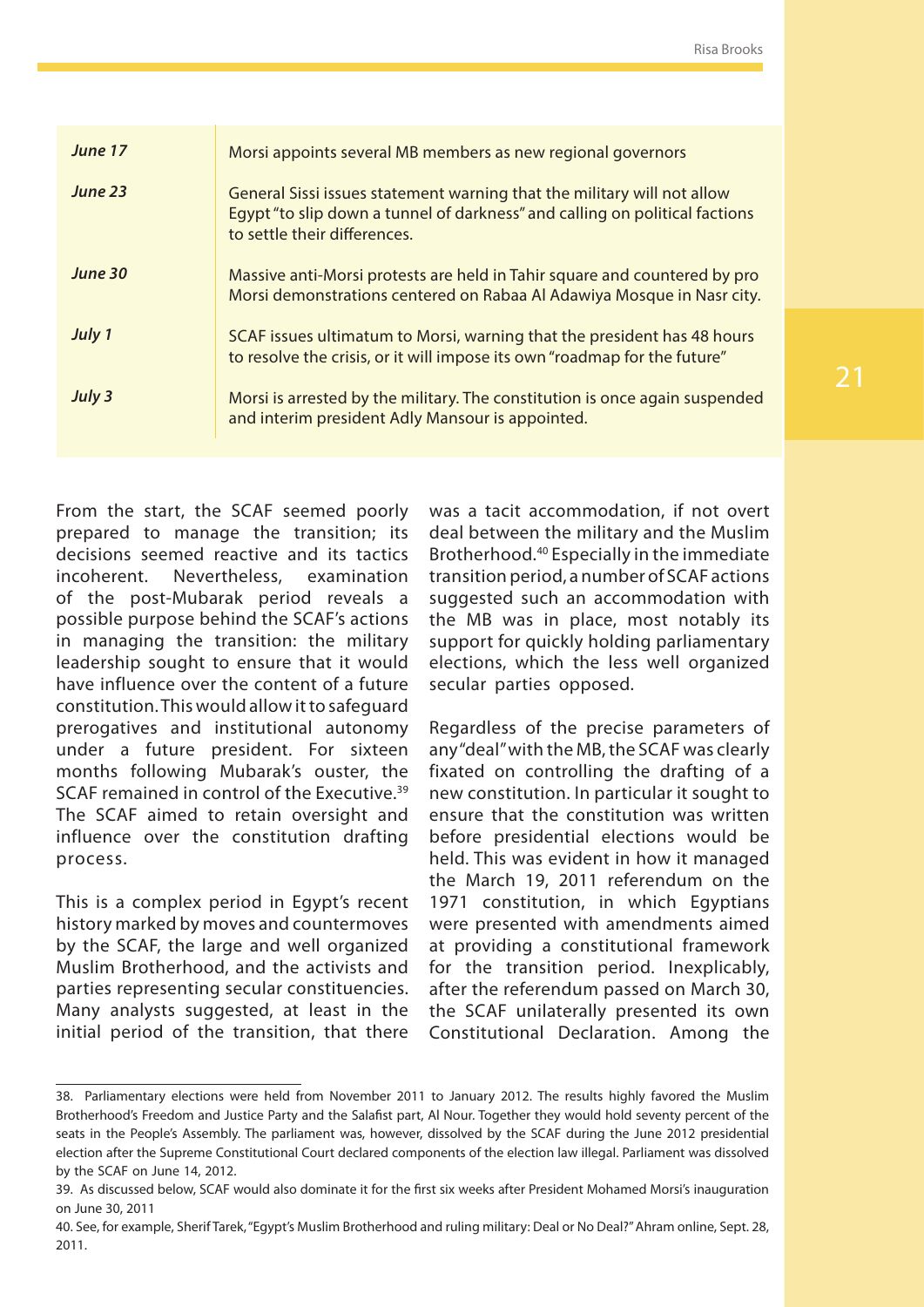declaration's key provisions was language revised from the March 19 referendum that dictated that the SCAF would convene parliament (not a newly elected president) in order for it to elect a 100 person Constituent Assembly. According to legal expert Kristen Stilt, this process negated the prospect of electing a president before the constitution was written.<sup>41</sup>

Months later, in November 2011, the SCAF would float what would come to be known as the Selmi document, after its author, Vice Prime Minister Ali Al Selmi.42 The Selmi document proposed that a range of formal powers and prerogatives related to control of the military be ceded to the armed forces.<sup>43</sup> The military was forced to backtrack and abandon the proposal after it sparked massive and deadly demonstrations. This failure increased the constitution's importance to the SCAF. When the Constituent Assembly was dissolved by

the judiciary in April 2012, the military stepped in to negotiate the creation of a new body.44 At the time, the military even proposed delaying presidential elections, scheduled to begin in May, until the constitution was written.45

Most importantly, on the eve of the runoff presidential election in June 2012 between Air Force General Ahmed Shafiq and the Muslim Brotherhood's Freedom and Justice Party candidate, Mohammed Morsi, the SCAF issued a sweeping Constitutional Declaration. The June 17th decree not only granted clear authority to the SCAF to oversee the military's own affairs,<sup>46</sup> but also allocated legislative powers to the military and granted it an effective veto over the actions of the Constituent Assembly.<sup>47</sup> When Morsi took office on June 30, he did so with his presidential powers limited by the military's declaration.

| Table 1. The SCAF's June 17, 2012 Constitutional Declaration |                                                                                                                                                                                                                                                  |  |  |  |  |  |
|--------------------------------------------------------------|--------------------------------------------------------------------------------------------------------------------------------------------------------------------------------------------------------------------------------------------------|--|--|--|--|--|
|                                                              |                                                                                                                                                                                                                                                  |  |  |  |  |  |
| Article 53                                                   | SCAF decides on "all issues" related to the armed forces.                                                                                                                                                                                        |  |  |  |  |  |
| Article 53/1                                                 | President can only declare war with SCAF approval.                                                                                                                                                                                               |  |  |  |  |  |
|                                                              |                                                                                                                                                                                                                                                  |  |  |  |  |  |
| Article 56B                                                  | SCAF assumes all legislative powers until new parliament is elected.                                                                                                                                                                             |  |  |  |  |  |
| Article 60B                                                  | If Constituent Assembly (CA) encounters "an obstacle," SCAF will form a<br>new CA.                                                                                                                                                               |  |  |  |  |  |
| Article 60B1                                                 | If the SCAF, Judiciary, Prime Minister, or the President dispute an article in<br>the proposed constitution, and are unable to resolve the disagreement,<br>the matter is referred to the Supreme Constitutional Court to decide the<br>outcome. |  |  |  |  |  |
|                                                              |                                                                                                                                                                                                                                                  |  |  |  |  |  |

<sup>41.</sup> Kristen A. Stilt, *"The End of 'One Hand': The Egyptian Constitutional Declaration and the Rift Between the 'People' and the Supreme Council of the Armed Forces*," Northwestern University School of Law Scholarly Commons, Faculty Working Papers, Paper 208, (2012).

<sup>42.</sup> Nathan Brown, *"Landmines in Egypt's Constitutional Roadmap,"* Carnegie Endowment, December 20, 2011.

<sup>43.</sup> Evan Hill, *"Background: SCAFs last minute power grab,"* Al Jazeera, June 18, 2012.

<sup>44.</sup> Marina Ottaway, *"Egypt: Death of the Constituent Assembly,"* <Carneigeendownment.org>, June 13, 2012.

<sup>45.</sup> Ammar Ali Hasan, *"Hard to see positive result in murky Egyptian election,"* Al-Monitor [http://www.al-monitor.com/pulse/](http://www.al-monitor.com/pulse/politics/2012/04/where-is-egypt-heading.html) [politics/2012/04/where-is-egypt-heading.html](http://www.al-monitor.com/pulse/politics/2012/04/where-is-egypt-heading.html) posted April 25, 2012

<sup>46.</sup> Parliament had been dissolved by the SCAF on June 14th after part of its election law was deemed illegal by the courts. 47. Evan Hill. *"Background: SCAF's last minute power grab"* Al Jazeera. 18, June 2012.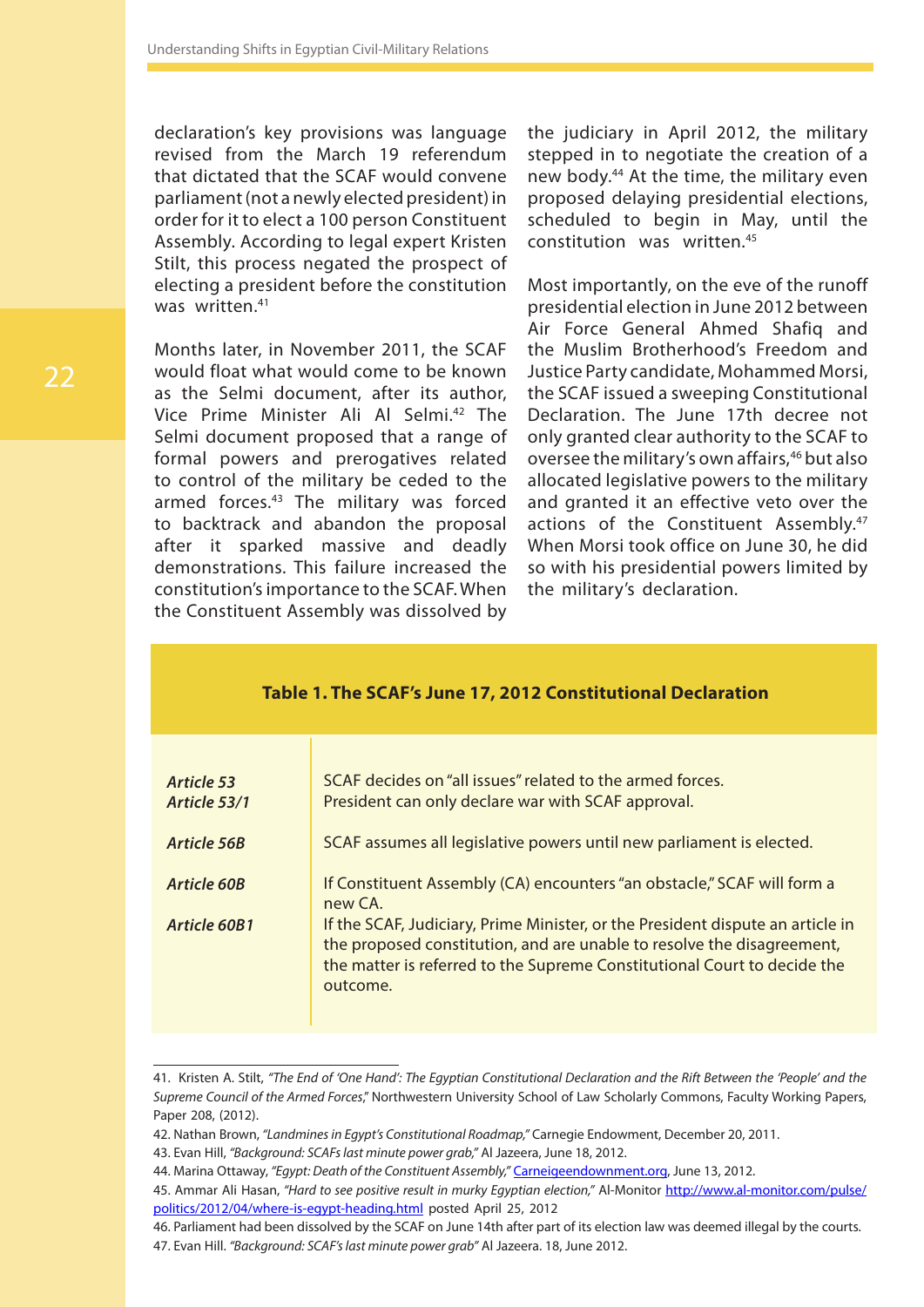## 3.2 PRESIDENT MORSI AND THE SCAF

The importance of mass support and using appointments to attempt to secure the loyalty of the military are once again apparent under President Morsi. Six weeks after taking office, he dismissed a large number of senior officials in the armed forces and the Ministry of Interior. The pretext for the dismissals was the killing of 16 officers at a military checkpoint at Rafah on August 6, 2012. Two days after the massacre, Morsi removed the chief of military intelligence and other key officials of the Ministry of Interior. Then, on August 12, he shocked observers by announcing the dismissal of the head of the SCAF, Field Marshal Hussein Tantawi, and the Chief of Staff of the Armed Forces, General Sami Anan. Several other officials, including the service commanders, would be replaced as well. As new Minister of Defence, Morsi appointed General Abdel Fatah Al Sisi. In addition, and especially important, Morsi also cancelled the SCAF's June 17th Constitutional Declaration.

At the time, this was interpreted as a dramatic assertion of civilian control by President Morsi. The act of removing senior SCAF leaders suggested that Morsi had seized powers of appointment and was advancing his control over the armed forces. The reality proved more complex. Morsi likely appointed General Sisi as Minister of Defence because of Sisi's reputation for piety and cordial relations with the Muslim Brotherhood as its former military liaison officer. This illustrates the goal of many political leaders to ensure the military is run by what they anticipate will be loyal and likeminded military officers. Moreover, Morsi's success in replacing the senior leadership was likely a reflection, at least in part, of Tantawi's questionable standing within the junior officer corps.<sup>48</sup>

In retrospect, the dismissal of the senior officers does not appear to be an expression of genuine civilian dominance

over the armed forces. Instead, Morsi's actions appear more likely to be the result of a new accommodation of the political leadership with the military, under the leadership of General Sisi. General Sisi had been Head of Military Intelligence and was at the time the SCAF's youngest member. Sisi may have been consulted by Morsi before the personnel changes. In addition, the fact that all involved went along without any signs of dissent suggests that Morsi's moves were not controversial within the armed forces. Regardless of the extent of consultations prior to the changes, Sisi swiftly moved to make a broad range of changes in the membership of the SCAF, as well as to oversee the retirement of 70 generals.<sup>49</sup> That the above mentioned political manoeuvrings, moreover, occurred without any visible break in internal military cohesion underscores the subtlety of these dynamics and requires fine grained analysis of military leaders and their respective spheres of influence.

It is also important to emphasize that the SCAF let stand Morsi's cancellation of its June 17th constitutional declaration, and hence effectively claiming his presidential powers. This is striking because the SCAF under Tantawi's leadership had often intervened in the transition, including the issuance of the June 17th constitutional declaration itself. In this context, the fact that General Sisi went along with the cancellation of the June declaration suggests the military approved of Morsi's actions.

There were clear benefits for the military in allowing Morsi to claim his powers as president. In exchange, the military got to return to the barracks and retreat from the overt political rule that had proven to be damaging to its reputation and standing within the Egyptian population. In addition, presumably, the military

<sup>48.</sup> See Omar Ashour, *"Ballots Versus Bullets: The Crisis of Civil-military relations in Egypt,"* Brookings Institution, September 3, 2013.

<sup>49.</sup> Ahmed Aboul Enein, *"El Sisi conducts wide scale SCAF reshuffle,"* Daily News Egypt 15 Aug 2012.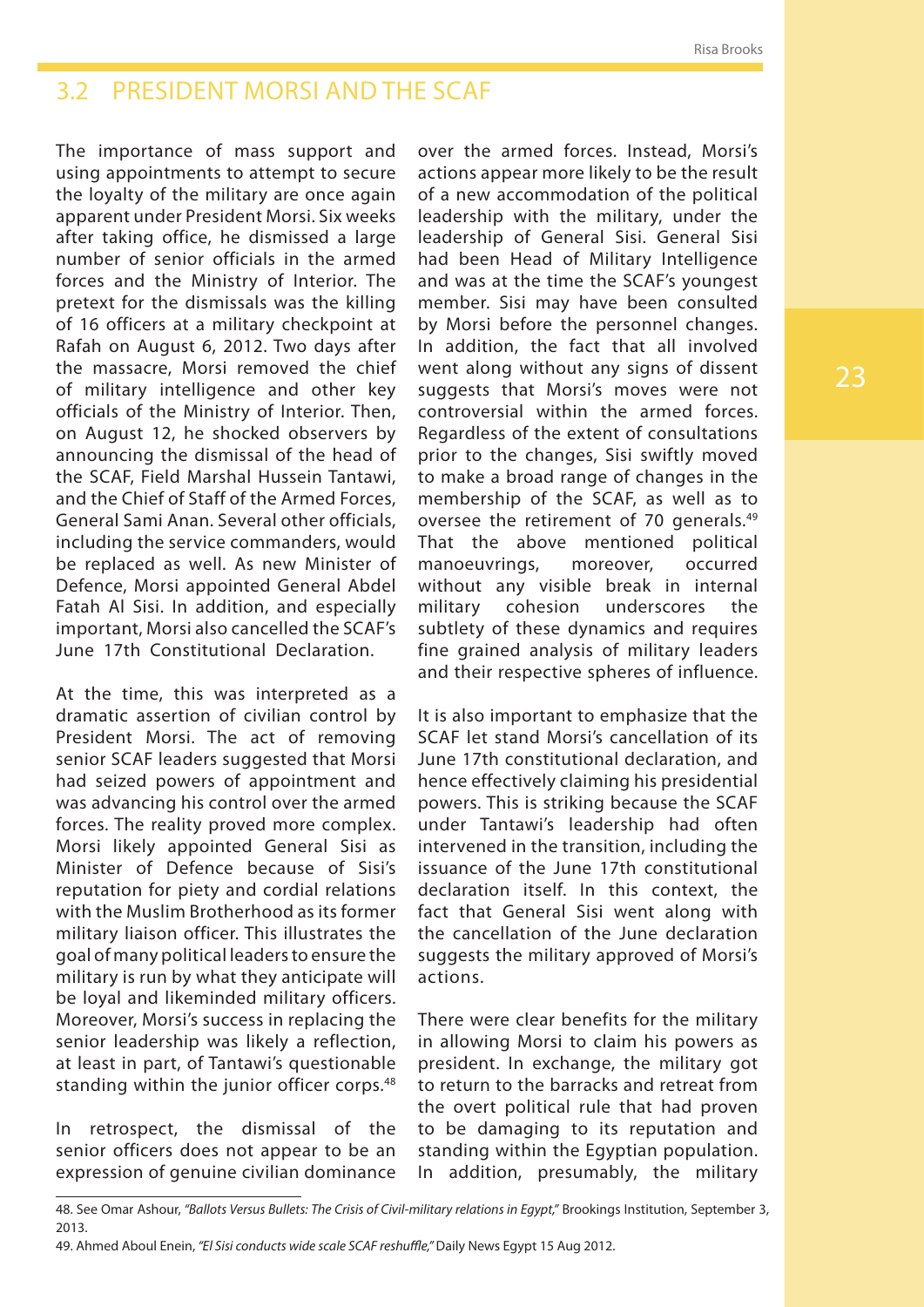was promised that the constitution that was being drafted would reflect military priorities and protect its prerogatives. The terms of the November 30th draft constitution, which was passed in a referendum on 15 December 2012, certainly reflected military interests.

The prerogatives of the armed forces in the 2012 constitution were enhanced from those enjoyed in the 1971 version. The new constitution included explicit language that granted the National Defence Council (NDC) oversight of the military budget and required it be consulted if the armed forces were to be deployed, or war declared. The deliberations of the 15 NDC members were also likely to be heavily influenced, if not outright dominated by the armed forces. In addition, the constitution now explicitly required that the Minister of Defence be a military officer, foreclosing the possibility that a civilian could be appointed to the position.<sup>50</sup>

In short, the above indications and ensuing interpretation of Morsi's tenure in office suggests that he sought a tacit alliance with the military, securing his rule by forsaking formal control over the military. Rather than conceding to his secular opponents, President Morsi relied on the security apparatus and the state to remain complicit in maintaining him in power. Given that the military appeared to have achieved its primary goal of protecting its privileges in the new constitution, why did its leaders eventually turn against Morsi? What went wrong in President Morsi's relationship with the military under General Sisi's leadership?

Two factors are essential to understanding what occurred. First, many of Morsi's actions as president increased polarization in the country, enraged the secular opposition, and resulted in demonstrations and protests against his rule. Notably, he issued a decree on November 22, 2012 in which he placed himself above judicial accountability. Many Egyptians viewed this measure as overtly dictatorial. Hence, if one rationale for the military to return to the barracks in August 2012 was that a civilian president could provide a measure of stability, its hopes were not fulfilled. Not only was such disorder unsettling to the armed forces, its effects on the country's economy also threatened the military's economic interests. The importance of social demonstrations in shaping civilmilitary relations once again emerges as a central theme in Morsi's fate as president.

Second, Morsi took several steps that challenged the corporate interests of the military. These included incursions into decision-making about foreign policy, such as statements made about the Syrian civil war; controversies about Morsi's approach to militants located in Sinai; and recordings of political deliberations over a potential Ethiopian dam on the Nile, in which a range of aggressive (and reckless) intelligence and foreign policy actions were discussed.<sup>51</sup> Added to these offenses came symbolic affronts, such as Morsi's invitation to relatives of the assassins that murdered President Sadat in 1981 to a commemoration of the October 1973 war.<sup>52</sup> Other issues sparked conflict as well. For example, rumours circulated that the Muslim Brotherhood was trying to "infiltrate" the ranks of the military; indeed, so persistent was this rumour that General Sisi was prompted to rebut it on February 14.<sup>53</sup> In June 2013, Morsi also appointed several members of the Muslim Brotherhood as regional governors, despite the aforementioned

<sup>50.</sup> For a more specific discussion on this topic, please see; Hanssen, Måns (ed.) (2014) Security Sector Governance in Egypt: Civil-Military Relations in Focus. Conference Report, the Geneva Centre for the Democratic Control of Armed Forces (DCAF), Geneva.

<sup>51.</sup> Liam Stack, "With cameras rolling, Egypt's politicians threaten Ethiopian over dam," New York Times, June 6, 2013.

<sup>52. &</sup>quot;Sadat family angry over Tarek al-Zomor's attendance of war ceremony," Egypt Independent, October 8, 2012.

<sup>53.</sup> Hicham Mourad, "Why Egypt's Army Overthrew Morsi," Al Jazeera 13 July 2013. [http://english.ahram.org.eg/](http://english.ahram.org.eg/NewsContentP/4/76375/Opinion/Why) [NewsContentP/4/76375/Opinion/Why](http://english.ahram.org.eg/NewsContentP/4/76375/Opinion/Why)-Egypt%E2%80%<99s-army-overthrew-Morsi.aspx>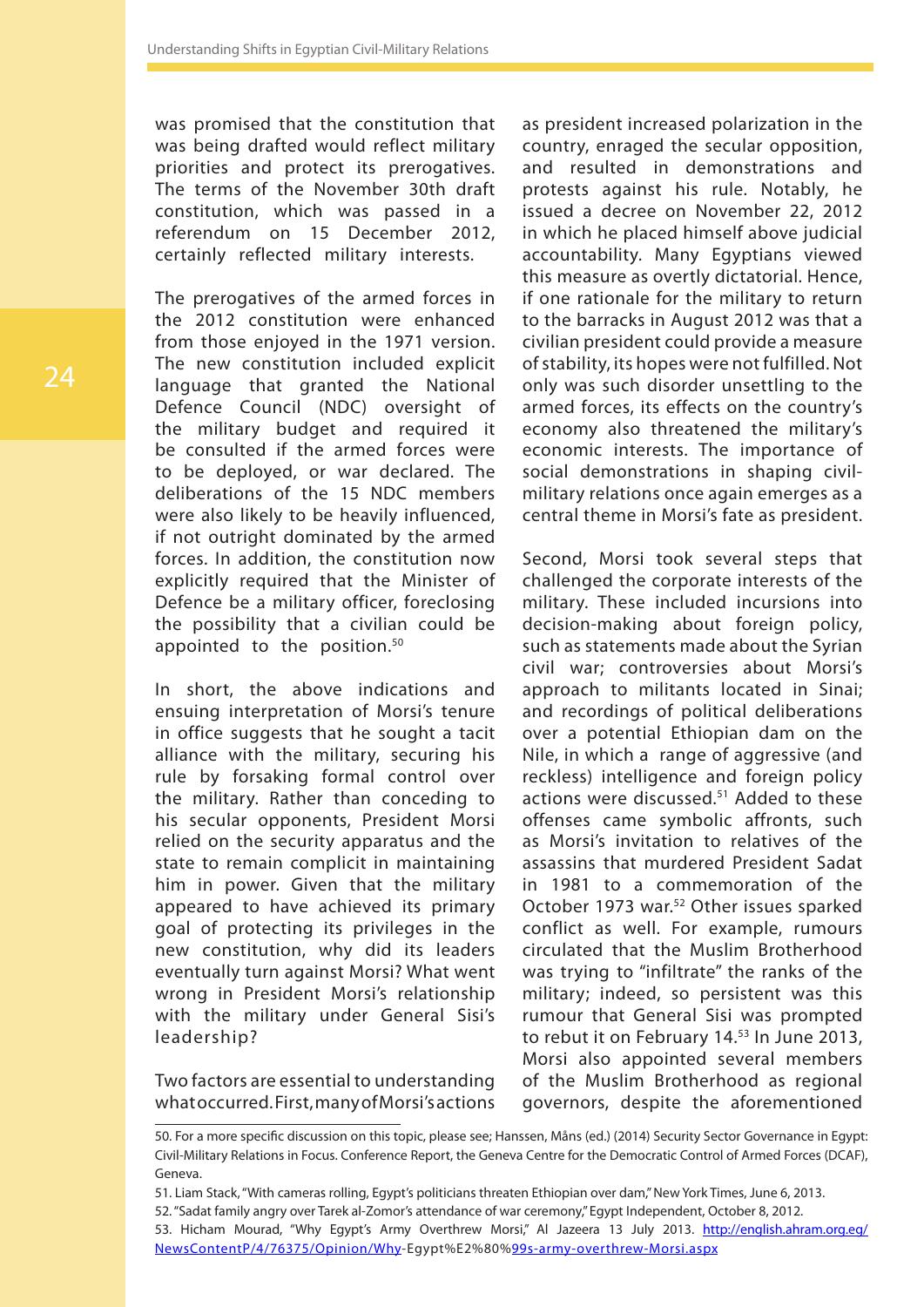#### **Table 3. Comparison of Egypt's 1971, 2012 and 2014 Constitutions**

|                                                                      | <b>1971 Constitution</b>                                                                                                                                                                                                                                              | <b>Dec. 2012 Constitution</b>                                                                                                                                                                                                                                                                                                                                                                                                                                                                                                                                                                                | <b>Jan. 2014 Constitution</b><br>plus February 2014<br><b>Presidential Decrees *</b>                                                                                                                                                                                                                                                                                                                                                                                                                           |
|----------------------------------------------------------------------|-----------------------------------------------------------------------------------------------------------------------------------------------------------------------------------------------------------------------------------------------------------------------|--------------------------------------------------------------------------------------------------------------------------------------------------------------------------------------------------------------------------------------------------------------------------------------------------------------------------------------------------------------------------------------------------------------------------------------------------------------------------------------------------------------------------------------------------------------------------------------------------------------|----------------------------------------------------------------------------------------------------------------------------------------------------------------------------------------------------------------------------------------------------------------------------------------------------------------------------------------------------------------------------------------------------------------------------------------------------------------------------------------------------------------|
| <b>National</b><br><b>Defence</b><br><b>Council (NDC)</b>            | NDC has a vague<br>mandate. It is presided<br>over by President and<br>examines matters<br>related to "safety and<br>security" of country.<br>[established by President<br>Sadat, but largely<br>defunct until military's<br>June 2012 Constitutional<br>Declaration] | Military strongly repre-<br>sented on NDC, with<br>potential for military<br>dominance. It has 15<br>members: President,<br><b>Prime Minister, Speakers</b><br>of Upper & Lower<br>chambers, Ministers of<br>Foreign Affairs, Interior,<br>Defence, Chief of Gener-<br>al Intelligence, Chief of<br><b>Staff, Service Command-</b><br>ers, Chief of Operations<br>for Armed forces and<br><b>Head of Military Intelli-</b><br>gence.<br>NDC oversees the<br>military budget.<br>President cannot commit<br>forces without first<br>"consulting" the NDC and<br>getting approval of the<br>People's Assembly. | NDC is clearly military<br>dominated. It now has<br>14 members; the same<br>membership as in 2012<br>constitution, except<br>without the speaker of<br>the upper house (which<br>has been eliminated in<br>2014 constitution).<br>NDC oversees the<br>military budget. NDC<br>must be consulted and<br>has oversight over issues<br>related to the administra-<br>tion of the armed forces,<br>and decisions related to<br>national security, includ-<br>ing declaring war and<br>committing forces<br>abroad. |
| <b>Supreme</b><br><b>Council of</b><br><b>Armed Forces</b><br>(SCAF) | <b>SCAF headed by the</b><br>president.                                                                                                                                                                                                                               | <b>SCAF headed by the</b><br>president.                                                                                                                                                                                                                                                                                                                                                                                                                                                                                                                                                                      | SCAF membership is<br>expanded to twenty<br>three members of the<br>military, security and<br>intelligence institutions.<br>It is now headed by the<br>Defence Minister.                                                                                                                                                                                                                                                                                                                                       |
| <b>National</b><br><b>Security</b><br><b>Council (NSC)</b>           |                                                                                                                                                                                                                                                                       | Civilian dominated, but<br>no defined power:<br>"adopts strategies for<br>establishing national<br>security."                                                                                                                                                                                                                                                                                                                                                                                                                                                                                                | Civilian dominated, but<br>no defined power:<br>"adopts strategies for<br>establishing national<br>security."                                                                                                                                                                                                                                                                                                                                                                                                  |
| <b>Defence</b><br><b>Minister</b>                                    | <b>Appointed by President</b>                                                                                                                                                                                                                                         | Appointed by President,<br>but must be a military<br>officer.                                                                                                                                                                                                                                                                                                                                                                                                                                                                                                                                                | Appointed by SCAF for<br>next two terms (8 years);<br>must be general officer<br>with five years of service<br>in a major military<br>branch.                                                                                                                                                                                                                                                                                                                                                                  |
| <b>Military trials</b><br>of civilians                               |                                                                                                                                                                                                                                                                       | Allows for military trials<br>of civilians for offenses<br>against the armed forces                                                                                                                                                                                                                                                                                                                                                                                                                                                                                                                          | Allows for military trials<br>of civilians, but specifies<br>broadly the offenses that<br>qualify                                                                                                                                                                                                                                                                                                                                                                                                              |

*\*In February 2014, President Mansour issued several presidential decrees pertaining to the roles and membership of the SCAF and NDC.*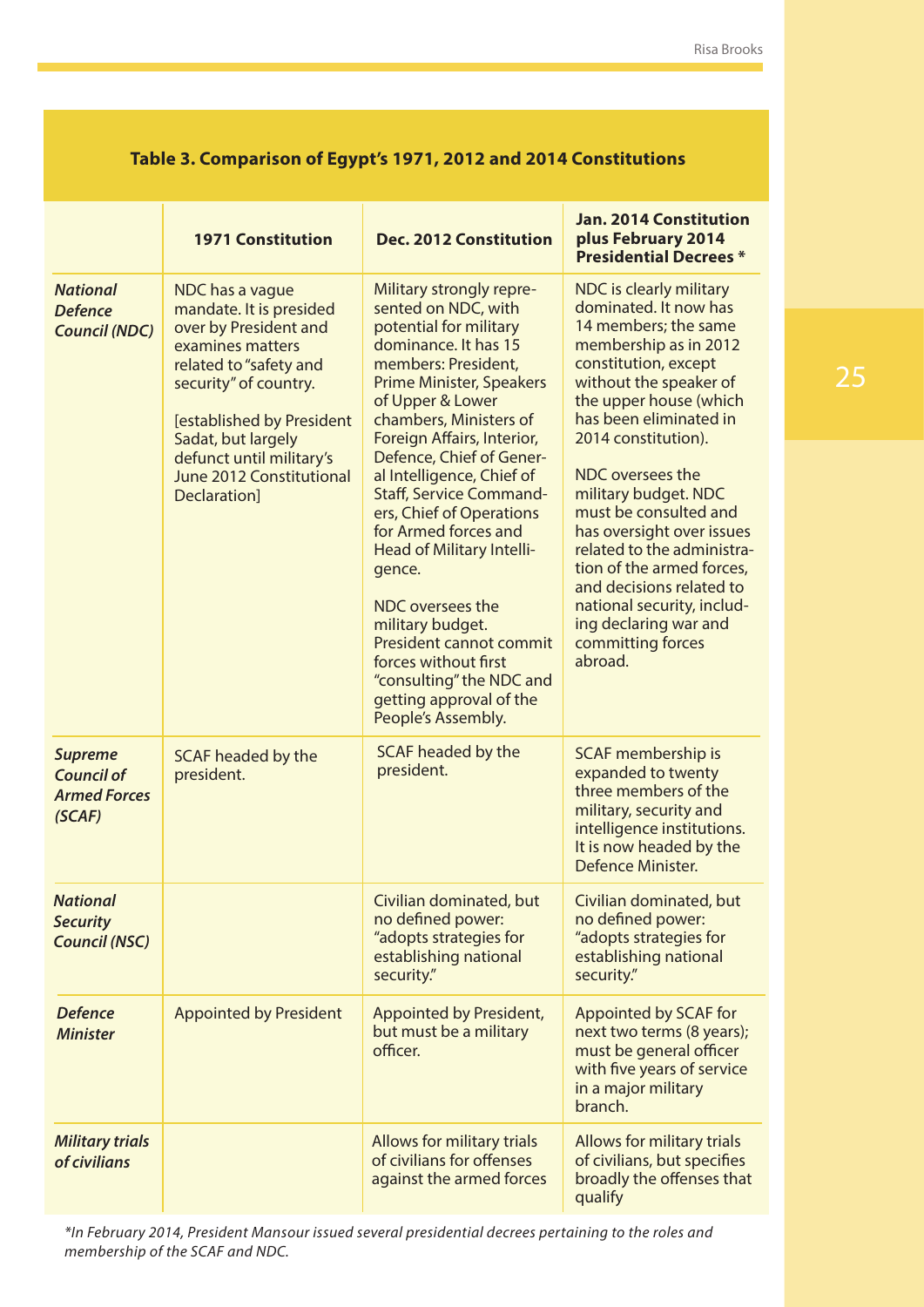importance of those positions as a vehicle for military compensation and influence.54

Why Morsi took these actions that antagonized the military is not fully clear. They are sometimes attributed to pressures from the leadership of the Muslim Brotherhood, to his poor skills as a politician, or to miscalculations about the true extent of his social support. Morsi also had incentives to expand his power base in Egypt's civil bureaucracy and in the state, in order to bolster his presidency, which may also have motivated his actions.

To say that the removal of President Morsi from power was controversial in Egypt is an understatement. To his supporters, the military removed a democratically elected president with a sizable mandate to govern from office. From the perspective of those who supported action against the president, he had proven a poor leader; rather than address the fundamental social and economic problems facing the country, he had acted in a dictatorial fashion, proving impervious to compromise with the secular opposition. The result was massive unrest and political polarization. Publicly, this unrest and unwillingness to compromise provided the military with a rationale to remove President Morsi from office on July 3, 2013. As discussed above, however, the armed forces also had their own grievances against President Morsi. In this context, it seems clear that the armed forces exploited what was a convenient opportunity to dispose the president

under cover of political support from the demonstrators who were disenchanted with Morsi's governance.

What is distinctive about these events is the degree to which the military and Morsi seemed to explicitly promote social mobilization as political tools to legitimate their actions.<sup>55</sup> Opposition and protests against Morsi intensified. On June 30, 2013, the anti-Morsi Tamarod movement organised a massive demonstration against the president. The military quite explicitly sought to exploit the mandate of the protest.<sup>56</sup> In fact, both the president and the SCAF sought to demonstrate they had social backing for their positions. At the time of the June protests, for example, Morsi was reported to be checking cell phone usage and viewing images on Google Earth to measure the size of demonstrations in his support; he may also have miscalculated the magnitude of his support and believed his supporters' demonstrations were larger than those organized by his opponents.<sup>57</sup> The military used anti-Morsi demonstrations in its propaganda, resorting to posting footage of the protests on YouTube.<sup>58</sup> Ultimately, the size of the anti-Morsi protests were seen by the military leadership as a sort of "plebiscite" approving the removal of the president from office. These events offer an explicit example of the importance placed by political and military leaders on demonstrating social support as a way of enhancing their political leverage in relations with each other.

<sup>54.</sup> Patrick Kingsley, *"Egypt's Morsi appoints hardline Islamist to govern Luxor,"* The Guardian, June 13, 2013.

<sup>55.</sup> *"New Leaks allege UAE involvement in Egyptian military fund,"* Daily News Egypt, March 2, 2015.

<sup>56.</sup> It may have gone even farther, offering logistical and financial support to the movement. *"New Leaks allege UAE involvement in Egyptian military fund,"* Daily News Egypt, March 2, 2015.

<sup>57.</sup> This led to a rather unusual press release issued by Google, stating that Google Earth was not equipped for crowdsizing. *"Google Official: Google Earth cannot count the number of protesters,"* Egypt Independent, July 28, 2013.

<sup>58.</sup> See the Associated Press footage posted on YouTube, *"Egypt Military Releases New Protest Video."* [https://www.youtube.](https://www.youtube.com/watch?v=1VrWRkhtjTk) [com/watch?v=1VrWRkhtjTk](https://www.youtube.com/watch?v=1VrWRkhtjTk)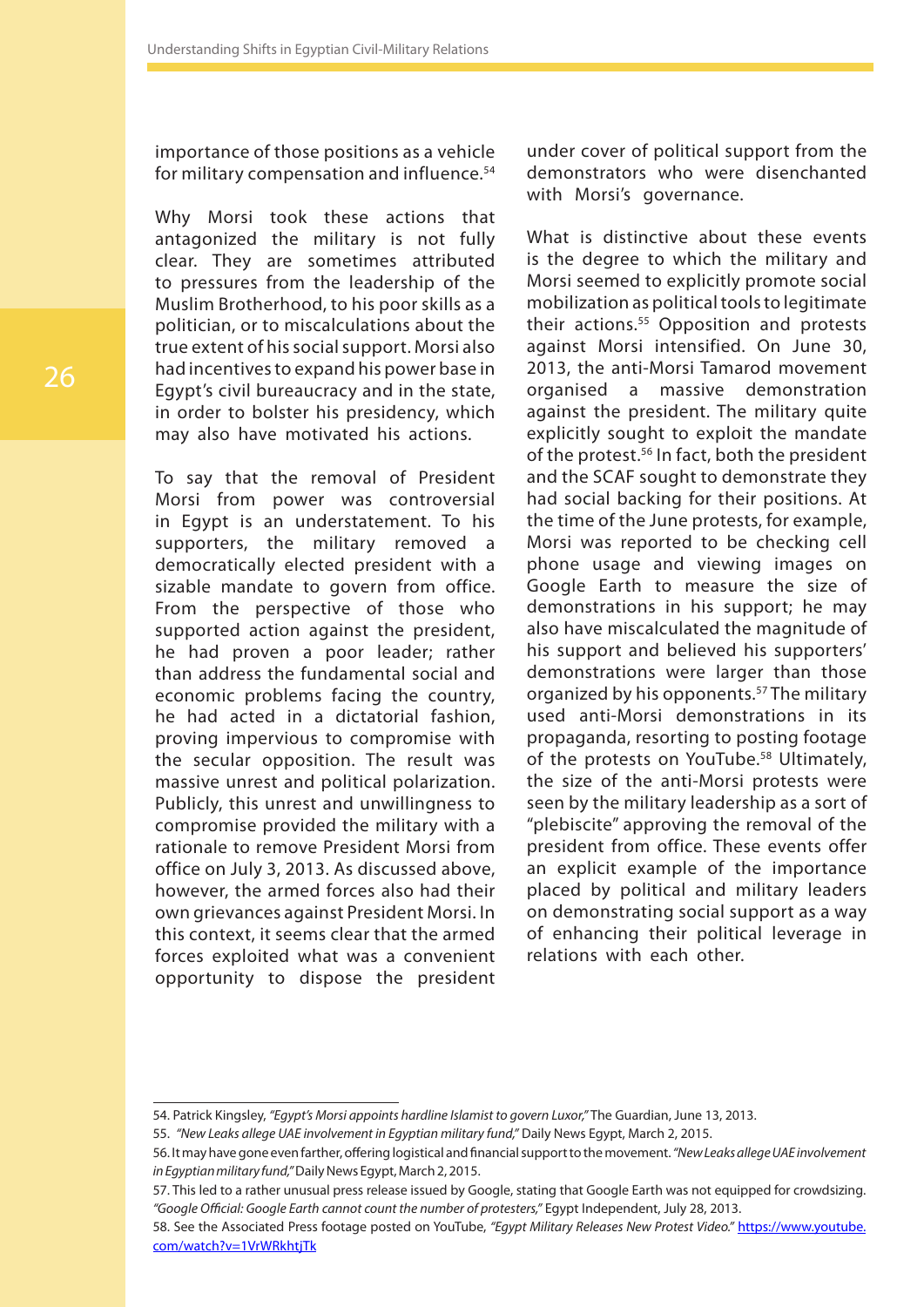Risa Brooks

## 3.3 THE SCAF AND INTERIM PRESIDENT MANSOUR

With the end of Morsi's tenure as president, the military suspended the 2012 constitution and set up an interim government under the head of the chief of the Supreme Constitutional Court, Adly Mansour. Soon after assuming office, on July 8, President Mansour issued a Constitutional Declaration providing a roadmap for the transition and establishing a new 50 member constitutional committee to oversee the drafting of a new constitution.

Mansour's appointment as interim president was a notable contrast from the decision in February 2011 by the SCAF to rule directly after President Mubarak's departure from office. By pointing to the fact that none of them assumed political office directly or received a promotion upon Morsi's ouster, the generals may have been trying to distance themselves from accusations that they had engaged in a *coup d'état* against President Morsi.59 Nevertheless, Interim President Mansour lacked the mandate of a democratically elected president, with a sizable social base, which Morsi had been able to claim. Mansour was a non-threatening choice as President for the SCAF. The Supreme Constitutional Court was staffed with Mubarak-era appointees, and although independent, the judiciary had often sided with the military, regularly issuing decisions that served to control and limit the Muslim Brotherhood's power and influence during the SCAF transition and Morsi's presidency.

During Mansour's tenure in office, final authority resided with the SCAF. The military's dominance of the state was reflected, for example, in the constitution completed in December 2013 and approved in the January 2014 referendum. The 2014 constitution expanded military prerogatives, which were further enhanced by several decrees issued by President Mansour in February and March relating, among other issues, to the organization of the SCAF and National Defence Council.<sup>60</sup>

Two features of the 2014 constitution and President Mansour's decrees are especially significant. First, they institutionalized the military as the dominant decision-maker in national security affairs, budgetary, and policy matters related to the armed forces. This underscores the importance of decisionmaking prerogatives once again as both a reflection, and source, of political control. For example, the constitution designated the Minister of Defence, not the president as in the past, as the actor in charge of the expanded 23-person Supreme Council of the Armed Forces (SCAF). The authority granted to the National Defence Council was also enhanced. While the 2012 constitution required that the NDC be consulted in matters related to the deployment of forces and declaration of war, the NDC was now deemed the primary authority in all areas related to the armed forces. The NDC controls the defence budget as well, ensuring that control of military economic enterprises is beyond parliamentary and presidential control and oversight. In addition, with the abolition of the upper house of parliament, the Shura Council, in the constitution,62 the NDC membership shrunk from 15 to 14, with military

<sup>59.</sup> See, for example, the argument that General Wafsy makes to a news reporter, which appears in a YouTube clip. See<https://www.youtube.com/watch?v=GN8wNx8JfN4>

<sup>60.</sup> Ahmed Eleiba, *"Analysis: New Laws Reorganize Egypt's Security Affairs,"* March 9, 2014, Ahram Online. On earlier changes in the SCAF see Ahmed Aboul Enein, Daily News Egypt, September 3, 2012.

<sup>61. &</sup>quot;Eqypt parliament upper house eliminated in draft constitution," November 7, 2013, Ahram Online. [http://english.ahram.](http://english.ahram.org.eg/NewsContent/1/64/85903/Egypt/Politics-/Egypt-parliament-upper-house-eliminated-in-draft-c.aspx) [org.eg/NewsContent/1/64/85903/Egypt/Politics-/Egypt-parliament-upper-house-eliminated-in-draft-c.aspx](http://english.ahram.org.eg/NewsContent/1/64/85903/Egypt/Politics-/Egypt-parliament-upper-house-eliminated-in-draft-c.aspx)

<sup>62.</sup> The National Security Council was retained from the 2012 constitution. Its domain and range of responsibilities, however, are ill-defined; it includes the Prime Minister and other civilians, but the Council has little statutory power to impact strategy or policy outcomes.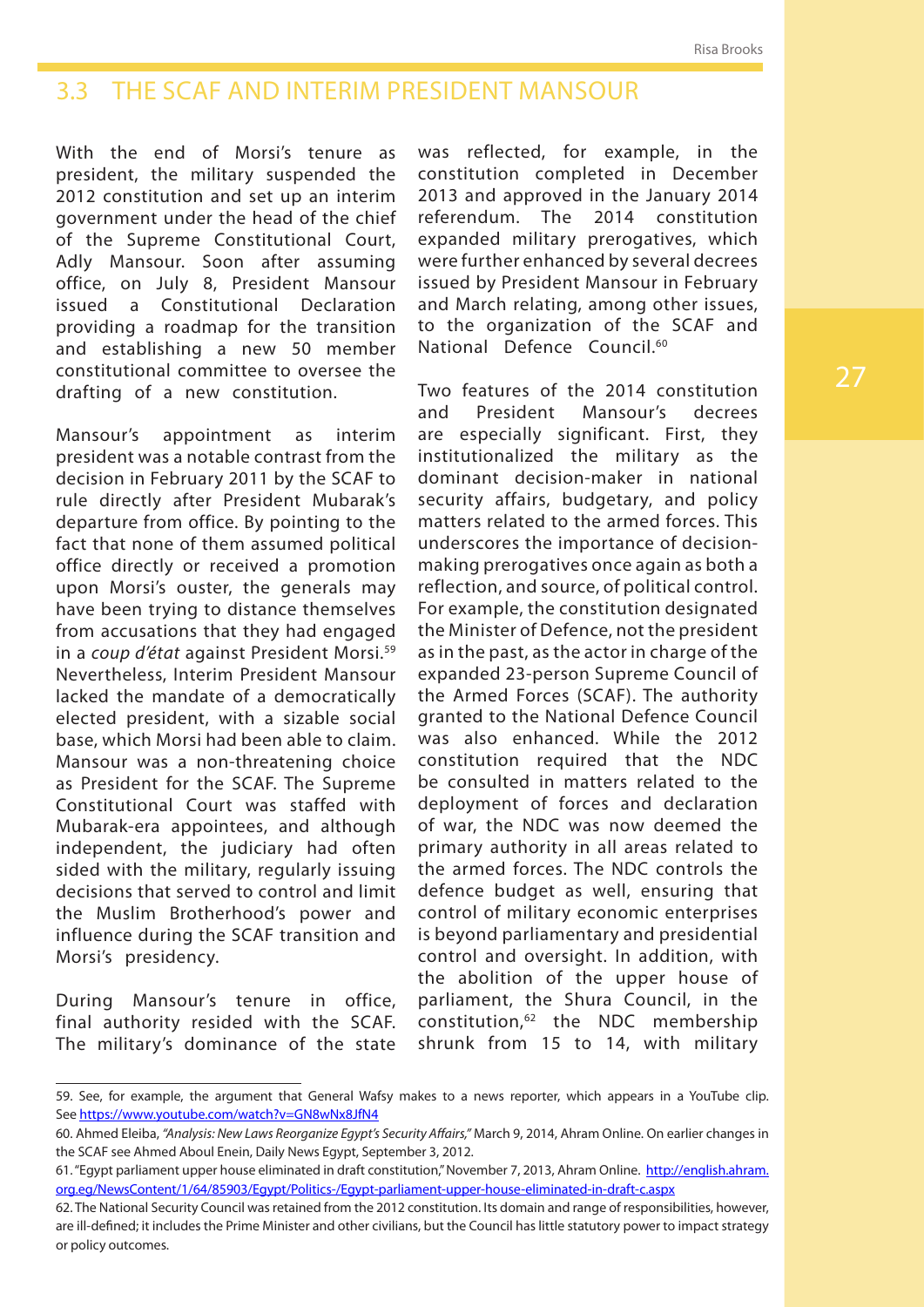members clearly outnumbering their civilian counterparts.63

Second, the constitution assured that the Minister of Defence would be wholly independent from the president. The rules governing the appointment, responsibilities, and qualifications of the Minister are key in this regard. The constitution specifies that the SCAF needs to approve the appointment of the Minister for the next two presidential terms (each term is 4 years). The Minister of Defence must be a military officer who has held the rank of General for at least five years and served in a major branch of the armed forces. This means that the Minister of Defence must be someone who has worked his way through the military ranks and will likely therefore represent its core interests.<sup>63</sup> These rules make it difficult for the political leadership to appoint a Minister of Defence that is directly loyal to the Presidency. This is perhaps among the most significant, if subtle, change in the 2014 constitution. Without the power to appoint the Minister of Defence, the president lacks a key tool of control over the military by placing an ally or likeminded officer into that central position.

In addition to trying to ensure that its power and influence were enshrined in written rules and processes, the military also sought to consolidate a social base for its rule prior to the 2014 presidential election. Under General Sisi's lead, the military made a concerted effort to gain the support of the social groups that had opposed Morsi's government, or were disenchanted with the period of instability and economic difficulty that ensued after the 2011 revolution. In a manner somewhat reminiscent of President Nasser, in which the military leadership presented itself as the vanguard of reform in the aftermath of the removal of corrupt and ineffectual political leadership, now Field Marshal Sisi announced several development projects aimed at conveying the military's capacity to solve endemic social and economic problems. Much like Nasser, Field Marshal Sisi seemed focused on building a social base to legitimate the military's ongoing state influence. The SCAF and the government under Interim President Mansour also sought to resurrect the Egyptian "state," including some of the civilian elite prominent under Mubarak. With the election of Sisi to the presidency, many of these endeavours have continued.

<sup>63.</sup> Since only males are allowed to serve in the armed forces, this also means that the Minister of Defence may not be a woman. This goes against Article 11 of the 2014 constitution that ensures women the right to serve in all public posts and entities without discrimination.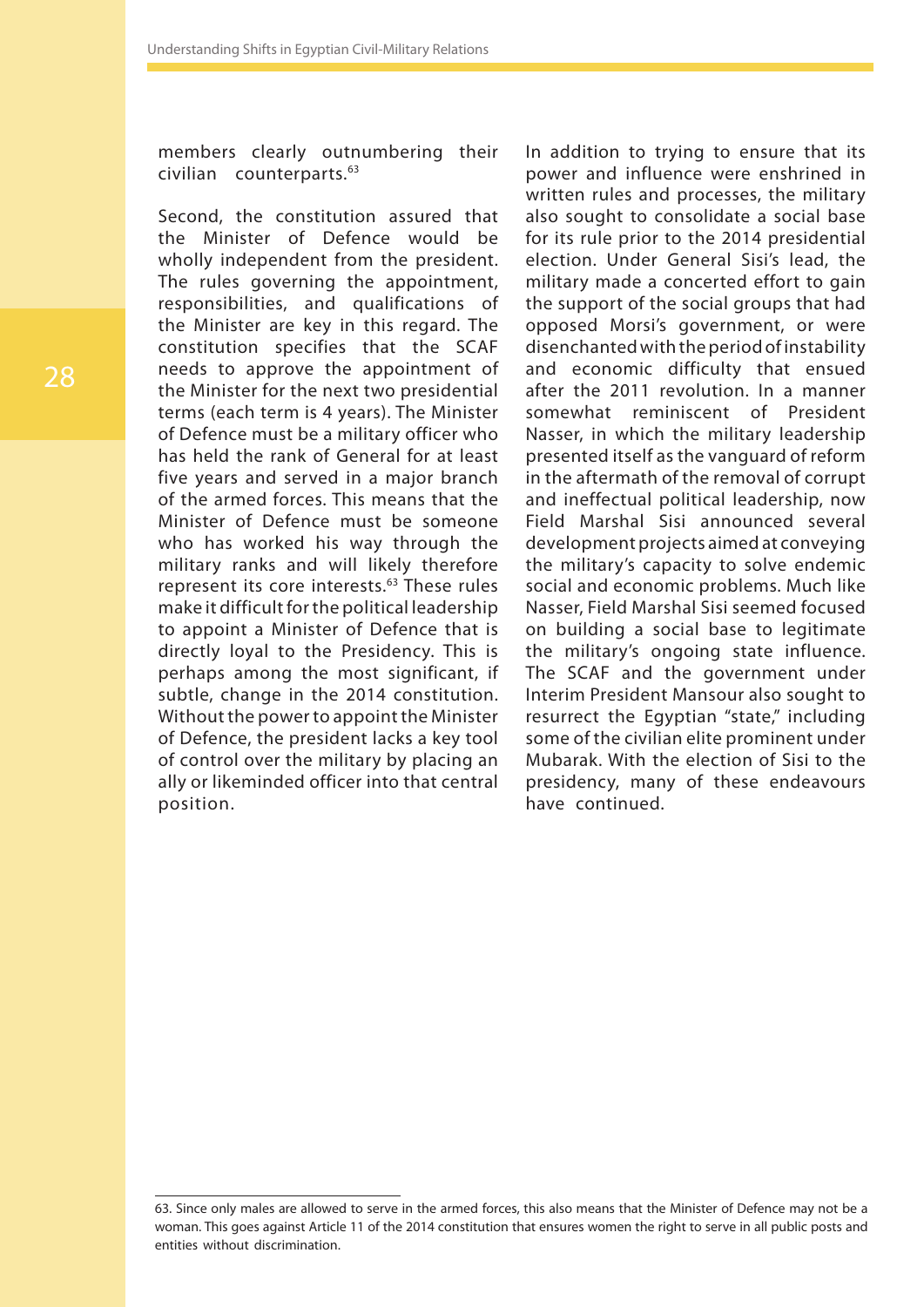#### 3.4 CIVIL-MILITARY RELATIONS UNDER PRESIDENT SISI

When Sisi resigned from the position as Minister of Defence in March 2014 and declared himself a candidate in the presidential elections, it seemed like the military dominance of the state was close to assured. After all, the military's most prominent leader was soon to be moving relatively seamlessly into the presidency after an election with no real competitor to challenge him.

The reality, however, is more complex. Sisi's election and the military's influence on the state did not usher in the end of civil-military relations, but rather a more complex and subtle phase. First, his military experience and ties aside, it should be noted that as president, Sisi is formally a civilian leader. He is no longer a serving officer and must rely on his colleagues in the military for access to information and deliberations within the institution. In addition, while President Sisi, like President Mubarak, may be trusted by the military as a result of his years of service and accomplishments, as a political leader he must manage a broader array of responsibilities beyond safeguarding the military's corporate interests.

Sisi, moreover, is at a considerable disadvantage in relations to the military compared with President Mubarak. He lacks the power to appoint his own Minister of Defence and must vet and win approval of decisions related to the armed forces by the military dominated National Defence Council. As long as the preferences of his chiefs and his align in national security matters, these institutional details may be of little consequence. Should differences emerge, however, he could face opposition to his decisions within the NDC. In order to assure himself of a military leadership that shares his preferences and will not challenge

his authority, he will have to rely on the power of appointment, which the president still enjoys according to the constitution. In fact, there is clear evidence that Sisi is fully aware of this imperative. He has already used his power of appointment to ensure that likeminded officers occupy key positions, including several significant retirements and promotions in the aftermath of the August 2012 dismissals of Marshal Tantawi and General Anan. In addition, prior to resigning as Minister of Defence, Sisi made other notable changes in the command structure. These included replacing charismatic General Ahmed Wafsy as commander of the Second Army.<sup>64</sup>

President Sisi's limited power over the military becomes more consequential in light of the massive economic and security challenges that Egypt is facing.<sup>65</sup> As noted above, the military has taken on a range of large-scale development projects with external funding provided by Gulf allies.<sup>66</sup> Egypt will likely depend on such handouts until, and unless, President Sisi can implement a significant economic reform program, which he must presumably do without harming the military's economic interests. Political stability is at present guaranteed, in large part by repression of all and any potential opposition. President Sisi has deemed the Muslim Brotherhood and its supporters to be the country's principal adversary, and imprisoned or repressed secular opponents to the state. How much the military has successfully established a social base for its rule among those that initially supported Morsi's removal is in question; little can be known with any certainty about popular views in light of the repressive security environment and suppression of any potential opposition to the state.

<sup>64. &</sup>quot;Al-Sisi reshuffles army commanders," Middle East Monitor, March 18, 2014.

<sup>65.</sup> Ben W. Heineman, Jr., "General Sisi's Greatest Enemy: The Egyptian Economy," The Atlantic, March 27, 2014; Marina Ottaway, "Egyptians uncertain about Future under President Sisi," BBC News, July 2, 2014.

<sup>66.</sup> Saudi Arabia and the United Arab Emirates have been the principal benefactors. In March 2015 President Sisi, for example, received an additional sizable promises of funding from his Gulf allies.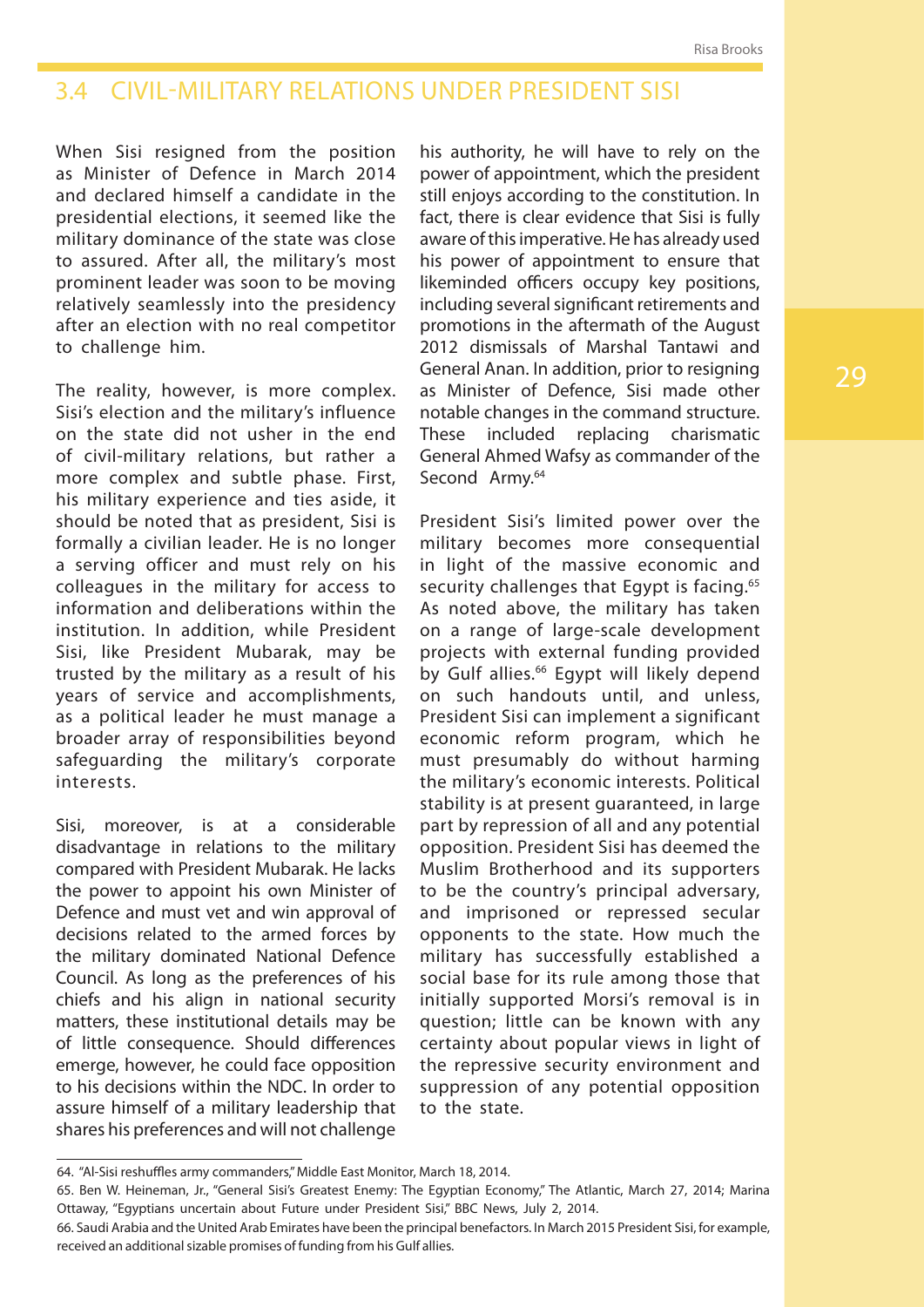In addition, Egypt is battling a growing insurgency on the Sinai Peninsula, which the military has appeared ill-equipped to confront. Its efforts to date have involved tactics, including steamrolling homes in Sinai adjacent to Gaza, which threaten to alienate Egyptians and intensify the insurgency. Sisi, in short, faces significant obstacles to stabilizing Egypt in the long term. Addressing them may require challenging the military's corporate and professional interests — something it is not clear that he is in a position to do.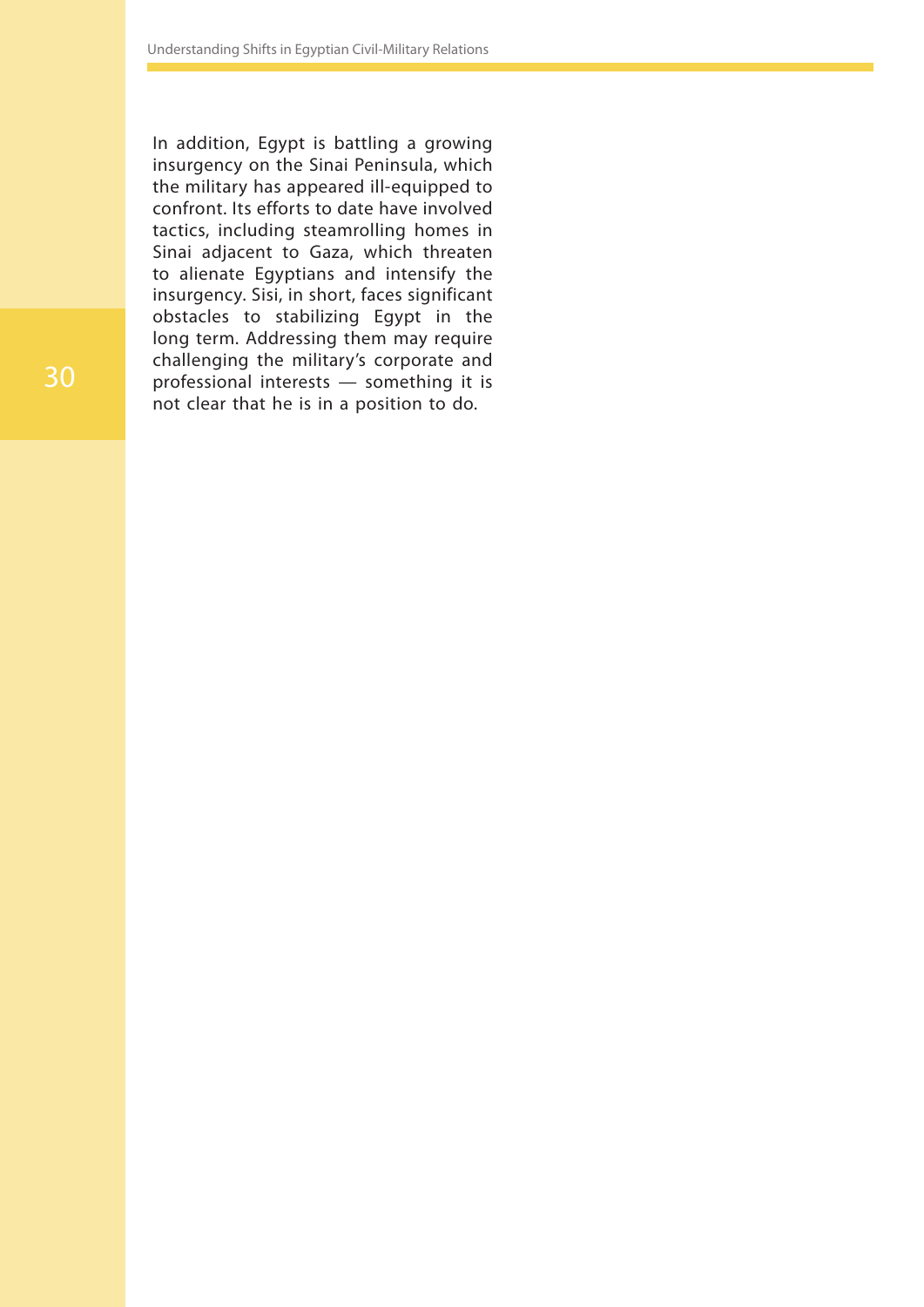# 4. CONCLUSIONS: MOVEMENT TOWARDS DEMOCRATIC CIVIL-MILITARY RELATIONS?

The above analysis suggests several possible pathways which the advancement of democratic civil-military relations could take.

A first possibility is that the impetus for reform could come from within the military itself. This would need to involve the emergence of influential leaders within the military that see professionalism and fulfilment of their core mandate as more important than political participation. The fact that some officers under Naguib appeared to favour withdrawing to the barracks (in part to protect their professional abilities) means there is an historical precedent for such a possibility. Also relevant are the lessons drawn by many of Egypt's prominent generals in the aftermath of the 1967 war who witnessed the devastating results of Field Marshal Amer's politicization and gross mismanagement of the armed forces.

One way to encourage change from within the military institution, therefore, is to advance the argument that the best way to protect the military is to relinquish control of prerogatives to a legitimate democratically elected leader. Of course, advancing such an argument may prove challenging. One way of spreading it would be for the international community (including foreign militaries, diplomats, contacts between the military and international organizations) to articulate how democracy improves and protects the military organization, and ensures it can focus on its core external mandate and professional responsibilities. This is a distinct argument from saying that civilian or democratic control is "good"

and normatively appropriate. Rather, it appeals to the organizational interests of the military leadership.

In addition, such an argument is distinct from simply encouraging the armed forces to safeguard their "professionalism." As those who study Latin American militaries of the 1960s and 1970s are aware, where professionalism accompanies a "guardianship" mentality or doctrine, a mandate to protect the state can in fact motivate intervention and expansion of military political prerogatives.<sup>67</sup> In these circumstances, military leaders may intervene to remove a political leader perceived as corrupt or incompetent in order to safeguard the security of the state. They, in turn, justify their control over significant prerogatives on the grounds that they are the ultimate protectors of the state. What this suggests is that it is not professionalism alone that is important in understanding military compliance with civilian authority. Rather, as demonstrated by the Tunisian military, whose officers are not just professionals but express a normative commitment to constitutionalism and republican government, the specific conception of the military's appropriate role in the state is essential in determining its readiness to submit to democratic control.<sup>68</sup>

In this light, what may be needed to ensure democratic civil-military relations are military officers committed to ensuring and protecting the integrity of the military institution and who define their mandate narrowly as protecting the security of the state from external military challenges. These officers would see involvement in politics as a corrupting influence, and

<sup>67.</sup> The classic formulation of this argument appears in Alfred Stepan, Authoritarian Brazil, New Haven: Yale University Press, 1973. Other analysts who question the link between military professionalization and subordination to civilian rule include David Pion Berlin, "Military Autonomy and Emerging Democracies in South America, " Comparative Politics 25, no. 1, 1992, pp. 83-102; and Mehran Kamrava, "Military Professionalization and Civil-Military Relations in the Middle East," Political Science Quarterly, 115, no. 1 (2000)

<sup>68.</sup> For discussion of the concept of role beliefs in the armed forces see Samuel J. Fitch, The Armed Forces and Democracy in Latin America, Johns Hopkins, 1998; Brian Taylor, Politics and the Russian Army: Civil-military Relations 1689-2000, Cambridge University Press, 2003.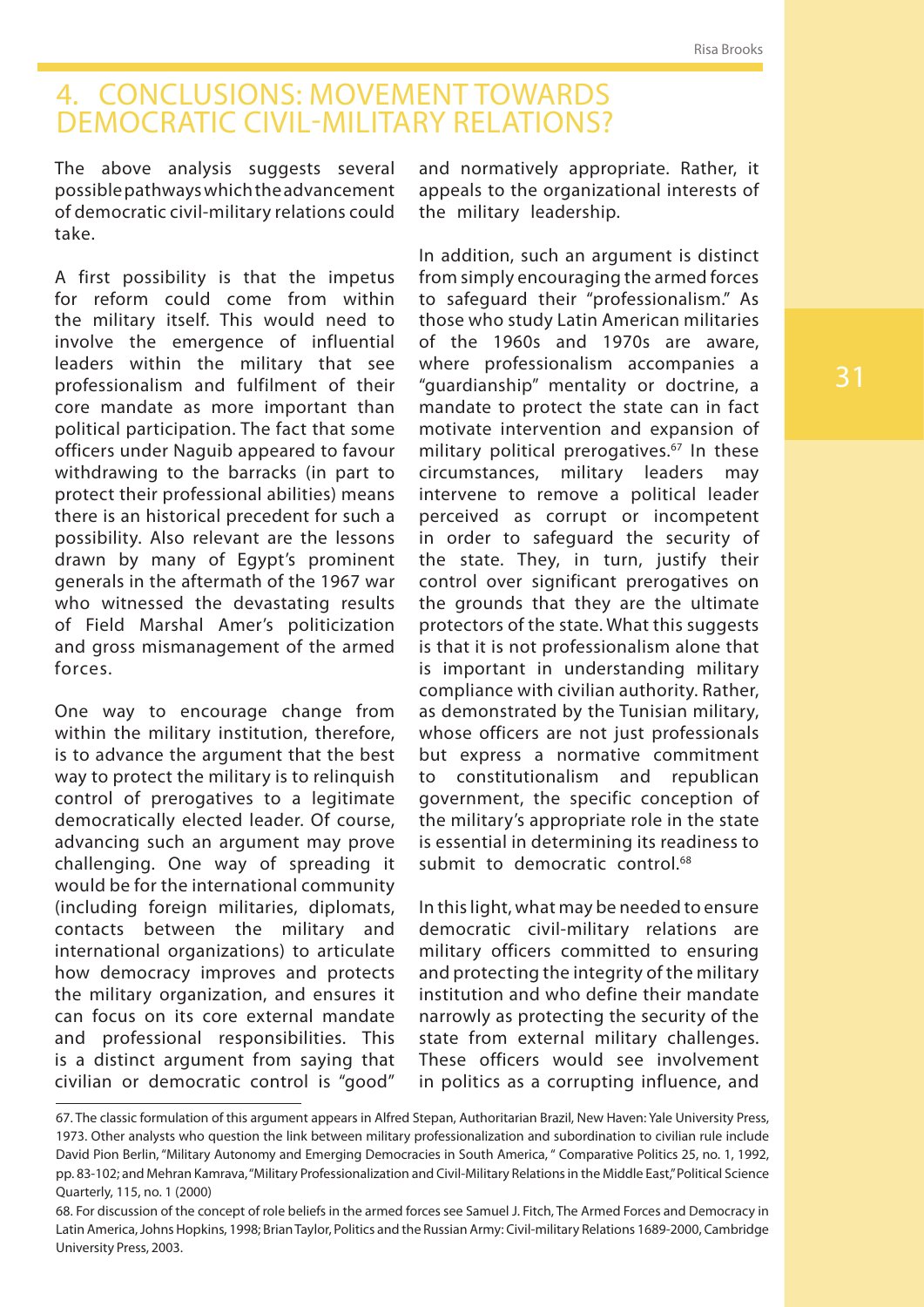detrimental to the long term health of the military and the state which it serves. Rather, these officers would see the interests of the military best safeguarded by the establishment of a stable and economically viable democratic state.

A second possibility is that change could come from a reform-minded president, especially one that could use his powers of appointment to position like-minded officers in key leadership positions. Similarly, a president could capitalize on splits or dissent within the armed forces. These may indicate differences of opinion about the military's role in the state and provide opportunities for the president to form alliances with those officers who may be receptive to change. In this way, the president may be able to exploit cleavages within the officer corps to promote change from within the military. This could pave the way for the president to appoint officers who see non-intervention in politics, and the advancement of democratic control, as the best way to secure the corporate interests of the organization in the long term. Admittedly, the corporate and private benefits that accrue to senior officers in the current environment constitute a significant obstacle to the emergence of such a perspective. The fact, however, that there have been officers in the past who have explicitly rejected a role for the armed forces beyond a narrowly defined protection of national security, provides some basis for optimism that such sentiments could once again re-emerge in the officer corps.

A third possibility is that pressure from society provides the impetus for reform. For this to happen, it is critical that there is a potential for societal mobilization that could empower a future reform-minded president. Such a mandate could provide the president with leverage to appoint and advance reform-minded officers within the military hierarchy. It is also possible that factions within the officer corps may themselves build bridges with societal constituencies as a way of enhancing their positions and gaining leverage within the armed forces. As lessons from "pacted" transitions in other regions of the world suggest, alliances between military leaders open to reform and societal constituencies can often pave the way for democratization, and potentially advancement of democratic control of the armed forces.<sup>69</sup>

All of these pathways to reform and change in Egyptian civil-military relations may seem remote possibilities in the current climate. Lessons from other cases (and from Egypt itself), nonetheless, suggest that transitions and openings can emerge without notice and surprise even the most informed observers. For this reason, analysts should be especially attentive to nuances and subtle signs of change in Egyptian civil-military relations, and in Egyptian society, that could eventually provide a pathway to democratic reform.

<sup>69.</sup> For a classical treatment of pacted democracy see Guillermo O'Donnell and Philippe Schmitter, Transitions from Authoritarian Rule: Tentative Conclusions about Uncertain Democracies, Baltimore: Johns Hopkins University Press, 1986.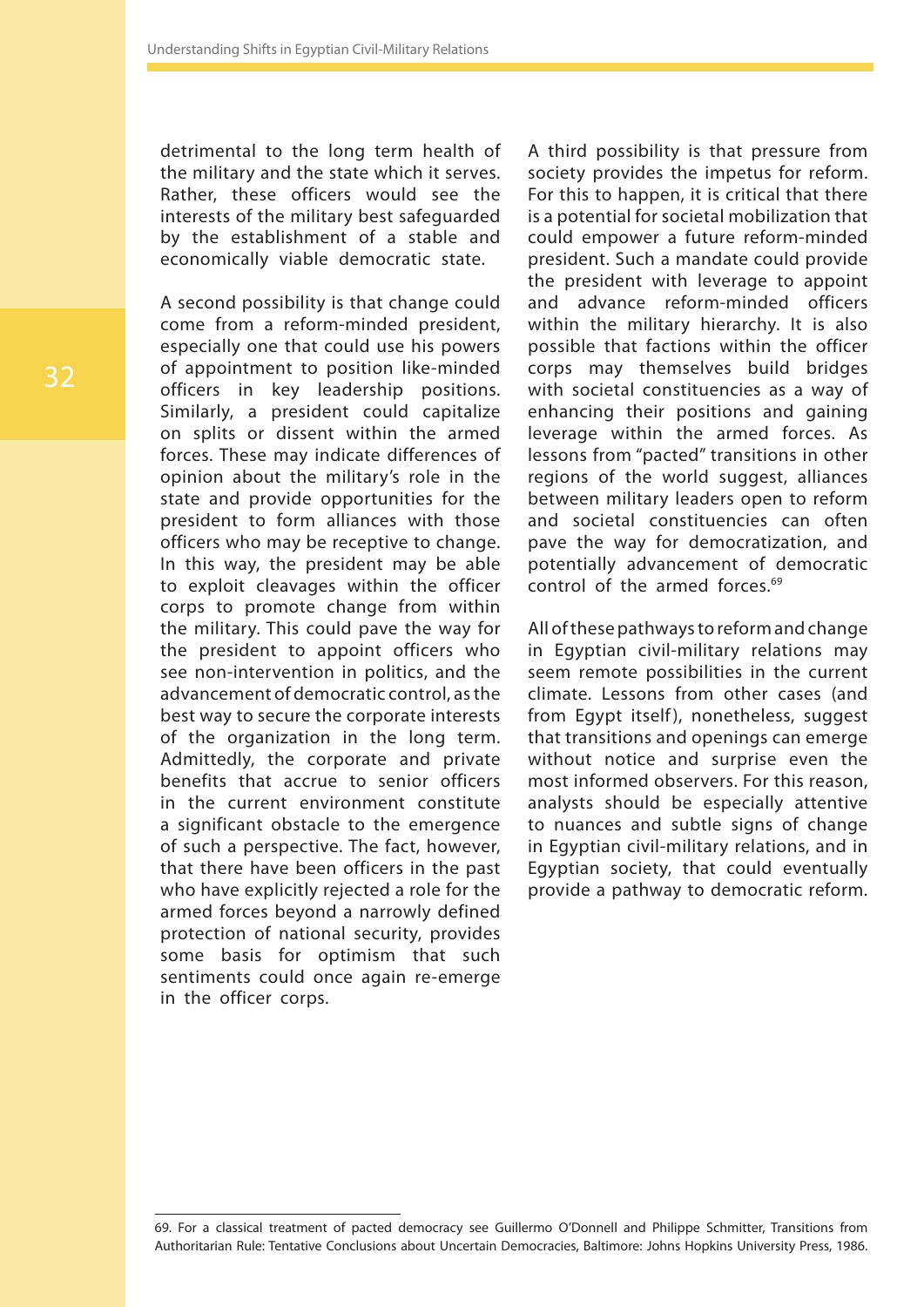## 5. RECOMMENDATIONS

Based on the analysis and conclusions, the following recommendations are made for how to best support a movement towards democratic reform and transparency in the Egyptian armed forces, leading to more democratic and balanced civil-military relations in Egypt:

**Analysts of the Egyptian armed forces must observe subtle nuances in civilmilitary relations, beyond examining constitutional rules, formal institutions and public actions by military and political leaders.** Despite the barriers to arriving at firm conclusions about what occurs behind-the-scenes, such nuances are essential for detecting internal debates and evaluating how power is actually being exercised in civil-military relations.

**Analysts must be alert to signs of divisions within the military that could signal the emergence of leaders or groupings receptive to change.** While the Egyptian military remains opaque to outsiders, observers should nonetheless be prepared to recognize any potential signs of such splits or pro-reform sentiments within the officer corps.

**Whenever possible, diplomats, international organizations and other interlocutors with the Egyptian armed forces should stress the benefits of adopting an impartial and noninterventionist role in politics to the armed forces.** This requires stressing the benefits of operating within a democratic structure to Egypt's armed forces. Historic examples of Egypt's own civil-military relations should be employed in this regard.

**DCAF and other policy-oriented and academic organizations should continue to educate Egypt's politicians, activists, and citizens about the fundamental aspects of democratic control of the armed forces.** Preparing Egypt's civilians is vital in the event that new opportunities for social mobilization occur. The potential that reformist factions within the military might coalesce with societal constituencies to promote change is a proven pathway for democratic change that has occurred in countries around the world.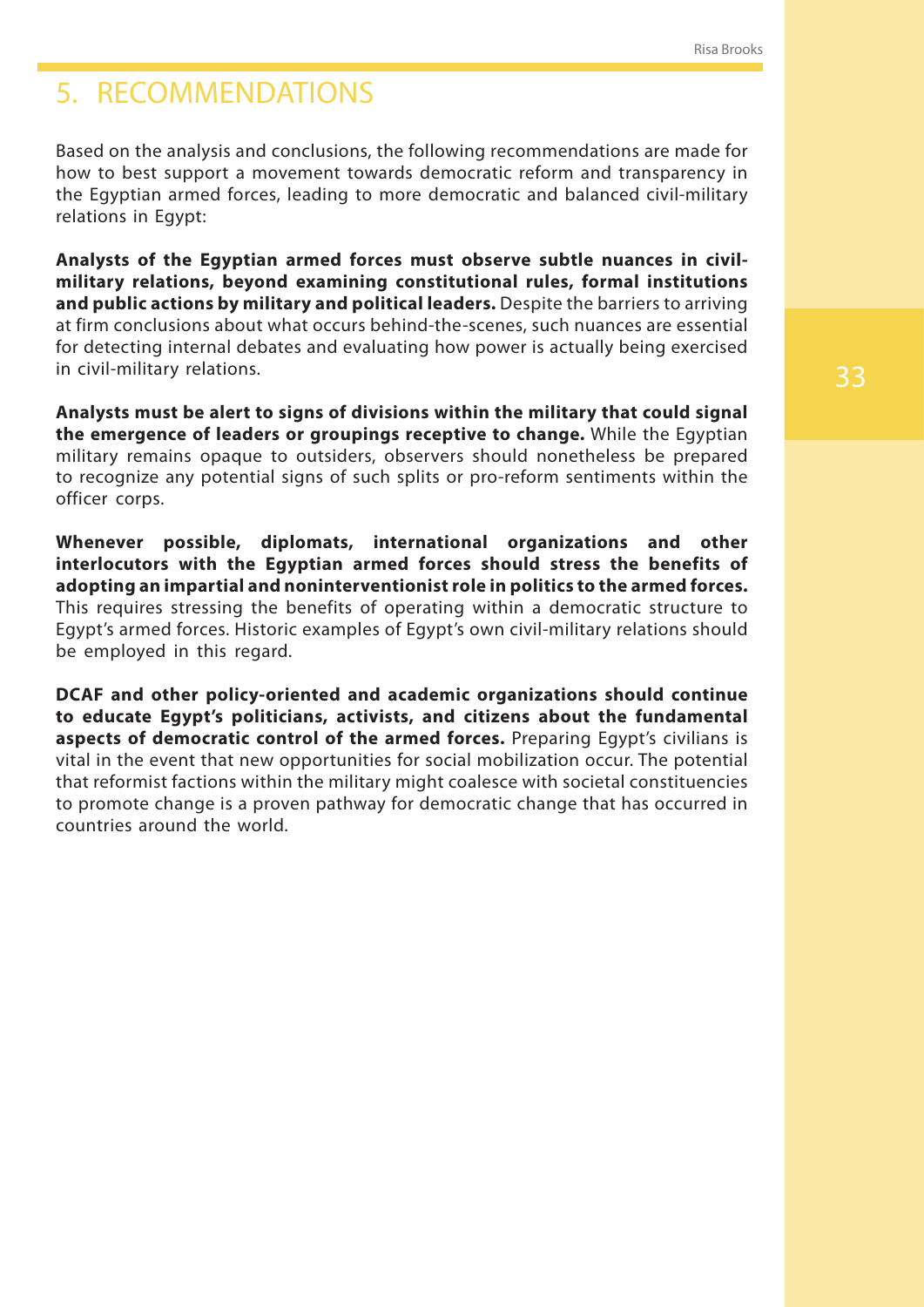# 6. REFERENCES

*"Al-Sisi reshuffles army commanders,"* Middle East Monitor, March 18, 2014.

"Egypt's army chief Abdel Fattah al-Sisi negotiates \$2 billion arms deal in Russia," *Agence France-Presse*, February 13, 2014.

*"Egypt's Military Cements its Power,"* Al Jazeera online March 8, 2014.

*"Egypt's military leaders unveil devices they claim can detect and cure Aids,"* The Guardian, February 27, 2014.

*"Egypt's President Mansour reconstitutes Supreme Council of the Armed Forces,"* Ahram Online 27 February 2014. <http://english.ahram.org.eg/News/95451.aspx>

*"Egypt protests: Army rules out the use of force,"* BBC News, January 31, 2011. [http://www.](http://www.bbc.com/news/world) [bbc.com/news/world](http://www.bbc.com/news/world)-middle-east-12330169

*"Google Official: Google Earth cannot count the number of protesters,"* Egypt Independent, July 28, 2013. <http://www.egyptindependent.com/news/google>-official-google-earthcannot-count-number-protesters

*"New Leaks allege UAE involvement in Egyptian military fund,"* Daily News Egypt, March 2, 2015. <http://www.dailynewsegypt.com/2015/03/02/new>-leaks-allege-uae-involvementin-egyptian-military-fund/

*"Sadat family angry over Tarek al-Zomor's attendance of war ceremony,"* Egypt Independent, October 8, 2012. [http://www.egyptindependent.com/news/sadat-](http://www.egyptindependent.com/news/sadat)family-angry-overtarek-al-zomor-s-attendance-war-ceremony

*"Security Sector Governance in Egypt: Civil-Military Relations in Focus,"* Conference Report, DCAF International Expert Conference, Montreux, Switzerland 2-4 April 2014, p. 7.

Abdel-Malek, Anouar (1968) *Egypt: Military Society*. New York: Random House.

Abdul-Magd, Zeinab (2012) *"The Egyptian Republic of Retired Officers,"* Foreign Policy, May 8. [http://foreignpolicy.com/2012/05/08/the-](http://foreignpolicy.com/2012/05/08/the)egyptian-republic-of-retired-generals/ Accessed May 18, 2015.

Aboul Enein, Ahmed (2012) *"El Sisi conducts wide scale SCAD reshuffle,"* Daily News Egypt, August 15. [http://www.dailynewsegypt.com/2012/08/15/el-](http://www.dailynewsegypt.com/2012/08/15/el)sisi-conducts-wide-scalescaf-reshuffle/

Aboul Enein, Ahmed (2012) *"Al-Sisi decides on New SCAF Formation,"* Daily News Egypt, September 3. <http://www.dailynewsegypt.com/2012/09/03/al>-sisi-decides-on-new-scafformation/

Aburish, Said (2004) *Nasser: The Last Arab*, Thomas Dunne Books.

Ali Hasan, Ammar (2012) *"Hard to see positive result in murky Egyptian election,"* Al-Monitor, April 25. [http://www.al-monitor.com/pulse/politics/2012/04/where-is-egypt-heading.](http://www.al-monitor.com/pulse/politics/2012/04/where-is-egypt-heading.html) [html](http://www.al-monitor.com/pulse/politics/2012/04/where-is-egypt-heading.html)

Ashour, Omar (2013) *Ballots Versus Bullets: The Crisis of Civil-Military Relations in Egypt*, Brookings Institution.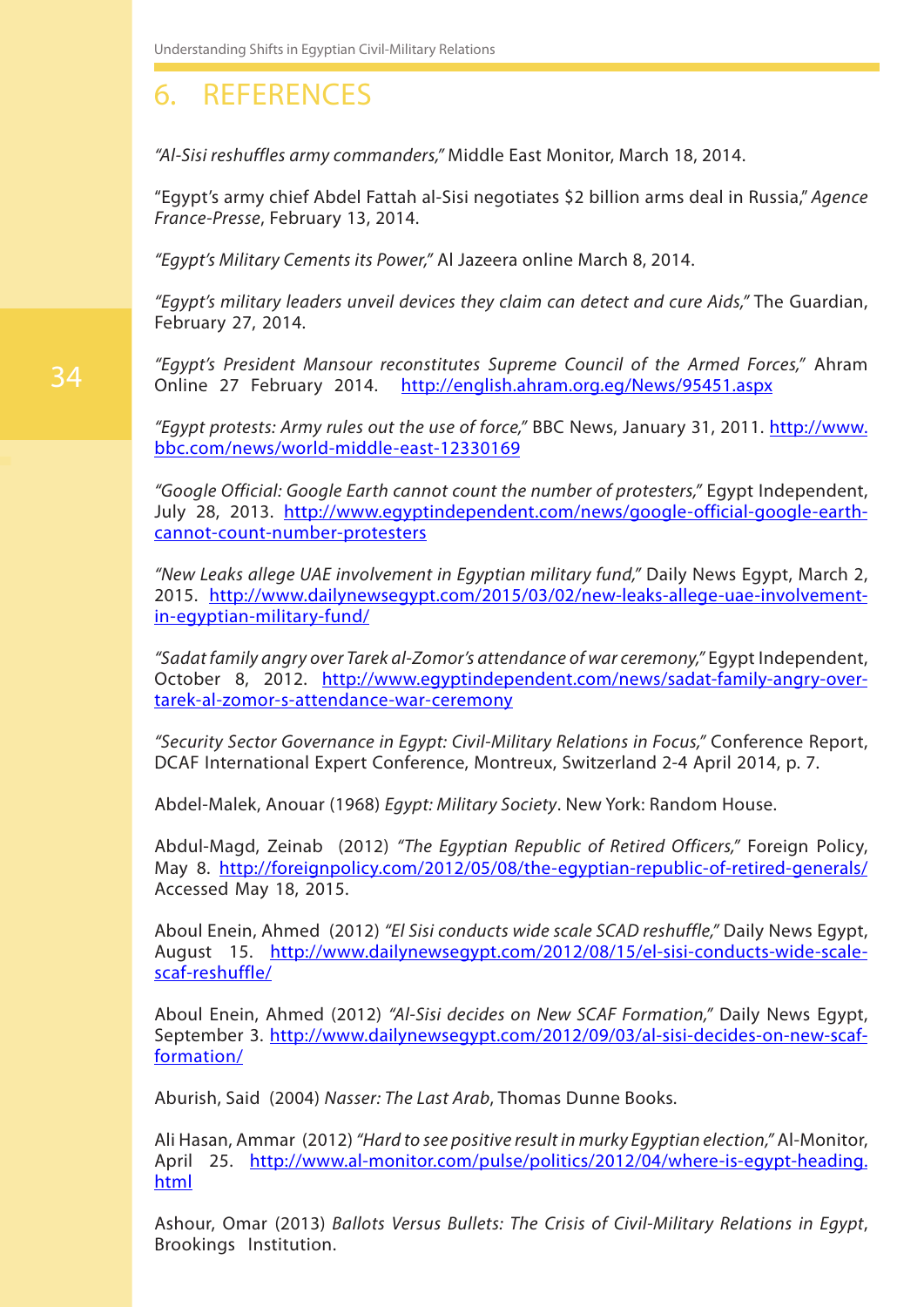Baker, Raymond (1978) *Egypt's Uncertain Revolution Under Nasser and Sadat*, Cambridge: Harvard University Press.

Be'eri, Elizer (1970) *Army Officers in Arab Politics and Society*. London: Praeger-Pall Mall.

Beattie, Kirk (1994) *Egypt During the Nasser Years*, Boulder, CO, Westview Press.

Beattie, Kirk (2000) *Egypt during the Sadat Years*, London: Palgrave.

Bellin, Eva (2012), *"Reconsidering the Robustness of Authoritarianism: Lessons from the Arab Spring,"* Comparative Politics, Vol. 44, No. 2, pp. 127-149.

Bou Nassif, Hicham (2013) *"Wedded to Mubarak: The Second Careers and Financial Rewards of Egypt's Military Elite*," 1981-2011, Middle East Journal, 67, no. 4.

Brooks, Risa (1998) *Political-Military Relations and the Stability of Arab Regimes,* International Institute for Strategic Studies (London, U.K.).

Brooks, Risa (2007) *"Civil-Military Relations and Military Effectiveness: Egypt in the 1967 and 1973 Wars,"* in Risa Brooks and Elizabeth Stanley, eds. Creating Military Power, Stanford University Press.

Brooks, Risa (2008) *Shaping Strategy: The Civil-Military Politics of Strategic Assessment*, Princeton University Press.

Brown, Nathan (2011) *"Landmines in Egypt's Constitutional Roadmap,"* Carnegie Endowment, December 20. <http://carnegieendowment.org/2011/12/07/landmines>-inegypt-s-constitutional-roadmap

Desch, Michael C. (1999) *Civilian Control of the Military: The Changing Security Environment,* Johns Hopkins U Press.

El Gamasy, *Mohamed Abdel Ghani The October War: Memoirs of Field Marshal El Gamasy* of Egypt, Cairo, American University Press in Cairo Press.

Eleiba, Ahmed (2014) *"Analysis: New Laws Reorganize Egypt's Security Affairs,"* March 9, Ahram Online.

Ferris, Jesse (2013) *Nasser's Gamble: How Intervention in Yamen Caused the Six-Day War and the Decline of Egyptian Power*, Princeton University Press.

Ferris, Jesse (2013) *Nasser's Gamble: How Intervention in Yemen Caused the Six-Day War and the decline of Egyptian Power*, Princeton University Press.

Fitch, Samuel J. (1998) *The Armed Forces and Democracy in Latin America,* Johns Hopkins.

Galey, Patrick (2012) *"Why the Egyptian Military Fears a Captain's Revolt,"* Foreign Policy, February 16. <http://foreignpolicy.com/2012/02/16/why>-the-egyptian-military-fears-acaptains-revolt/

Hanssen, Måns (ed.) (2014) *Security Sector Governance in Egypt: Civil-Military Relations in Focus.* Conference Report, the Geneva Centre for the Democratic Control of Armed Forces (DCAF), Geneva.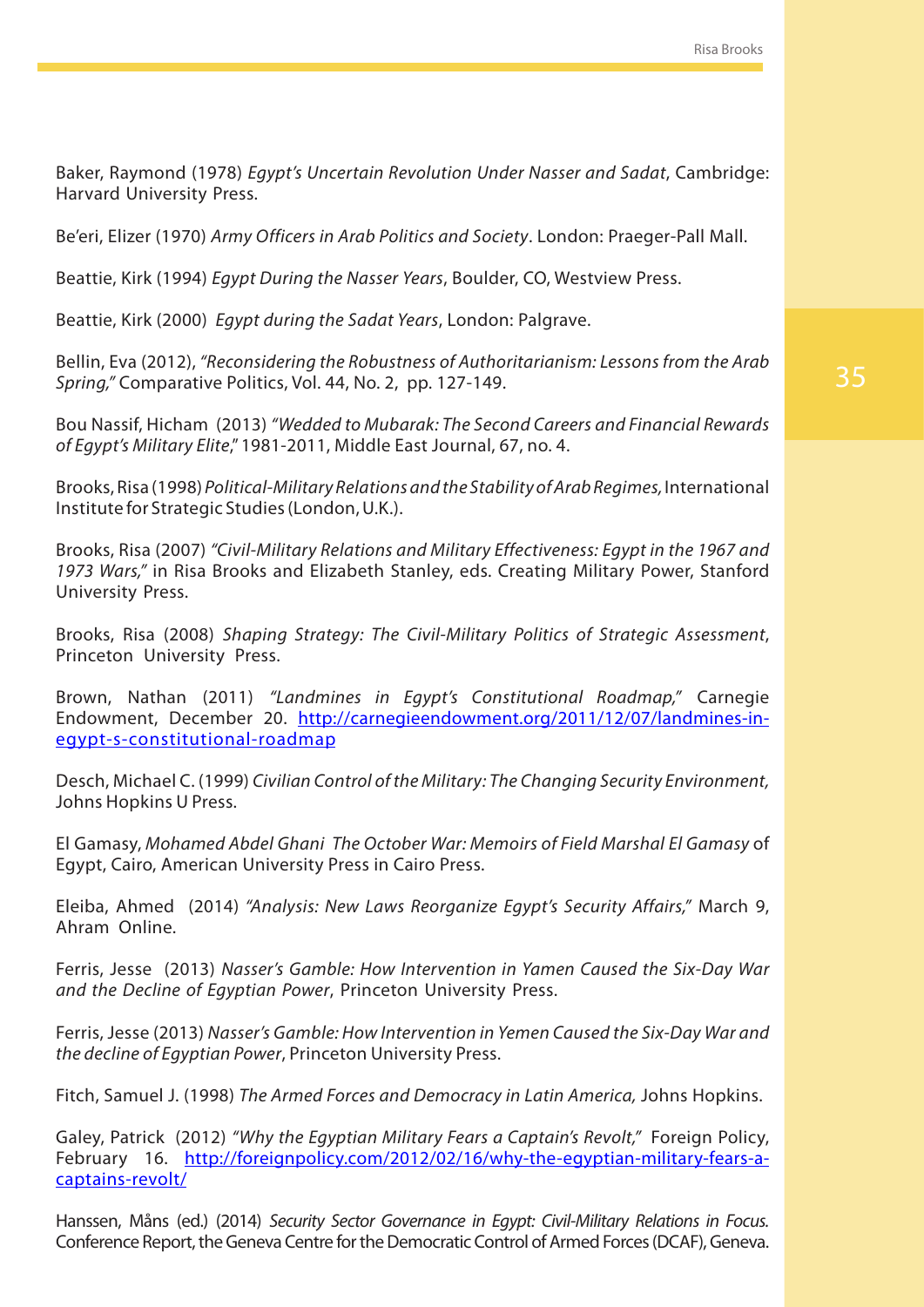Heineman, Ben W. Jr. (2014), *"General Sisi's Greatest Enemy: The Egyptian Economy,"* The Atlantic, March 27. [http://www.theatlantic.com/international/archive/2014/03/general](http://www.theatlantic.com/international/archive/2014/03/general-sisis-greatest-enemy-the-egyptian-economy/359723)[sisis-greatest-enemy-the-egyptian-economy/359723/](http://www.theatlantic.com/international/archive/2014/03/general-sisis-greatest-enemy-the-egyptian-economy/359723)

Hill, Evan (2012) *"Background: SCAFs last minute power grab,"* Al Jazeera online, June 18. [https://paulinemcneilldotcom.wordpress.com/2012/06/18/background-](https://paulinemcneilldotcom.wordpress.com/2012/06/18/background)scafs-lastminute-power-grab-egypt-elections-al-jazeera-english/

Hinnebusch, Raymond (1985) *Egyptian Politics Under Sadat,* Cambridge University Press, 1985.

Kamrava, Mehran (2000) *"Military Professionalization and Civil-Military Relations in the Middle East,"* Political Science Quarterly, 115, no. 1.

Kandil, Hazem (2013) *Soldiers, Spies and Statesmen, Egypt's Road to Revolt,* Verso Books.

Kingsley, Patrick (2013) *"Egypt's Morsi appoints hardline Islamist to govern Luxor,"* The Guardian, June 13. <http://www.theguardian.com/world/2013/jun/17/morsi>-appointsislamist-governor-luxor

Kirkpatrick, David (2011) *"Egyptians Defiant as Military does little to quash protests."* New York Times, January 29. [http://www.nytimes.com/2011/01/30/world/middleeast/30](http://www.nytimes.com/2011/01/30/world/middleeast/30-egypt.html?pagewanted=all) [egypt.html?pagewanted=all](http://www.nytimes.com/2011/01/30/world/middleeast/30-egypt.html?pagewanted=all)

Lutterbeck, Derek (2011) *"Arab Uprisings and Armed Forces,"* Geneva Centre for the Democratic Control of the Armed Forces, October.

Marshall, Shana and Joshua Stacher (2012) *"Egypt's Generals and Transnational Capital,"*  MERIP, Spring.

O'Donnell, Guillermo and Philippe Schmitter (1986) *Transitions from Authoritarian Rule: Tentative Conclusions about Uncertain Democracies*, Baltimore: Johns Hopkins University Press.

Ottaway, Marina (2012) *"Egypt: Death of the Constituent Assembly,"* [Carnegiendownment.](Carnegiendownment.org) [org,](Carnegiendownment.org) June 13. [http://carnegieendowment.org/2012/06/13/egypt-](http://carnegieendowment.org/2012/06/13/egypt)death-of-constituentassembly

Ottaway, Marina (2014)*"Egyptians uncertain about Future under President Sisi,"* BBC News, July 2. [http://www.bbc.com/news/world-](http://www.bbc.com/news/world)middle-east-28126198

Perlmutter, Amos (1974) *Egypt the Praetorian State. New Brunswick,* N.J. Transaction Books.

Pion Berlin, David (1992) *"Military Autonomy and Emerging Democracies in South America*, Comparative Politics 25, no. 1, pp. 83-102.

Remmer, Karen (1989) *Military Rule in Latin America, Boston: Unwin Hyman.* 

Rose, Aaron T. (2014) *"Al Sisi on Official Visit to UAE,"* Daily News Egypt, March 12. [http://](http://www.dailynewsegypt.com/2014/03/12/al) [www.dailynewsegypt.com/2014/03/12/al](http://www.dailynewsegypt.com/2014/03/12/al)-sisi-official-visit-uae/

Sayigh, Yezid (2012) *Above the State: the Officers Republic in Egypt,* Carnegie Endowment for International Peace, August.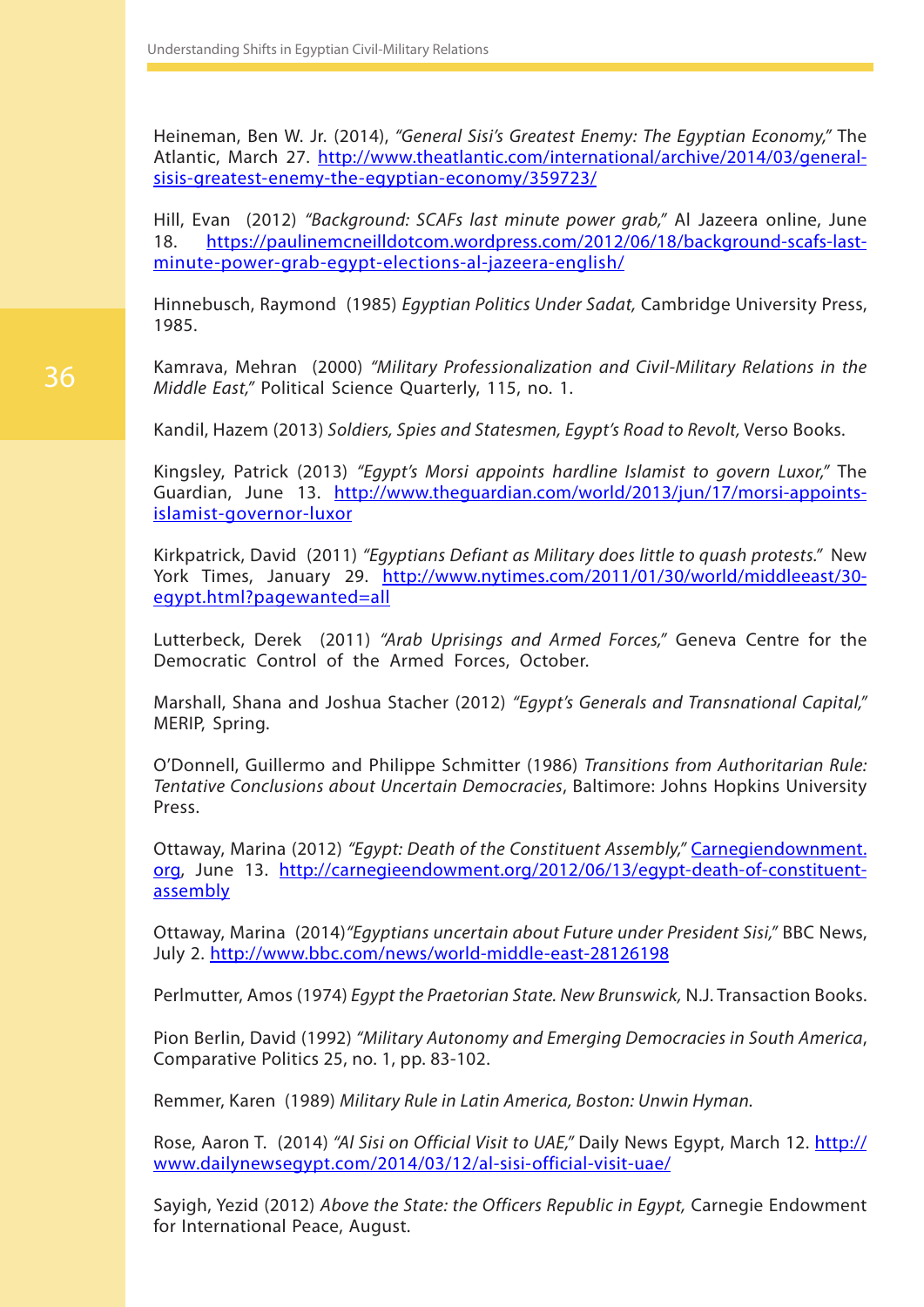Springborg, Robert (1987) *The Field Marshal and the President: Civil-Military Relations in Egypt Today*, MERIP (July -August).

Stack, Liam (2013) *"With cameras rolling, Egypt's politicians threaten Ethiopian over dam,*" New York Times, June 6.

Stepan, Alfred (1973) *Authoritarian Brazil, New Haven: Yale University Press.* 

Stilt, Kristen A (2012)*"The End of 'One Hand': The Egyptian Constitutional Declaration and the Rift Between the 'People' and the Supreme Council of the Armed Forces,* Northwestern University School of Law Scholarly Commons, Faculty Working Papers, Paper 208.

Tarek, Sherif (2011) *"Egypt's Muslim Brotherhood and ruling military: Deal or No Deal?"*  Ahram online, Sept. 28. [http://english.ahram.org.eg/NewsContent/1/64/22042/Egypt/](http://english.ahram.org.eg/NewsContent/1/64/22042/Egypt/Politics-/Egypts-Muslim-Brotherhood-and-ruling-military-Deal.aspx) [Politics-/Egypts-Muslim-Brotherhood-and-ruling-military-Deal.aspx](http://english.ahram.org.eg/NewsContent/1/64/22042/Egypt/Politics-/Egypts-Muslim-Brotherhood-and-ruling-military-Deal.aspx)

Taylor, Brian (2003) *Politics and the Russian Army: Civil-military Relations* 1689-2000, Cambridge: Cambridge University Press.

Vatikiotis, P.J., ed. (1961) *The Egyptian Army in Politics,* Bloomington Indiana University Press.

Waterbury, John (1983) *The Egypt of Nasser and Sadat.* Princeton University Press.